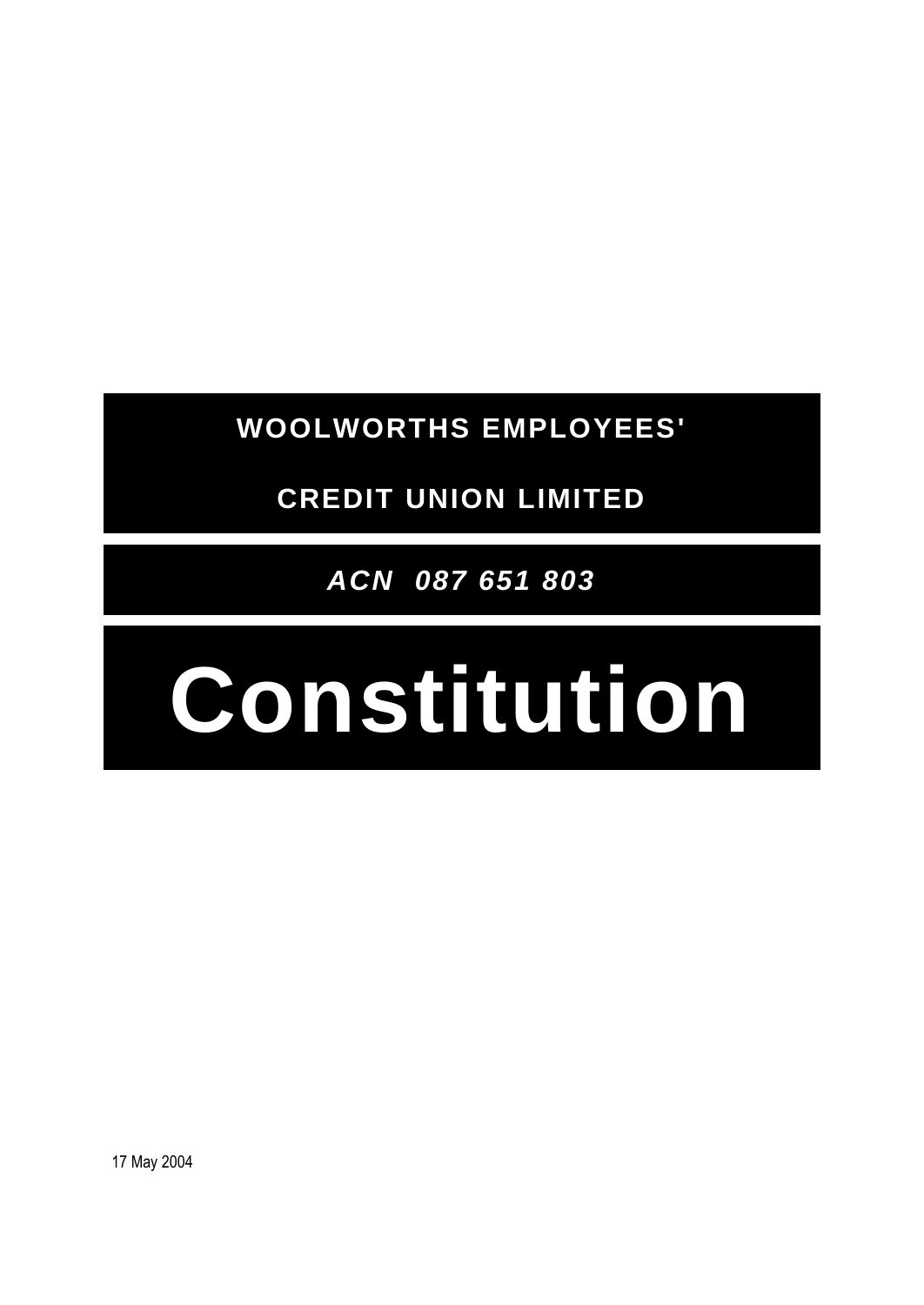## **TABLE OF CONTENTS**

| 1.1        |  |  |
|------------|--|--|
| 1.2        |  |  |
| 1.3        |  |  |
| 1.4        |  |  |
| 1.5        |  |  |
|            |  |  |
| 2.1        |  |  |
| 2.2        |  |  |
|            |  |  |
| 3.1        |  |  |
| 3.2        |  |  |
| 3.3        |  |  |
|            |  |  |
| 4.1        |  |  |
| 4.2        |  |  |
| 4.3        |  |  |
| 4.4        |  |  |
|            |  |  |
| 5.1        |  |  |
| 5.2        |  |  |
| 5.3        |  |  |
|            |  |  |
| 6.1        |  |  |
| 6.2        |  |  |
| 6.3<br>6.4 |  |  |
|            |  |  |
|            |  |  |
| 7.1        |  |  |
| 7.2<br>7.3 |  |  |
|            |  |  |
|            |  |  |
| 8.1        |  |  |
|            |  |  |
| 9.1        |  |  |
| 9.2<br>9.3 |  |  |
| 9.4        |  |  |
| 9.5        |  |  |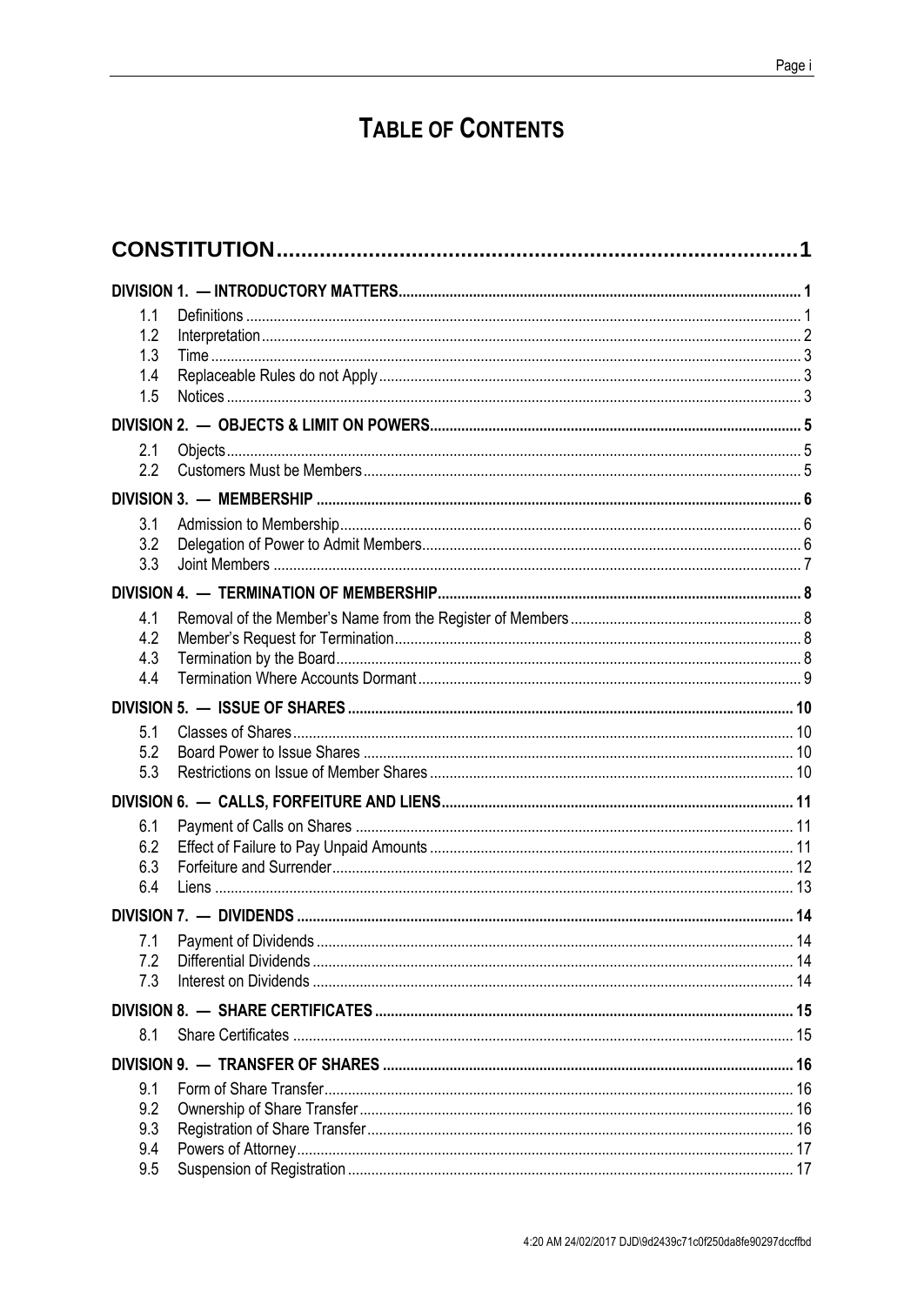| 10.1         |                                                                                       |  |
|--------------|---------------------------------------------------------------------------------------|--|
| 10.2         |                                                                                       |  |
| 10.3         |                                                                                       |  |
| 10.4         |                                                                                       |  |
|              |                                                                                       |  |
| 11.1         |                                                                                       |  |
| 11.2         |                                                                                       |  |
| 11.3         |                                                                                       |  |
|              |                                                                                       |  |
| 12.1         |                                                                                       |  |
| 12.2         |                                                                                       |  |
| 12.3         |                                                                                       |  |
| 12.4         |                                                                                       |  |
| 12.5         |                                                                                       |  |
| 12.6         |                                                                                       |  |
|              |                                                                                       |  |
| 13.1         |                                                                                       |  |
| 13.2         |                                                                                       |  |
| 13.3         |                                                                                       |  |
| 13.4         |                                                                                       |  |
| 13.5         |                                                                                       |  |
| 13.6         |                                                                                       |  |
| 13.7<br>13.8 |                                                                                       |  |
|              |                                                                                       |  |
|              |                                                                                       |  |
| 14.1         |                                                                                       |  |
| 14.2         |                                                                                       |  |
| 14.3         |                                                                                       |  |
|              |                                                                                       |  |
| 15.1         |                                                                                       |  |
| 15.2         |                                                                                       |  |
| 15.3         |                                                                                       |  |
| 15.4         |                                                                                       |  |
| 15.5<br>15.6 |                                                                                       |  |
|              |                                                                                       |  |
|              |                                                                                       |  |
| 16.1         |                                                                                       |  |
| 16.2         | Director Not in Breach if Does Not Act in Matters Relating to Director's Interests 32 |  |
| 16.3         |                                                                                       |  |
|              |                                                                                       |  |
| 17.1         |                                                                                       |  |
| 17.2         |                                                                                       |  |
| 17.3         |                                                                                       |  |
|              |                                                                                       |  |
| 18.1         |                                                                                       |  |
| 18.2         |                                                                                       |  |
| 18.3         |                                                                                       |  |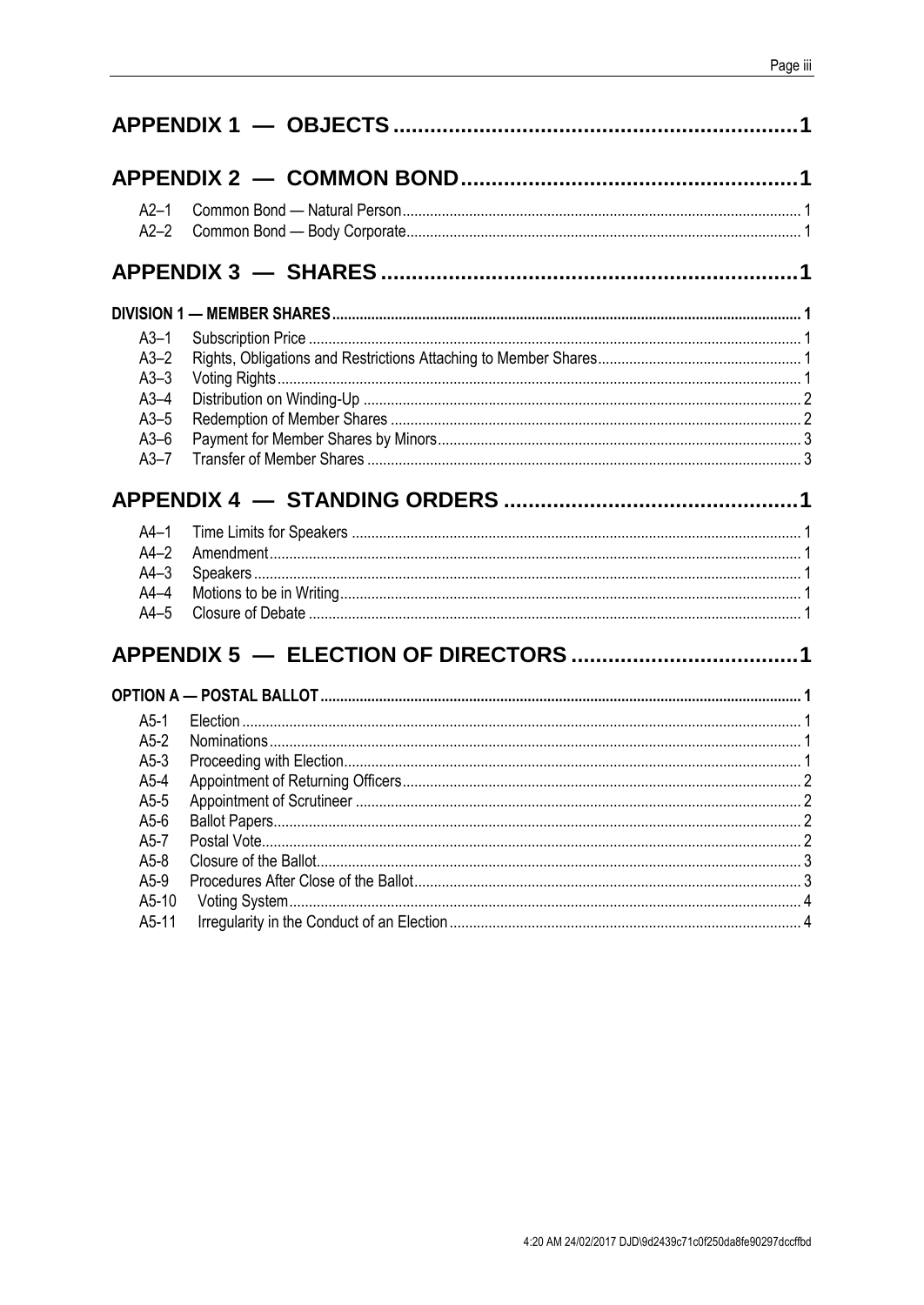## **Constitution**

## **Division 1. — Introductory Matters**

#### <span id="page-4-0"></span>**1.1 Definitions**

In this Constitution, unless the context requires otherwise:

*ADI* means a body corporate that *APRA* has authorised to conduct banking business in Australia under the *Banking Act* 1959 (Cth)

*APRA* means the Australian Prudential Regulation Authority

*board* means the board of *directors* 

*common bond* refers to the common bond of membership, if any, set out in [Appendix 2](#page-41-0)

*credit union* means the company described in this Constitution

*deposit* means the placement of money in an account that the *credit union* conducts in the ordinary course of its banking business

*director* means a director for the time being of the *credit union*

#### *financial accommodation* means:

- (a) an advance;
- (b) money paid for, on behalf of or at the request of a person (other than by drawing on the person's *deposit* account with the *credit union*);
- (c) a forbearance to require payment of money owing on any account; and
- (d) a transaction that, in substance, effects a loan or is regarded by the parties to the transaction as a loan,

that the *credit union* provides or enters in the ordinary course of its banking business

*general meeting* means a general meeting of the *members*

*material personal interest* has the same meaning as in Part 2D.1 of the *Corporations Law*

*member* means a person whose name the *credit union* has entered for the time being in the Register of Members it keeps under the *Corporations Law*

*member share* means a share as described in [Appendix 3](#page-42-0) Part A.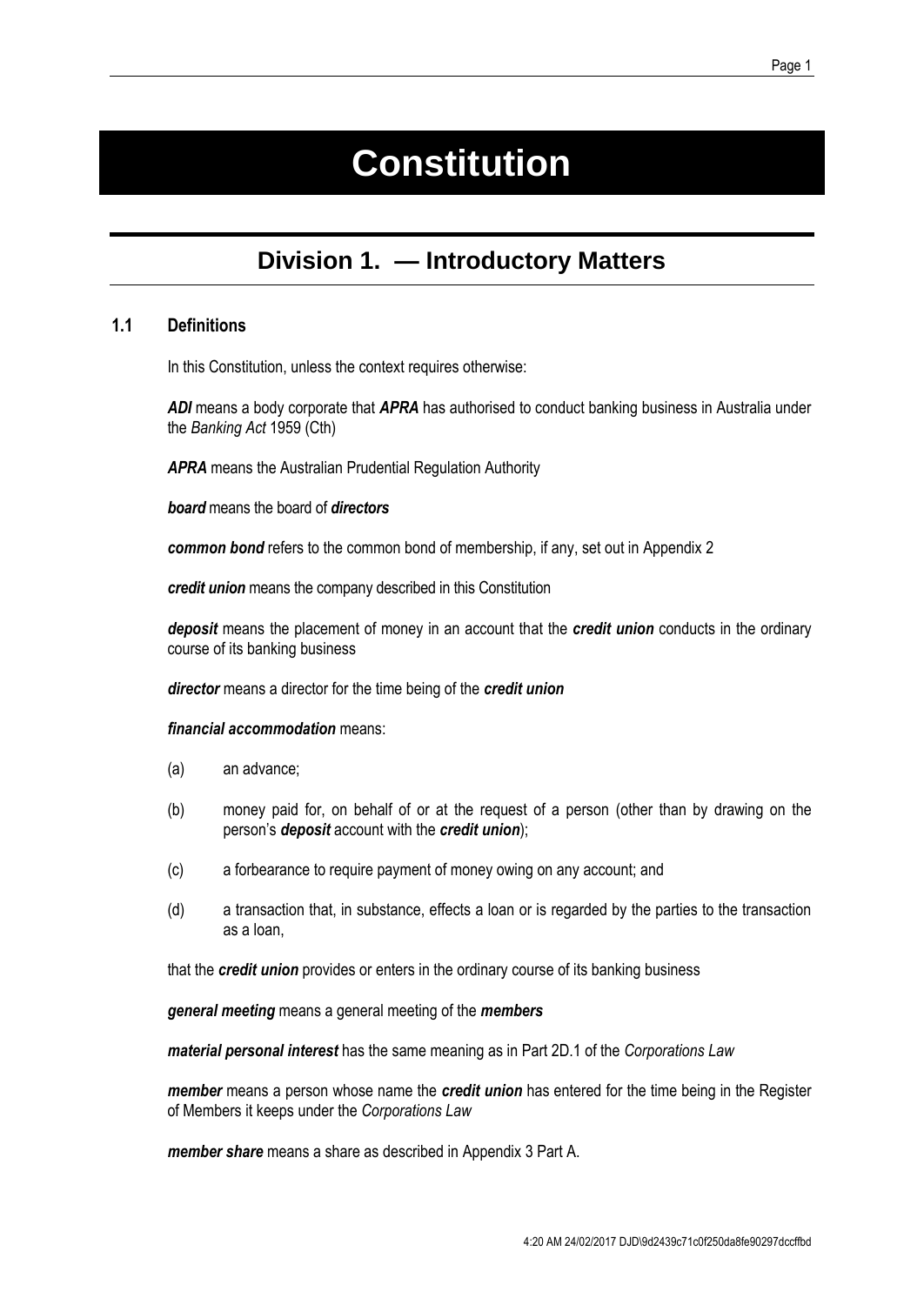*prudential standard* means:

- (a) any prudential standard that *APRA* determines under the *Banking Act* 1959 (Cth);
- (b) any prudential regulation made under *Banking Act* 1959 (Cth); and
- (c) any *APRA* transitional prudential standard applying to the *credit union* under the *Financial Sector Reform (Amendments and Transitional Provisions) Regulations* 1999 (Cth).

#### **Banking Legislation Commentary**

APRA may determine prudential standards under *Banking Act* 1959 (Cth) s 11AF.

The Treasurer may make prudential regulations under *Banking Act* 1959 (Cth) s 11A.

Section 12 and Schedule 1 of the *Financial Sector Reform (Amendments and Transitional Provisions) Regulations* 1999 (Cth) specify the APRA transitional prudential standards that apply to credit unions.

*secretary* means a secretary for the time being of the *credit union*

*subscription price* means the amount payable by a person on subscription for a *member share*

#### **1.2 Interpretation**

- (1) In this Constitution, unless the context requires otherwise:
	- (a) the singular includes the plural and vice versa;
	- (b) where an expression is defined in this Constitution, any other grammatical form of the expression has a corresponding meaning;
	- (c) words and expressions defined in the *Corporations Law* have the same meaning in this Constitution;
	- (d) headings are for purposes of convenience only and do not affect the interpretation of this Constitution;
	- (e) a reference to a statute or regulation includes all amendments, consolidations or replacements of the statute or regulation;
	- (f) a reference to this Constitution or another instrument includes all amendments or replacements of the Constitution or the other instrument; and
	- (g) a reference to a statutory or other body that ceases to exist or the powers and functions of which are transferred to another body includes a reference to the body:
		- (i) that replaces it; or
		- (ii) to which substantially all the powers and functions relevant to this Constitution are transferred.
- (2) The notes to this Constitution are for purposes of convenience only and do not affect the interpretation of this Constitution. The notes do not form part of this Constitution and may be removed or modified without the credit union complying with the *Corporations Law* requirements that apply to removal or modification of constitutional provisions.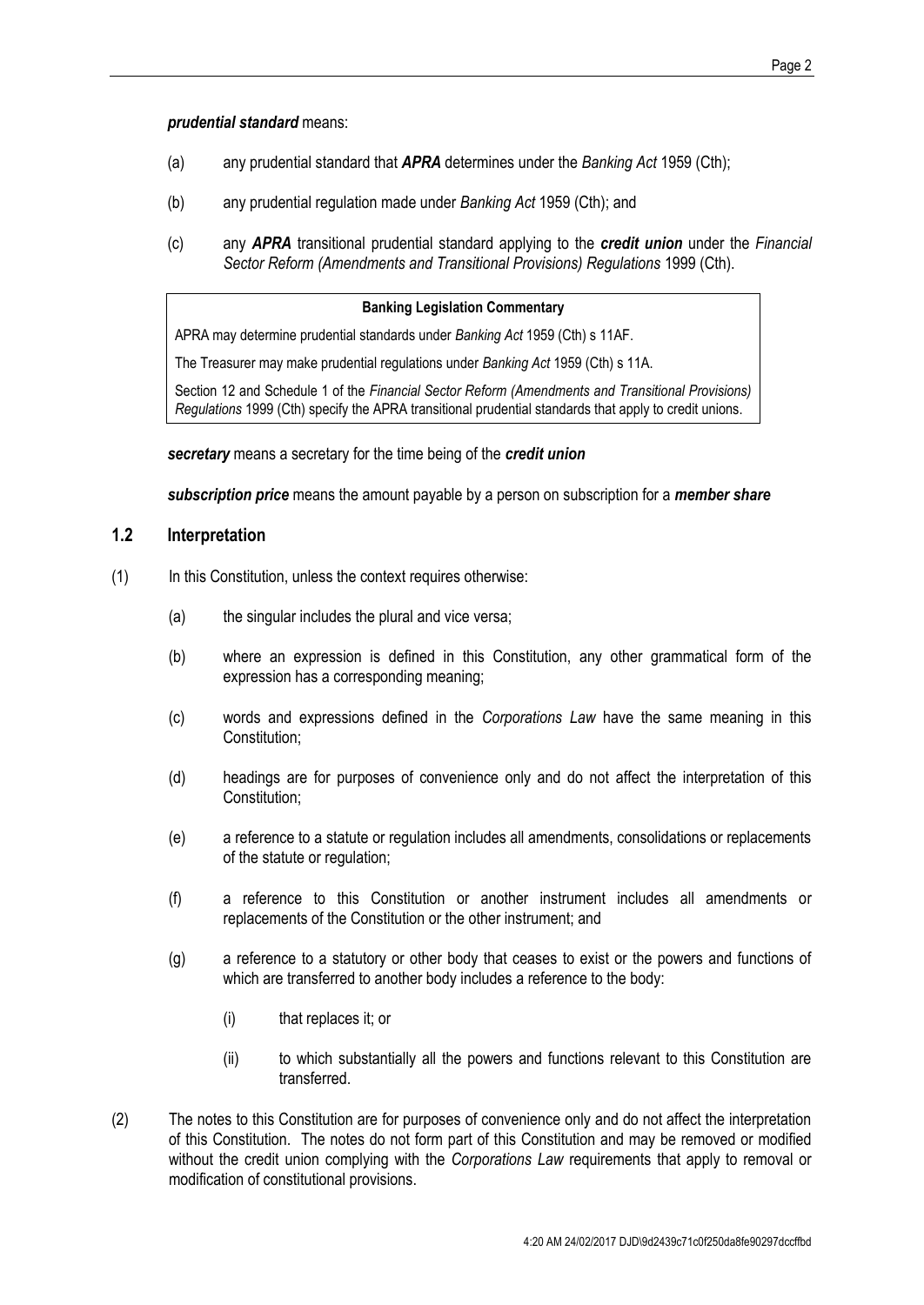#### **1.3 Time**

Unless expressly provided otherwise, when this Constitution, or any notice given under this Constitution, states a time or a period of time, the time stated is, or the period of time is calculated by reference to, Standard Time or Summer Time, as the case may be, at the *credit union's* registered office.

#### **1.4 Replaceable Rules do not Apply**

The replaceable rules in the *Corporations Law* do not apply.

#### **1.5 Notices**

(1) This Rule applies to all notices and documents that the *Corporations Law* or this Constitution requires a party to this Constitution to send to another party to this Constitution.

#### **Corporations Law Commentary**

The parties to the Constitution are the credit union and its members, directors and secretaries: see s 140(1).

- (2) In this Rule, *business day* means a day that is not:
	- (a) a Saturday or Sunday; or
	- (b) a public holiday or bank holiday in the place where the notice is received.
- (3) A person sending a notice must do so in writing and must address it to the recipient at the following respective addresses:
	- (a) if to the *credit union* at its registered office or such other address as the *credit union*  specifies to *members* from time-to-time; and
	- (b) if to a *member* at the *member's* address appearing on the Register of Members from timeto-time.
- **Note:** Subrule 3.3(3) deals with sending notices to joint members.
- <span id="page-6-0"></span>(4) A person may send a notice or other document to another person in any of the ways set out in column 2 of the table. The other person receives the notice at the time set out in column 3:

| <b>Delivery Method</b> |                                                    | <b>Time Person Receives Notice</b>                                                                                             |                                                                                             |
|------------------------|----------------------------------------------------|--------------------------------------------------------------------------------------------------------------------------------|---------------------------------------------------------------------------------------------|
|                        | <b>Hand delivering</b><br>the notice<br>personally |                                                                                                                                | The other person receives the notice:                                                       |
|                        |                                                    | (i)                                                                                                                            | if hand delivered before 4:00pm on a <b>business day</b> – on that<br>business day          |
|                        |                                                    | (ii)                                                                                                                           | if hand delivered after 4:00pm on a <b>business day</b> — on the next<br>business day       |
|                        |                                                    | (iii)                                                                                                                          | if hand delivered on a day other than a <b>business day</b> $-$ on the<br>next business day |
| 2                      | Sending the<br>notice by pre-<br>paid post         | The other person receives the notice on the third <b>business day</b> after posting<br>unless it is actually delivered earlier |                                                                                             |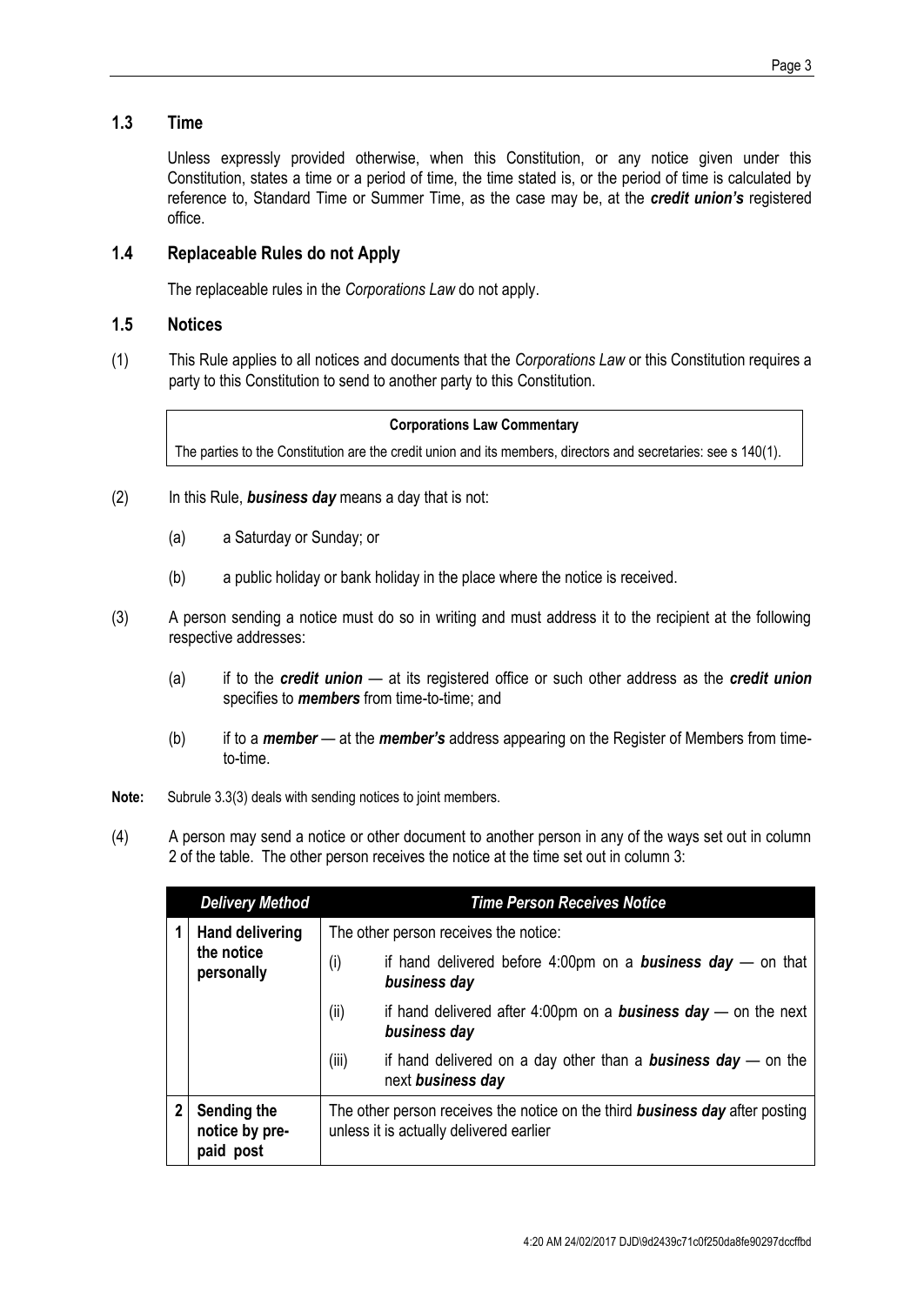| 3 | Sending the<br>notice by<br>facsimile<br>transmission | The other person receives the notice:                                                                                  |                                                                                                                                                                         |  |
|---|-------------------------------------------------------|------------------------------------------------------------------------------------------------------------------------|-------------------------------------------------------------------------------------------------------------------------------------------------------------------------|--|
|   |                                                       | (i)                                                                                                                    | if sent before 5:00pm on a <b>business day</b> — on that <b>business day</b>                                                                                            |  |
|   |                                                       | (ii)                                                                                                                   | if sent after 5:00pm on a <b>business day</b> — on the next <b>business</b><br>day                                                                                      |  |
|   |                                                       | (iii)                                                                                                                  | if sent on a day other than a <b>business day</b> — on the next<br>business day                                                                                         |  |
|   |                                                       | This rule does not apply where the person sending the facsimile has<br>evidence that the transmission was unsuccessful |                                                                                                                                                                         |  |
| 4 | Sending the                                           | The other person receives the notice:                                                                                  |                                                                                                                                                                         |  |
|   | notice by<br>electronic means                         | (i)                                                                                                                    | if sent before 5:00pm on a <b>business day</b> $-$ on that <b>business day</b>                                                                                          |  |
|   |                                                       | (ii)                                                                                                                   | if sent after $5:00$ pm on a <b>business day</b> — on the next <b>business</b><br>day                                                                                   |  |
|   |                                                       | (iii)                                                                                                                  | if sent on a day other than a <b>business day</b> — on the next<br>business day                                                                                         |  |
|   |                                                       |                                                                                                                        | This rule does not apply where the person sending the notice by electronic<br>means has evidence that the notice did not reach the other person's<br>electronic address |  |

(5) If a person sends a *member* a notice in accordance with this Rule, any person to whom that *member* transfers or transmits a share is taken to receive the notice when the first person sent the *member* the notice.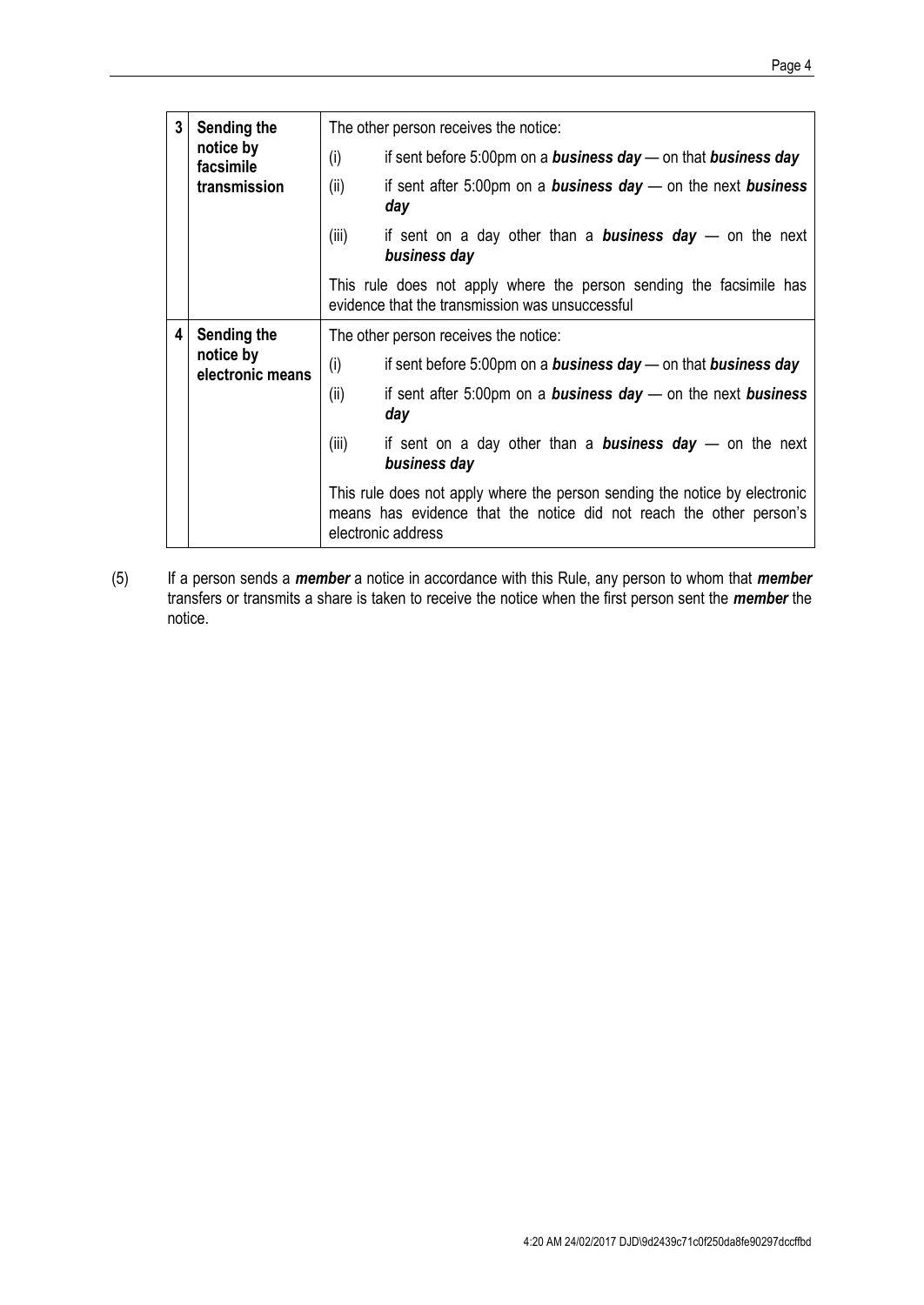#### Page 5

## **Division 2. — Objects & Limit on Powers**

#### **Corporations Law Commentary**

The *Corporations Law* provides that the credit union has the legal capacity and powers of an individual and of a body corporate: see s 124.

The *Corporations Law* allows the Constitution to set out the credit union's objects and to expressly limit the credit union's exercise of its powers: see s 125. The statement of objects is optional. However, the limit on power in Rule [2.2](#page-8-0) is a requirement of the Principles of Mutuality.

#### **2.1 Objects**

The *credit union* has the objects set out in [Appendix 1.](#page-40-0)

#### <span id="page-8-0"></span>**2.2 Customers Must be Members**

The *credit union* may only accept *deposits* from, or provide *financial accommodation* to, its *members*. However, this Rule does not apply to the following persons who are not *members*:

- (a) bodies that do not have the power to acquire, or that the law prohibits from acquiring, the *credit union's* shares; or
- (b) *ADIs*.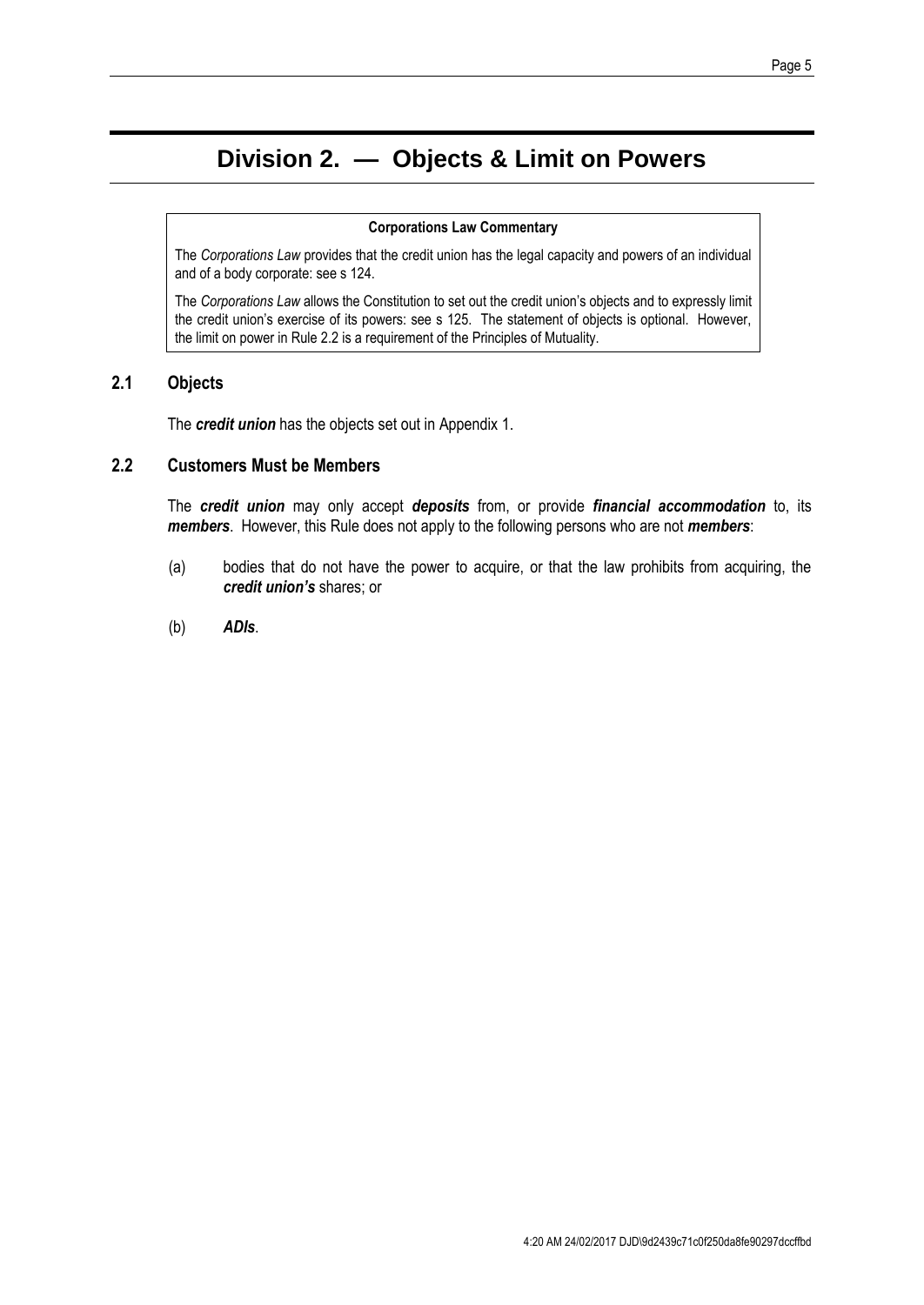## **Division 3. — Membership**

#### **3.1 Admission to Membership**

#### **Corporations Law Commentary**

A person becomes a member of the credit union if the person agrees to become a member and the credit union enters the person's name in the Register of Members: see s 231.

- <span id="page-9-0"></span>(1) Subject to any other Rule allowing admission of *members*, the *credit union* may admit a person as a *member* only if:
	- (a) the person makes a written application in a form the *credit union* requires;
	- (b) if the *credit union* has a *common bond*  the person provides evidence, satisfactory to the *credit union*, that the person is eligible to be a *member* under the *common bond*;
	- (c) the person applies for a *member share*;
	- (d) if the person is not a minor the person pays in cash the *subscription price* for the *member share*; and
	- (e) if the person is a minor the person pays in cash the *subscription price* for the *member share*.
- **Note:** The *credit union* may also admit a person as a *member* by registering a transfer or transmission of a *member share* to the person under Rul[e 9.3,](#page-19-0) Rul[e 10.2,](#page-21-0) Rul[e 10.3](#page-21-1) or Rule [10.4.](#page-21-2)
- (2) The *board* has an absolute discretion in exercising the *credit union's* power to admit *members*  without any obligation to give a reason for not admitting a person as a *member*.
- <span id="page-9-2"></span>(3) When the *credit union* admits a person as a *member*, the *credit union* must:
	- (a) issue the *member share* to the person;
	- (b) enter the person's particulars in the Register of Members as required by the *Corporations Law*; and
	- (c) give the person notice that it has admitted the person as a *member*.

#### <span id="page-9-1"></span>**3.2 Delegation of Power to Admit Members**

The *board* may delegate its power to admit *members* to officers of the *credit union*. The delegation must not include authority:

- (a) if the *credit union* has a *common bond*  to admit persons as either Approved Persons or Approved Bodies corporate as referred to in Appendix 2;
- (b) to reject an application, such applications being forwarded to the *board* for consideration; or
- (c) to further delegate the power to admit *members*.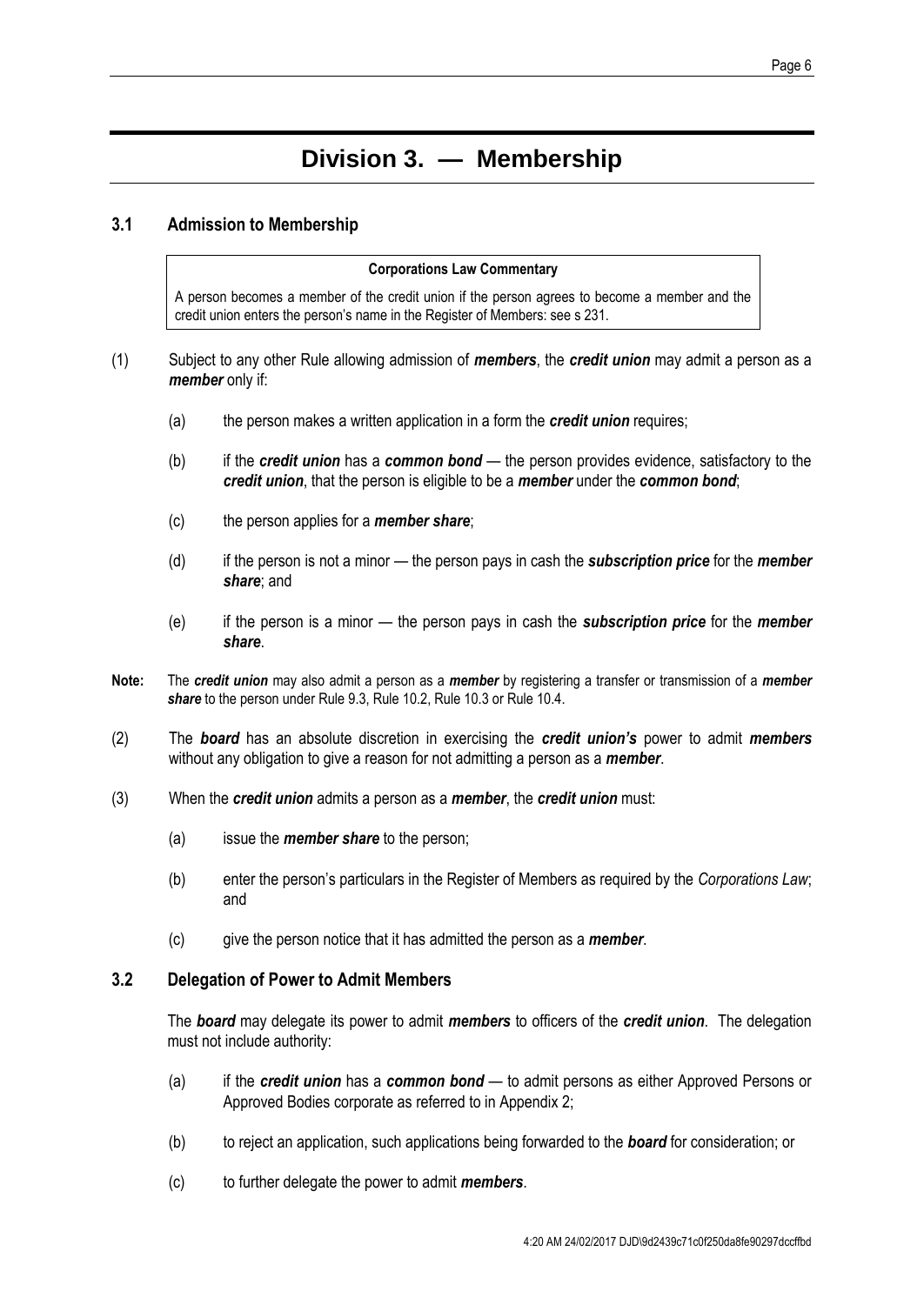#### <span id="page-10-0"></span>**3.3 Joint Members**

- (1) The *credit union* may admit 2 or more persons eligible for admission under Subrule [3.1\(1\)](#page-9-0) as a joint *member* of the *credit union*.
- (2) The persons constituting the joint *member* may determine the order in which their names appear in the Register of Members. If the persons constituting the joint *member* do not do so, the *credit union* may determine the order in which their names appear in the Register of Members.
- <span id="page-10-1"></span>(3) The person named first in the Register of Members is the primary joint *member*. The *credit union*  may duly send any notice, certificate or other document to the joint *member* by sending it to the primary joint *member*. Only the primary joint *member* is entitled to vote on behalf of the joint *member*.
- (4) At any time, the joint *member* may give the *credit union* a notice requiring the *credit union* to change the primary joint *member* or otherwise change the order in which their names appear in the Register of Members. Each person constituting the joint *member* must sign the notice. The *credit union* must change the Register of Members as soon as practicable after receiving the notice.
- (5) Any person constituting a joint *member* may give an effective receipt for any dividend, distribution on winding-up or return of capital in relation to the joint *member's* shares.
- (6) The *credit union* may accept *deposits* from, or provide *financial accommodation* to, the joint *member* or to any person constituting the joint *member*.
- (7) The persons constituting a joint *member* are jointly and individually liable for any liability that the joint *member* may have in relation to the joint *member's* shares.
- (8) In this Constitution, the joint *member* is taken to be a person separate to the persons constituting the joint *member*.

#### **Corporations Law Commentary**

The *Corporations Law* recognises registration of joint members of a credit union. The joint members:

- are taken to be a *single* member of the credit union; and
- may also be members in their own right or jointly with others: see s 169(8)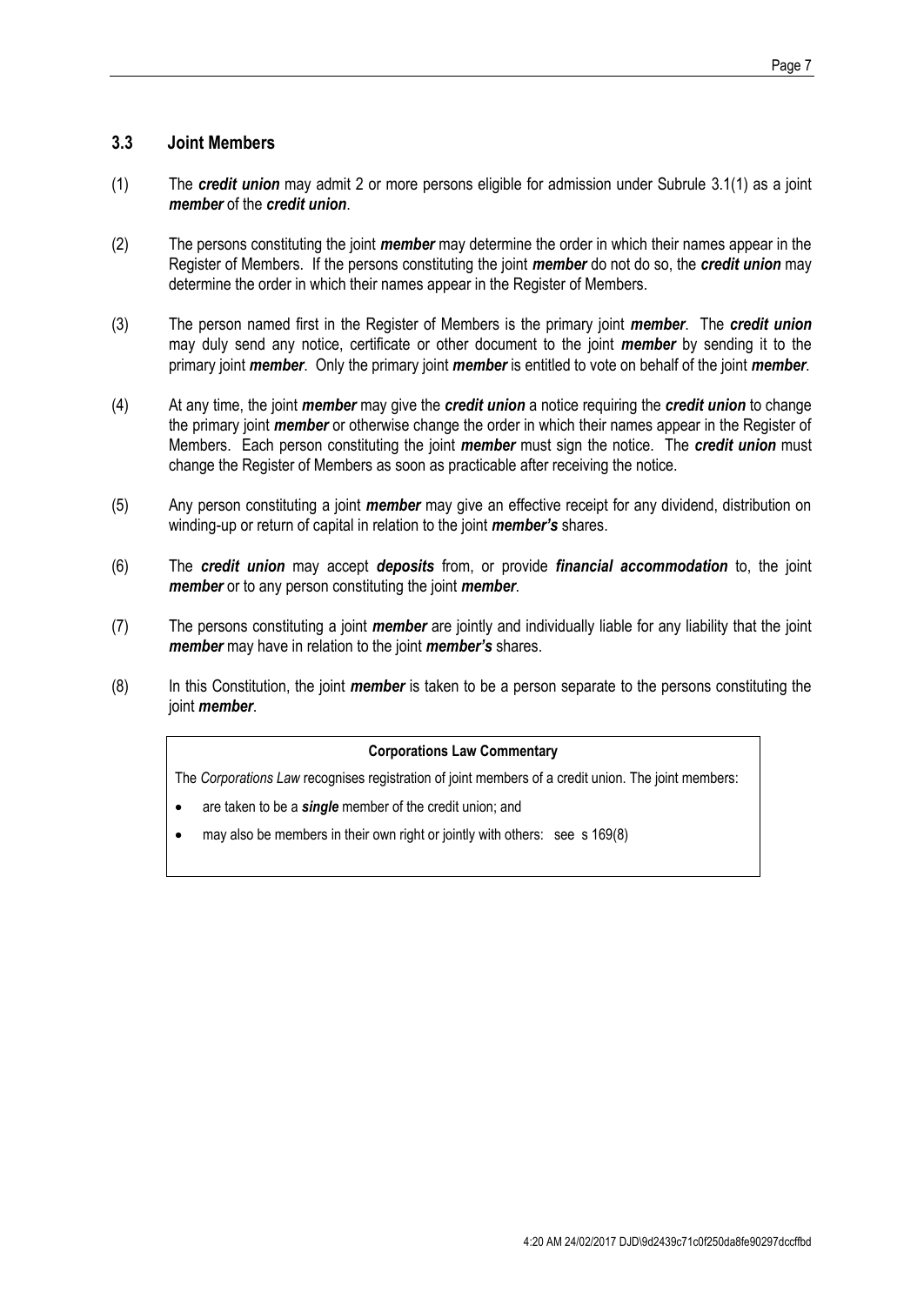## **Division 4. — Termination of Membership**

#### **4.1 Removal of the Member's Name from the Register of Members**

The *credit union* can remove the *member's* name from the Register of Members if:

- (a) the *credit union* redeems the *member's member share* under Rul[e 4.2,](#page-11-0) Rule [4.3](#page-11-1) or Rule [4.4;](#page-12-0)
- (b) the *credit union* forfeits the *member's member share* under Subrule [6.3\(2\);](#page-15-0)
- (c) the *member* surrenders the *member's member share* under Subrul[e 6.3\(5\);](#page-15-1)
- (d) if the *member* is an individual the *member*:
	- (i) dies;
	- (ii) becomes a bankrupt and the *credit union* registers the *member's* trustee in bankruptcy as the holder of the *member's member share* under Rule [10.3;](#page-21-1) or
	- (iii) becomes mentally incapable and the *credit union* registers the *member's* trustee or guardian as the holder of the *member's member share* under Rule [10.4;](#page-21-2)
- (e) if the *member* is a body corporate the *member* is deregistered or dissolved; or
- (f) if the *member* is a trustee for an unincorporated association the *credit union* registers the transfer of the *member's member share* to another person who is to act as trustee for the unincorporated association;
- **Note:** Rule 2.2 restricts the *credit union* from accepting further *deposits* from, or providing further *financial accommodation* to, persons who cease to be *members*.

#### <span id="page-11-0"></span>**4.2 Member's Request for Termination**

- (1) A *member* may request termination of membership but only upon withdrawing all *deposits* and repaying all *financial accommodation*.
- (2) If a *member* makes a request under Subrule (1), the *credit union* must redeem the *member's member share* as soon as practicable after receiving the request. However, the *credit union* may defer redeeming the *member's member share* until the *board* is satisfied that the *member* has withdrawn all *deposits* and repaid all *financial accommodation*;

#### <span id="page-11-1"></span>**4.3 Termination by the Board**

- (1) The *credit union* may redeem a *member's member share* by *board* resolution if:
	- (a) the *member* fails to discharge the *member's* obligations to the *credit union*;
	- (b) the *member* is guilty of conduct that the *board* reasonably considers to be detrimental to the *credit union*; or
	- (c) the *member* obtains membership by misrepresentation or mistake.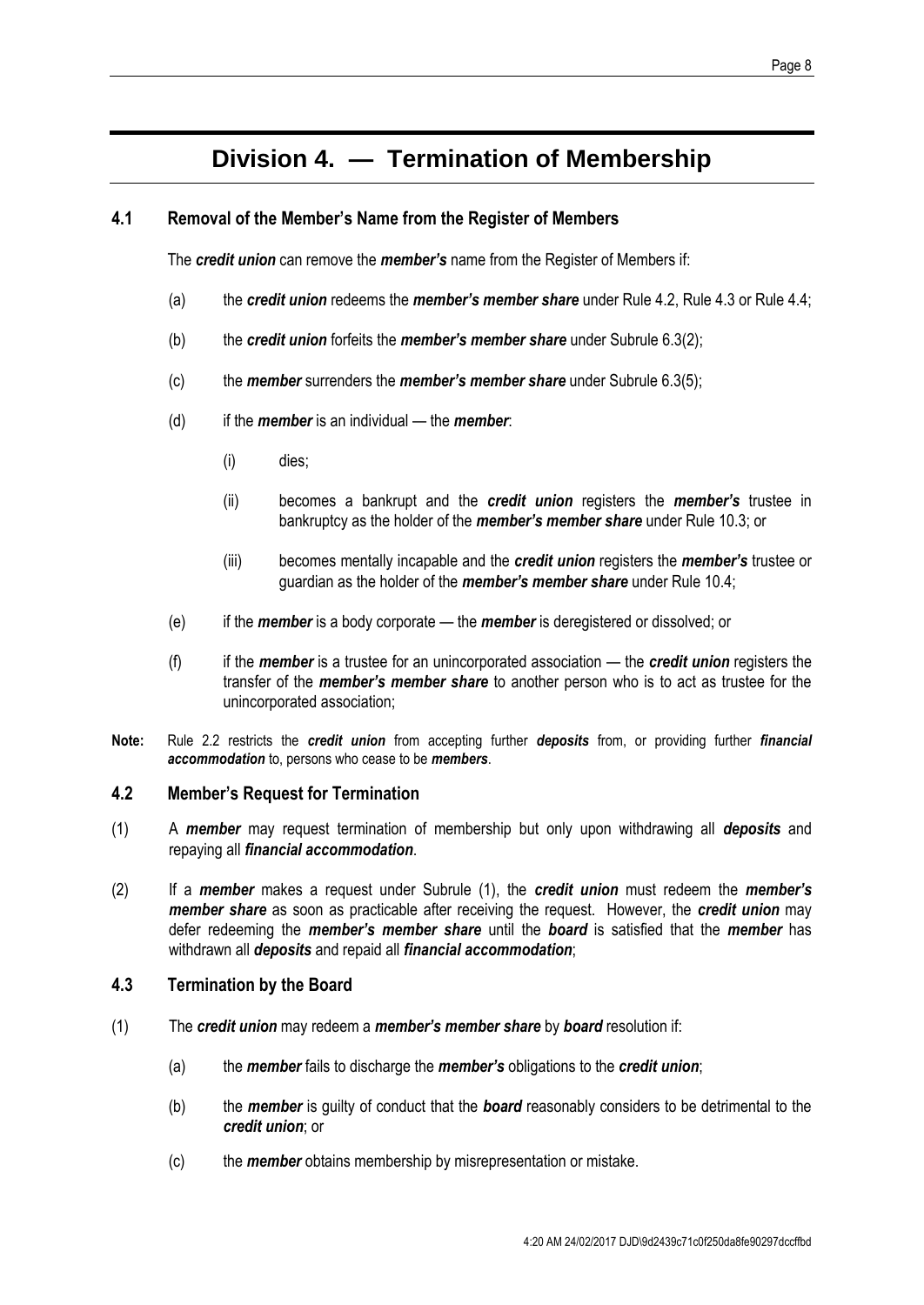- (2) The *credit union* must give notice of the proposed resolution under Subrule (1) to the *member* at least 14 days before considering the proposed resolution.
- (3) At the time the *board* considers the proposed resolution, the *member* is entitled:
	- (a) to be present with or without the *member's* legal representative; and
	- (b) to be heard, either in person or through the *member's* legal representative.
- (4) On redeeming the *member share*, the *credit union* may pay the amount payable on redemption of the *member share* to the member by either:
	- (a) sending a cheque to the *member's* address as set out in the Register of Members; or
	- (b) crediting any of the *member's* accounts with the *credit union*,

at the time the *member share* is redeemed.

#### <span id="page-12-0"></span>**4.4 Termination Where Accounts Dormant**

- (1) This Rule does not apply to a retirement savings account to the extent that the *Retirement Savings Account Act* 1997 (Cth) provides otherwise.
- (2) The *credit union* may:
	- (a) determine that the *member's deposit* accounts are dormant; and
	- (b) redeem the *member's member share*,

by board resolution if the *member* has not initiated any transactions in relation to any *deposit* account in the 12 month period before the date of the resolution.

- (3) The *credit union* must send notice of the proposed resolution under Subrule (2) to the *member* at the *member's* last known address as shown on the Register of Members at least 28 days before considering the proposed resolution.
- (4) On redemption of the *member share*, the *credit union* must pay the amount payable on redemption of the *member share* into the *member's* account.
- (5) If the *credit union* redeems a person's *member share* under this Rule, the person may require the *credit union* to reinstate the person's *deposit* accounts at any time before the *credit union* pays the money in the *deposit* account in accordance with the relevant unclaimed money legislation. If the person requires the *credit union* to reinstate the person's *deposit* accounts:
	- (a) the *credit union* must reinstate the person's *deposit* accounts as soon as practicable; and
	- (b) if the *credit union* has redeemed the *member's member share* the *credit union* must issue a *member share* to the person and may debit the *member's deposit* account for the subscription amount.

#### **Banking Legislation Commentary**

Section 69 of the *Banking Act* 1959 (Cth) deals with unclaimed money.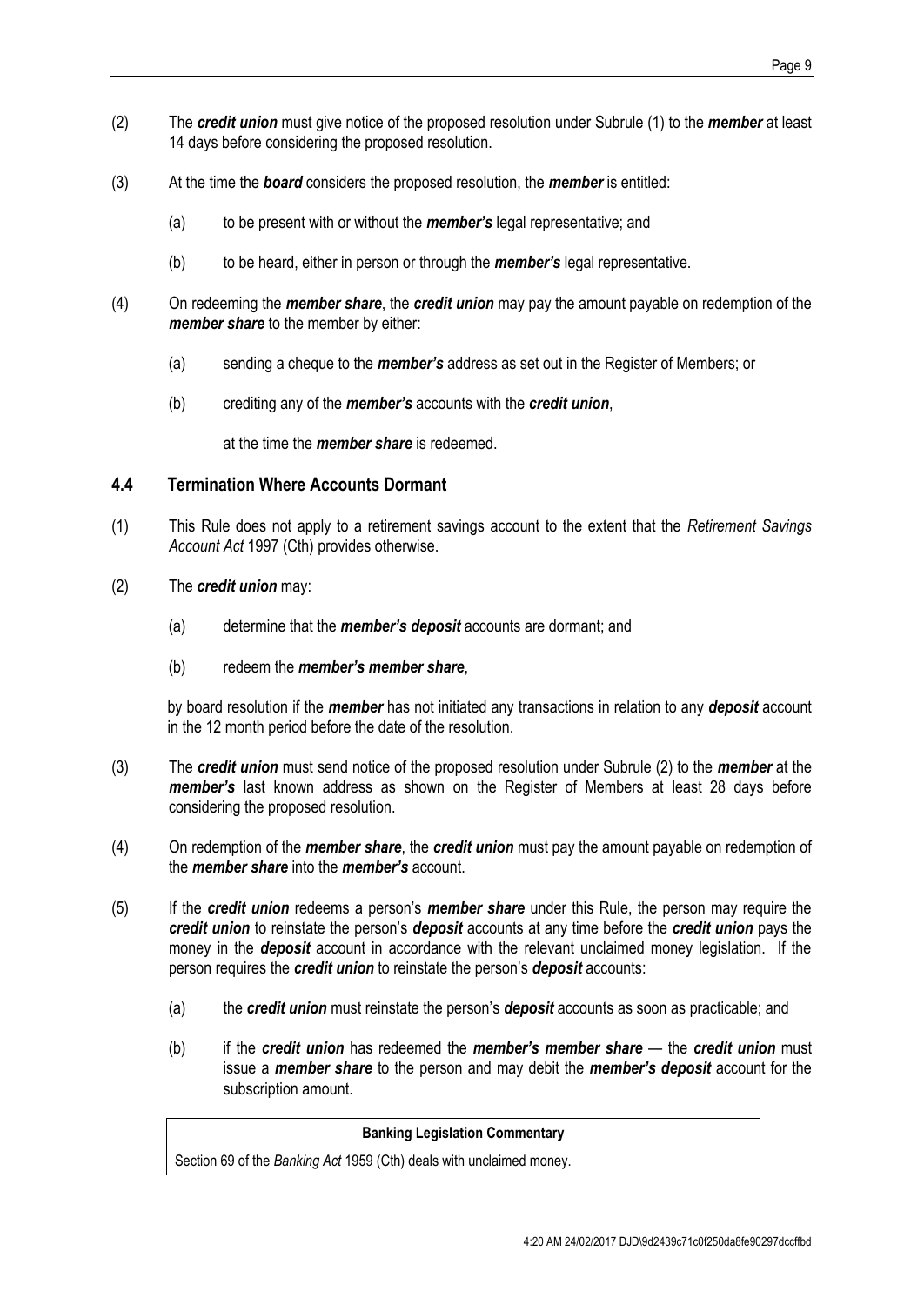## **Division 5. — Issue of Shares**

#### **5.1 Classes of Shares**

The *credit union* may only issue *member shares*.

#### **5.2 Board Power to Issue Shares**

The *board* may exercise the *credit union's* power to issue shares to the exclusion of the *general meeting*.

#### **5.3 Restrictions on Issue of Member Shares**

- (1) The *credit union* must not issue:
	- (a) options to subscribe for *member shares*;
	- (b) securities that may be converted to *member shares*; or
	- (c) securities with pre-emptive rights to *member shares*.
- (2) The *credit union* may only issue *member shares* in accordance with Subrule 3.1(3)
	- (a) to persons who are not minors on the basis that the person pays the full *subscription price* in cash on issue; and
	- (b) to minors on the basis that the minor pays 20% of the *subscription price* in cash on issue.
- (3) The *credit union* can issue a *member share* to a person who already constitutes a joint *member*. See Rule 3.3.
	- (a) 1 *member share* to the trustee in the trustee's own right; and
	- (b) 1 *member share* to the trustee as trustee for the unincorporated association.
- **Note:** The *credit union* can issue a *member share* to a person who already constitutes a joint membership. See *Corporations Law* commentary at Rul[e 3.3](#page-10-0)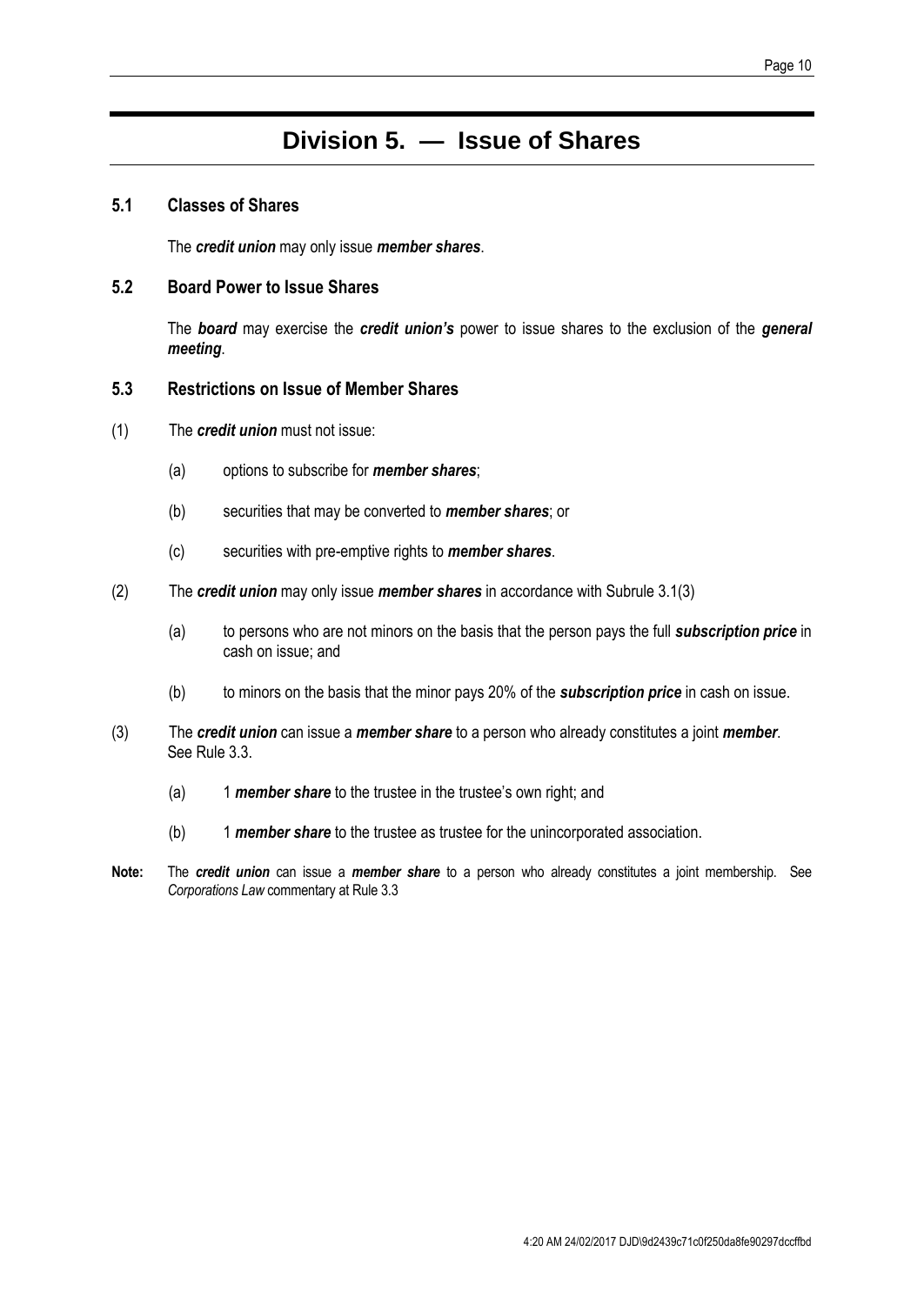## **Division 6. — Calls, Forfeiture and Liens**

#### <span id="page-14-1"></span>**6.1 Payment of Calls on Shares**

#### **Corporations Law Commentary**

The *Corporations Law* states that a member holding partly paid shares must pay calls on them in accordance with the terms of issue. This Rule sets out the process for the board to make a call for payment on partly paid shares: see s 254M.

- (1) This Rule applies if some or all of the *subscription price* for a share is payable on the *credit union*  calling up payment of some or all of the unpaid *subscription price*. This Rule applies in relation to a share subject to:
	- (a) any restriction in the terms of issue for the share; and
	- (b) any *special resolution* providing that the *credit union* can only call up some or all of the *subscription price* for shares if the *credit union* becomes an externally-administered body corporate
- <span id="page-14-0"></span>(2) The *credit union* may call for payment of any amount of the unpaid *subscription price* for a share by *board* resolution. The *credit union* must give a *member* holding a share on which the *credit union*  has made a call a notice setting out how much, when and how the *member* must make the payment. The *credit union* must give the notice at least 14 days before the time the *member* must pay the call.
- (3) The *credit union* may revoke or postpone a call on a share by *board* resolution. The *credit union*  must give each *member* holding a share for which the *credit union* has revoked or postponed a call notice as soon as practicable after the *board* resolution.
- (4) In any proceeding to recover unpaid instalments, a *member* is conclusively presumed to be liable for a call if:
	- (a) the *credit union's* minutes record the *board* resolution calling for payment of the amount of the call;
	- (b) the *member's* name appeared in the Register of Members as holder of the share on the date of the *board* resolution; and
	- (c) the *credit union* gave the *member* a notice in accordance with Subrule [\(2\).](#page-14-0)
- (5) At any time, the *credit union* may accept from a *member* prepayment of any amount of the unpaid *subscription price* on a share.

#### <span id="page-14-2"></span>**6.2 Effect of Failure to Pay Unpaid Amounts**

(1) This Rule applies if a *member* does not pay any amount of the unpaid *subscription price* for a share at the time the amount becomes due. This Rule does not limit any other remedies that the *credit union* may have against the *member*.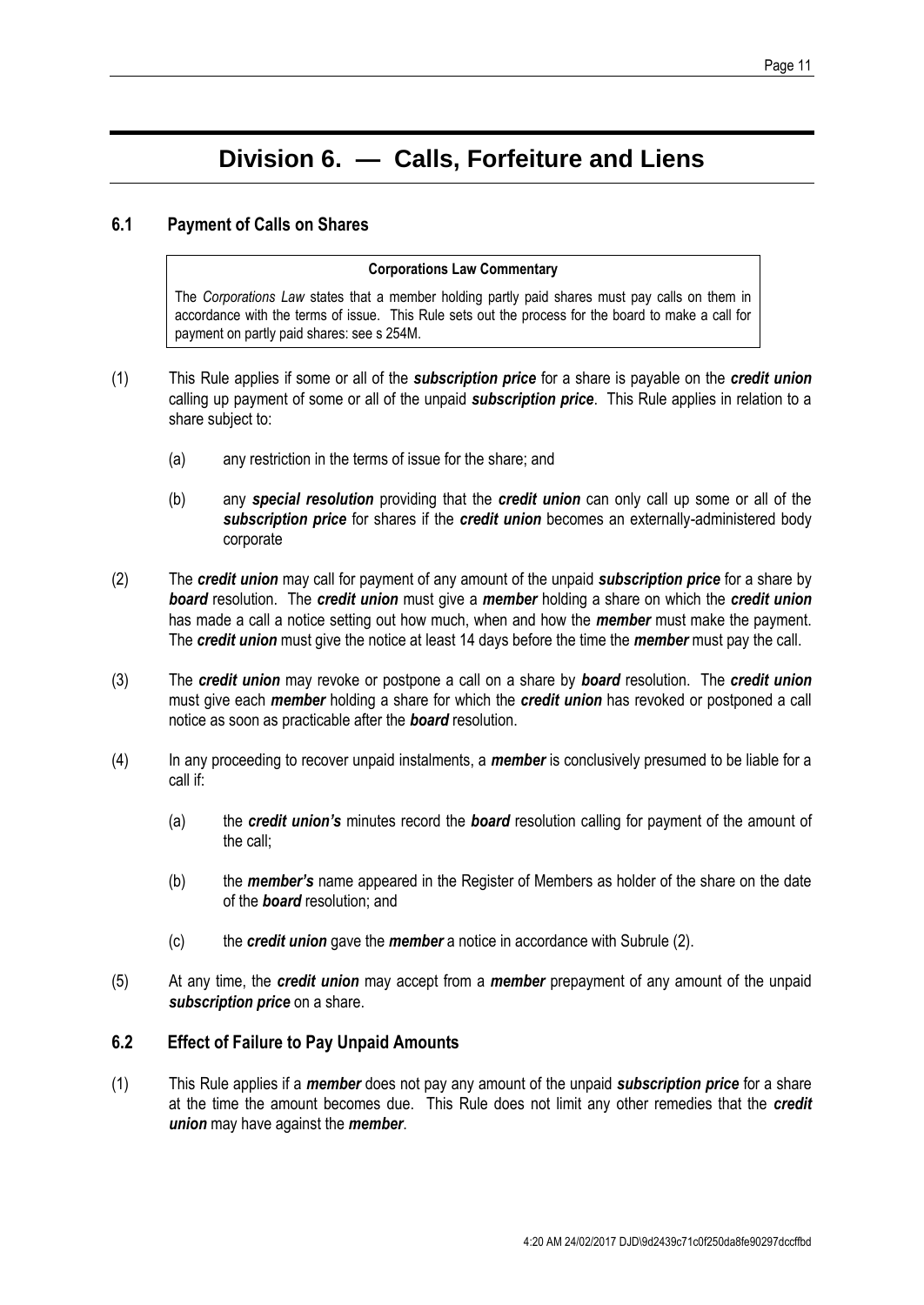- <span id="page-15-2"></span>(2) The *member* must pay:
	- (a) the amount due on the share; and
	- (b) all costs and expenses that the *credit union* incurs (including, without limitation, legal expenses on a solicitor and own client basis or full indemnity basis, whichever is the higher) because the *member* did not pay the amount when it became due.

The *credit union* may waive all or part of the expenses payable under this Subrule by *board*  resolution.

- <span id="page-15-3"></span>(3) At any time while the amount payable under Subrule [\(2\)](#page-15-2) remains unpaid in respect of a share, the *credit union* may give the *member* a default notice:
	- (a) setting out:
		- (i) how much is due; and
		- (ii) when the *member* must pay the amount due; and
	- (b) stating that, if the *member* does not pay the amount due by that date, the *member* will forfeit the share.

The date for payment must be at least 14 days after the date on which the *credit union* gives the *member* the default notice. In the absence of any manifest error, the default notice is conclusive evidence of the amount that the *member* must pay the *credit union* as at the date the *credit union* issues the default notice.

#### <span id="page-15-4"></span>**6.3 Forfeiture and Surrender**

- (1) If a *member* does not comply with the default notice issued under Rule [6.2\(3\),](#page-15-3) the *credit union* may forfeit any share to which the default notice relates by *board* resolution. However, the *member* may always comply with the default notice at any time before forfeiture occurs.
- <span id="page-15-0"></span>(2) The *credit union* may give the *member* a notice of forfeiture. In the absence of a manifest error, the notice is conclusive evidence of the facts stated in the notice against all persons claiming to be entitled to the share.
- (3) The forfeited shares become the *credit union's* property. The *credit union* may redeem, sell or otherwise dispose of the forfeited shares on the terms and in the manner that the *board* determines.
- (4) The transferee's title is not affected by any irregularity or invalidity in connection with the forfeiture, sale or disposal of the shares. The transferee is not required to see the application of the purchase money.
- <span id="page-15-1"></span>(5) A *member* may surrender any share to which a default notice relates. The *credit union* may deal with surrendered shares in the same way as it deals with forfeited shares.
- (6) A *member* whose shares have been forfeited remains liable to pay the *credit union* the amounts due:
	- (a) less any amount that the *credit union* must pay the *member* on redemption of the shares; and
	- (b) less any amount that the *credit union* receives on sale or disposal of the forfeited shares.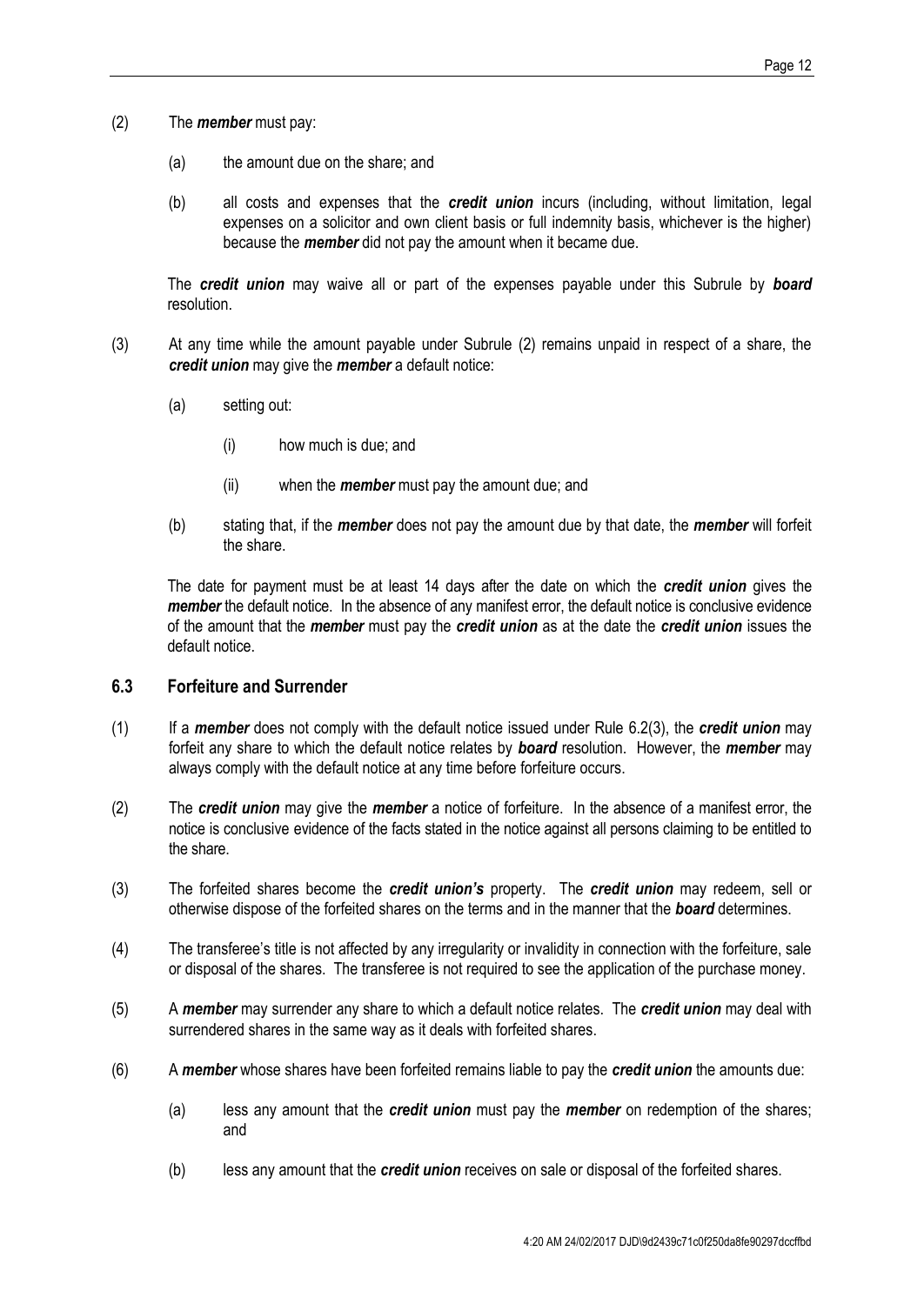#### **6.4 Liens**

- (1) The *credit union* may at any time exempt a share wholly or in part from this Rule by *board* resolution.
- <span id="page-16-0"></span>(2) The *credit union* has a first and paramount lien on:
	- (a) every partly-paid share that a *member* holds; and
	- (b) the proceeds of sale of every partly paid share that the *member* holds; and
	- (c) dividend*s* payable on every partly-paid share that the *member* holds,

for all amounts, whether presently due or not:

- (d) payable in relation to the share; or
- (e) that the *member* or the *member's* estate otherwise owes to the *credit union*.
- <span id="page-16-1"></span>(3) If an amount secured by a lien in Subrule [\(2\)](#page-16-0) is presently due, the *credit union* may give the holder of the share a sale notice:
	- (a) setting out:
		- (i) how much is due; and
		- (ii) when the *member* must pay the amount due; and
	- (b) stating that, if the *member* does not pay this amount by that date, the *credit union* may sell the share.

The date for payment must be at least 14 days after the date on which the *credit union* gives the *member* the sale notice. In the absence of any manifest error, the sale notice is conclusive evidence of the amount that the *member* must pay the *credit union* as at the date the *credit union* issues the sale notice.

- (4) If a *member* does not pay the amount due by the date stated in the sale notice under Subrule [\(3\),](#page-16-1) the *credit union* may sell the shares on the terms and in the manner that the *board* determines. The *credit union* may:
	- (a) execute a share transfer to give effect to a sale of the shares; and
	- (b) register the transferee as the holder of the shares.

The transferee's title is not affected by any irregularity or invalidity in connection with the sale of the shares. The transferee is not required to see the application of the purchase consideration.

(5) A *member* whose shares have been sold remains liable to pay the *credit union* all amounts that the *member* or the *member's* estate owes to the *credit union*, whether or not presently due, less any consideration that the *credit union* receives on sale of the shares.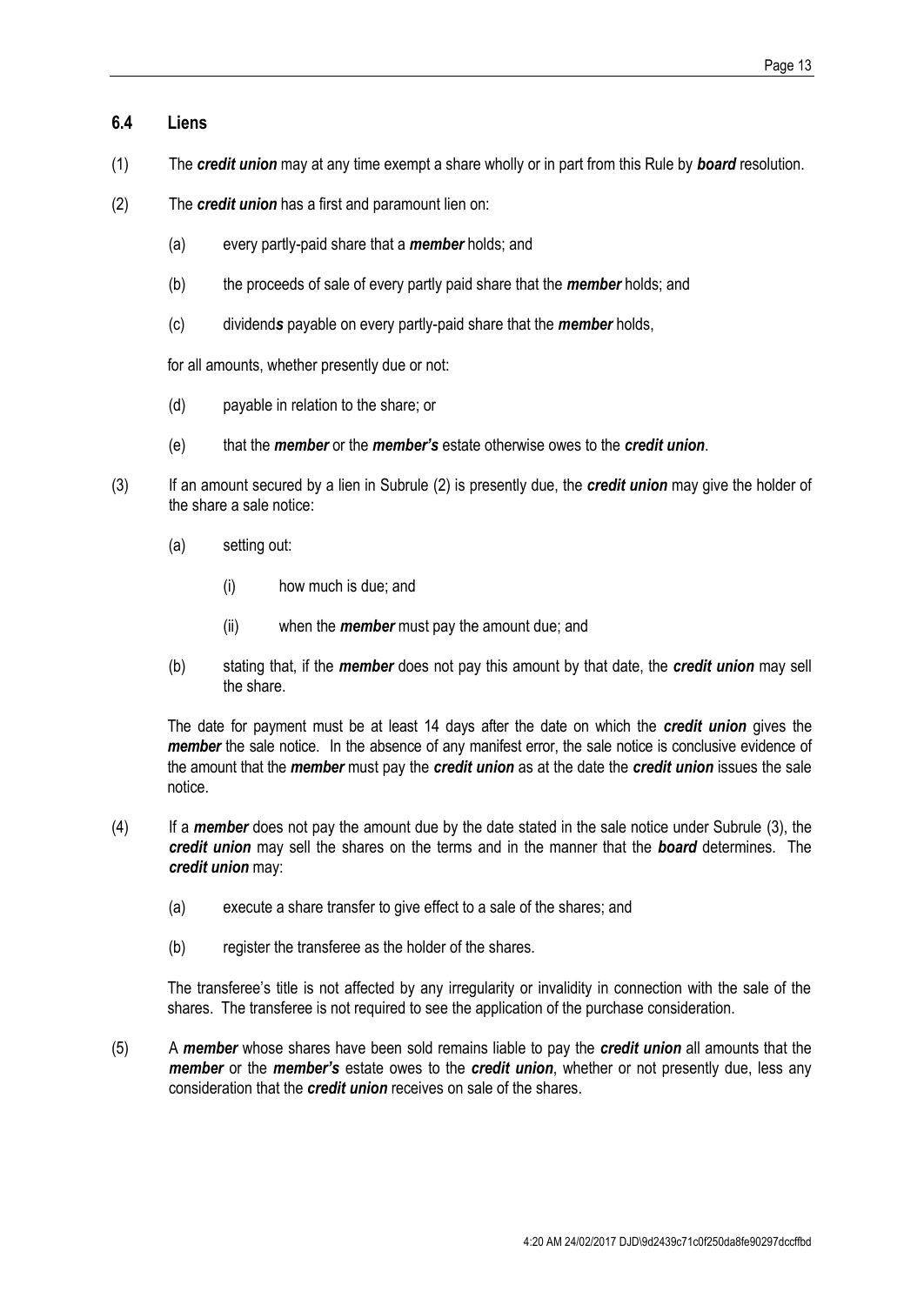## **Division 7. — Dividends**

#### **Corporations Law Commentary**

The *Corporations Law* states that dividends may be paid only out of profits: see s 254T.

#### **7.1 Payment of Dividends**

- (1) The *board* may determine that the *credit union* pay a dividend on shares to which a right to participate in dividends attaches and may determine:
	- (a) the amount of the dividend;
	- (b) the time for payment of the dividend; and
	- (c) the method of payment of the dividend.

The method of payment may include the payment of cash, the issue of securities and the transfer of assets. Where the *credit union* pays the dividend other than in cash, the *board* may fix the value of any securities issued or assets transferred.

(2) If the terms of issue for a share require the *general meeting's* approval to any payment of a dividend on the share, the *board's* determination under Subrule (1) is effective only if the *general meeting* approves the dividend before the time for payment of the dividend arrives. The *general meeting* may not vary the *board's* determination.

#### **Corporations Law Commentary**

Section 254V(1) provides that the credit union only incurs a debt when the time fixed for payment of the dividend arrives. The decision to pay the dividend may be revoked at any time before then.

#### **7.2 Differential Dividends**

Subject to the terms on which shares in a class are issued, the *board* may determine dividends to different *members* in a class that differ:

- (a) in amount; and
- (b) in the method of payment (whether cash, securities, assets or any combination of them).

#### **7.3 Interest on Dividends**

Interest is not payable on a dividend.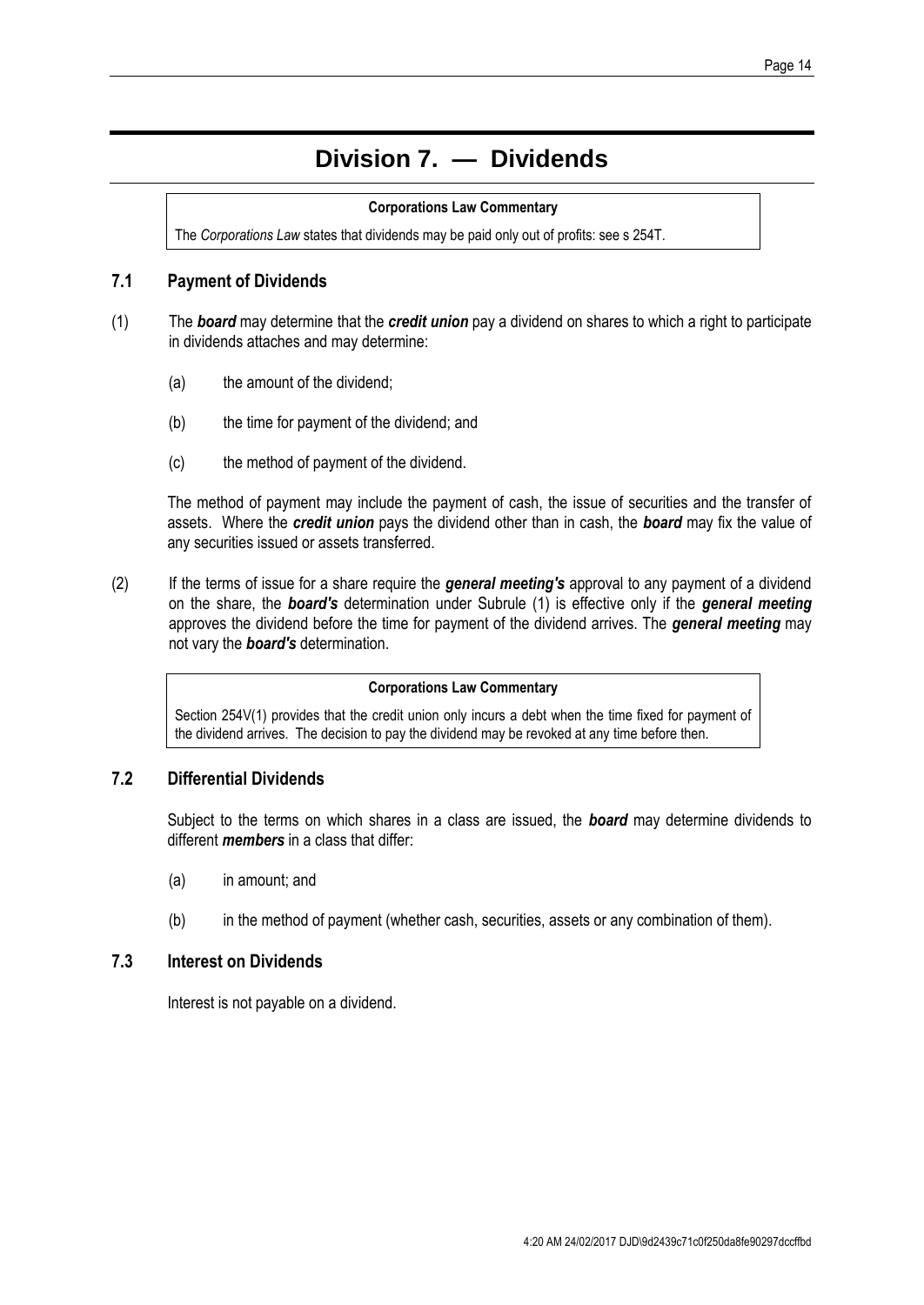## **Division 8. — Share Certificates**

#### **Corporations Law Commentary**

Credit unions do not have to issue certificates to members for member shares: see *Corporations Regulations* reg 12.08.08. However, credit unions that issue other classes of shares have to issue certificates for those other classes of shares: see s 1096.

A member whose certificate is lost or destroyed may apply to the credit union for a new certificate. The credit union must issue a new certificate although it may require the member to do one or more of the following:

- advertise the loss or destruction of the certificate; and
- **PEDE FIGHT FIGHT CONTER** Provide the credit union with an indemnity: see s 1089.

#### **8.1 Share Certificates**

- (1) This Rule does not apply in relation to *member shares*.
- (2) A *member* may require the *credit union* to issue to the *member* without charge 1 certificate for each class of shares in the *credit union* that the *member* holds.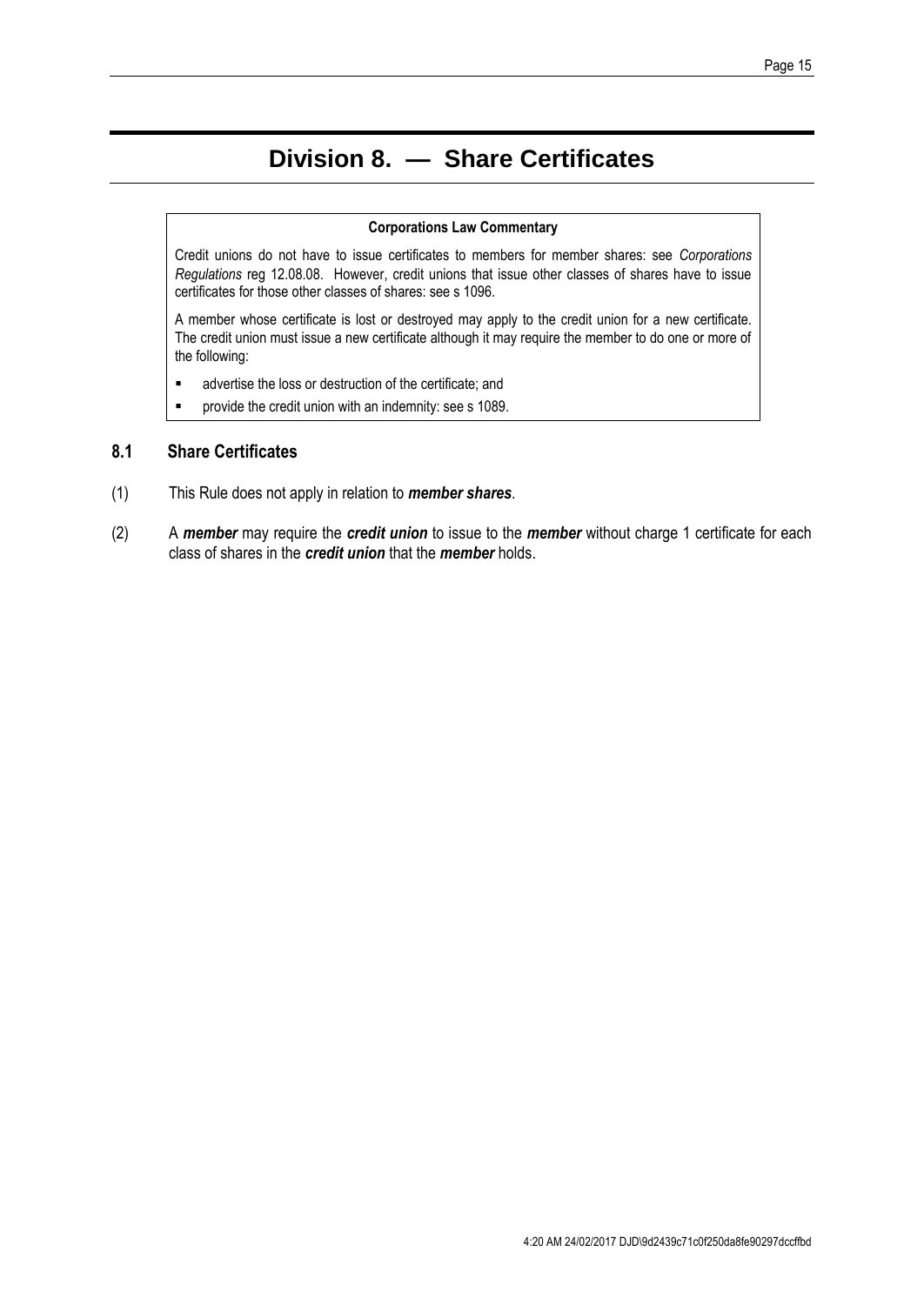### **Division 9. — Transfer of Shares**

#### <span id="page-19-2"></span>**9.1 Form of Share Transfer**

A *member* wishing to transfer the *member's* shares must use a share transfer that complies with the following requirements:

- (a) the share transfer relates to 1 class of shares only;
- (b) the share transfer is in writing; and
- (c) the share transfer is:
	- (i) in a form that the *board* approves; or
	- (ii) in any other usual or common form
- **Note:** Subrule [9.3\(1\)](#page-19-1) prevents the credit union registering share transfers in some situations, even though the share transfer complies with the requirements set out in this Rule.

#### **9.2 Ownership of Share Transfer**

On receiving a share transfer (or a document that appears to be a share transfer), the *credit union*  becomes the owner of the share transfer and has a right to exclusive possession of the share transfer.

#### <span id="page-19-0"></span>**9.3 Registration of Share Transfer**

- <span id="page-19-1"></span>(1) The *credit union* must not register a share transfer if:
	- (a) the terms of issue for the shares prohibit the transfer of the shares to the transferee;
	- (b) the share transfer is not in the form set out in Rul[e 9.1:](#page-19-2) or
	- (c) if the transfer of shares is dutiable the share transfer is not duly stamped.
- (2) The *credit union* may refuse to register a share transfer unless:
	- (a) the shares are fully-paid;
	- (b) the *credit union* does not have a lien on the shares;
	- (c) the transferor has executed the share transfer;
	- (d) the transferee has executed the share transfer;
	- (e) a certificate for the shares accompanies the share transfer;
	- (f) the *board* has all information that it reasonably requires to establish the right of the transferor to transfer the shares; and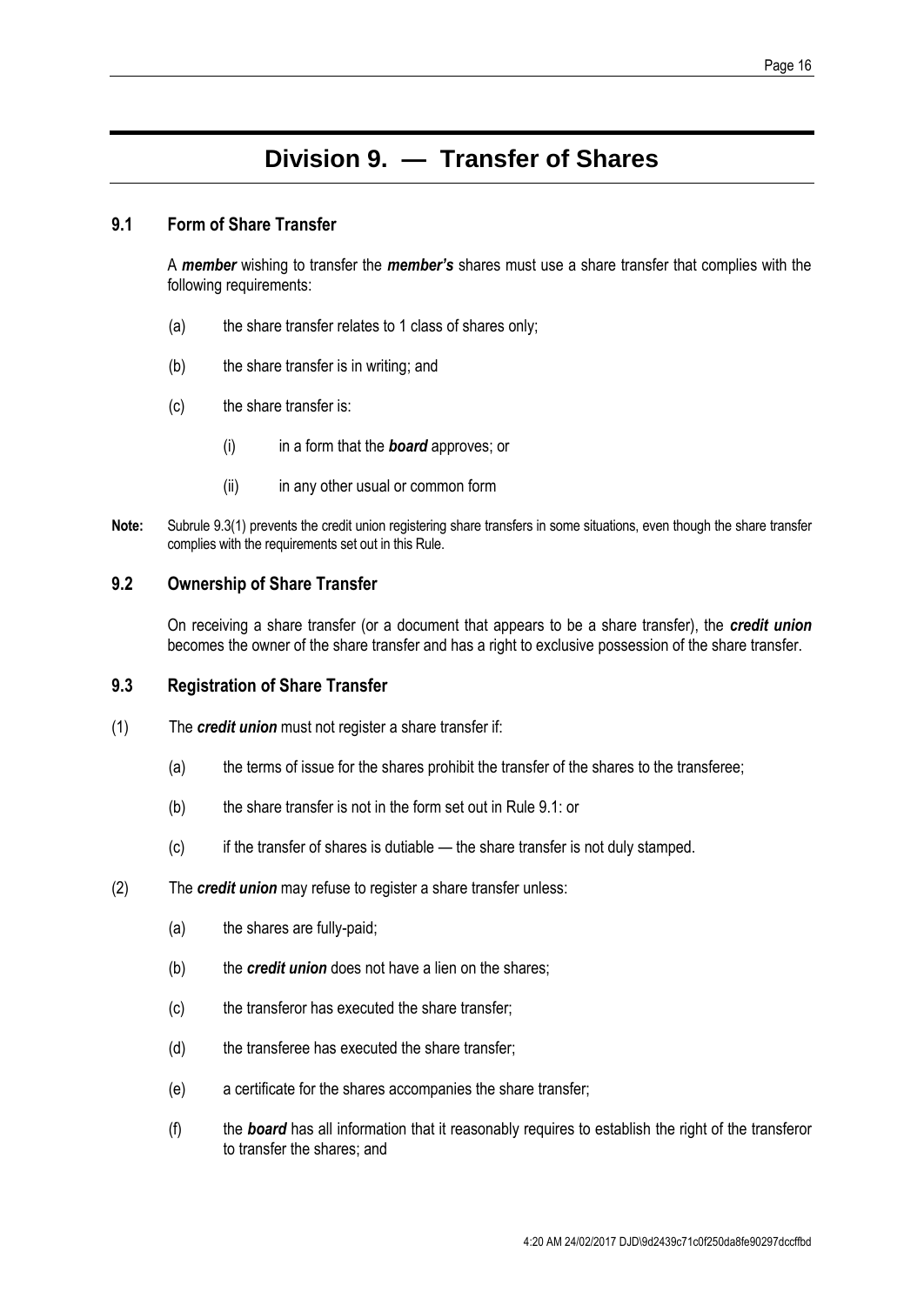- (g) the *board* has all information that it reasonably requires to establish that the transferee agrees to be a *member* of the *credit union*.
- (3) The transferor of shares remains the holder of those shares until the *credit union* enters the transferee's name as holder of those shares in the Register of Members.

#### **Corporations Law Commentary**

If a credit union refuses to register a transfer of shares, it must give the transferee notice of the refusal within 2 months of the date the share transfer was lodged at the credit union's registered office: see s 1093.

#### **9.4 Powers of Attorney**

- (1) The *credit union* may assume that a power of attorney authorising the attorney to transfer some or all of the *member's* shares that a *member* appears to have granted:
	- (a) is a valid and effective grant of the power it appears to grant; and
	- (b) continues in full force and effect.
- (2) The *credit union* may rely on the power of attorney until it receives a notice informing it that:
	- (a) the power of attorney has been revoked; or
	- (b) the *member* has died.

#### **9.5 Suspension of Registration**

The *board* may suspend the registration of share transfers at the times and for the periods it determines. The periods of suspension must not exceed 30 days in any 1 calendar year.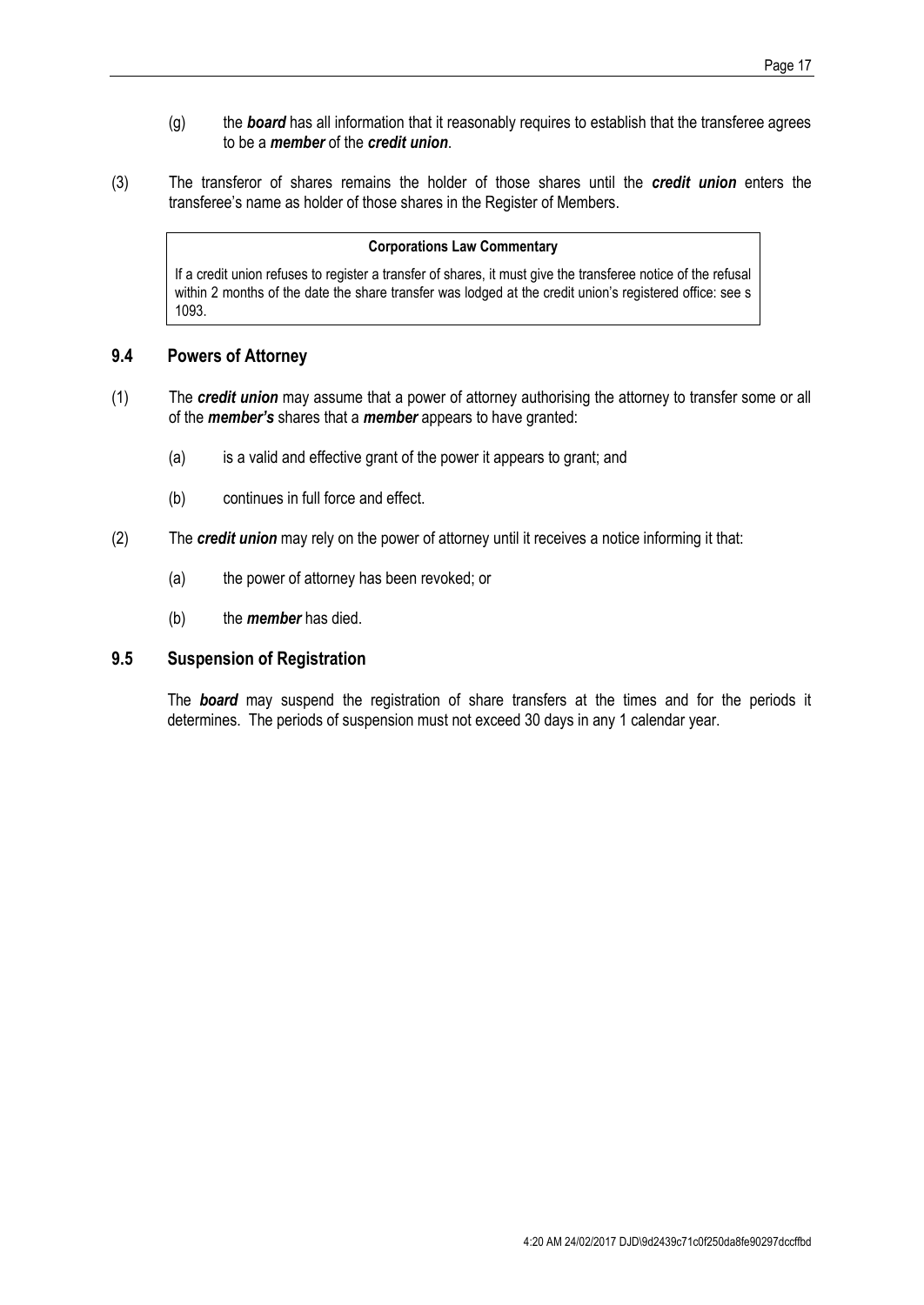## **Division 10. — Transmission of Shares**

#### **10.1 Transmissions and the Common Bond**

The *credit union* may register a person as holder of a *member's* shares under this Division even though the person is not eligible to be a *member* under the *common bond*.

#### <span id="page-21-0"></span>**10.2 Transmission of Shares on Death**

- (1) On the death of a *member*, the *credit union* may recognise either the personal representative of the deceased *member* or another person who appears to the *board* to be entitled to the deceased *member's* estate as being entitled to the deceased *member's* interest in the shares.
- (2) If the personal representative gives the *board* the information it reasonably requires to establish an entitlement to be registered as holder of the *member's* shares, the personal representative may elect to:
	- (a) be registered as the holder of the shares; or
	- (b) apply to terminate the membership.

#### <span id="page-21-1"></span>**10.3 Transmission of Shares on Bankruptcy**

#### **Corporations Law Commentary**

The *Corporations Law* sets out the rights of the trustee of the bankrupt's estate in relation to shares held by the bankrupt member, whether or not the trustee has become registered as holder of the shares.

The trustee has the same rights as to dividend, transfer of shares and sale of share as the bankrupt member had. Furthermore, the Constitution cannot override the trustee's rights: see s 1091A.

If the trustee of a bankrupt *member's* estate gives the *board* the information it reasonably requires to establish the trustee's entitlement to be registered as holder of the *member's* shares, the trustee may require the *credit union* to register the trustee as holder of the *member's* shares.

#### <span id="page-21-2"></span>**10.4 Transmission of Shares on Mental Incapacity**

If a person entitled to shares because of a *member's* mental incapacity gives the *board* the information it reasonably requires to establish the person's entitlement to be registered as a holder of the *member's* shares:

- (a) the person may require the *credit union* to register the person as holder of the *member's*  shares; and
- (b) whether or not registered as the holder of the shares, the person has the same rights, obligations and restrictions as the *member*.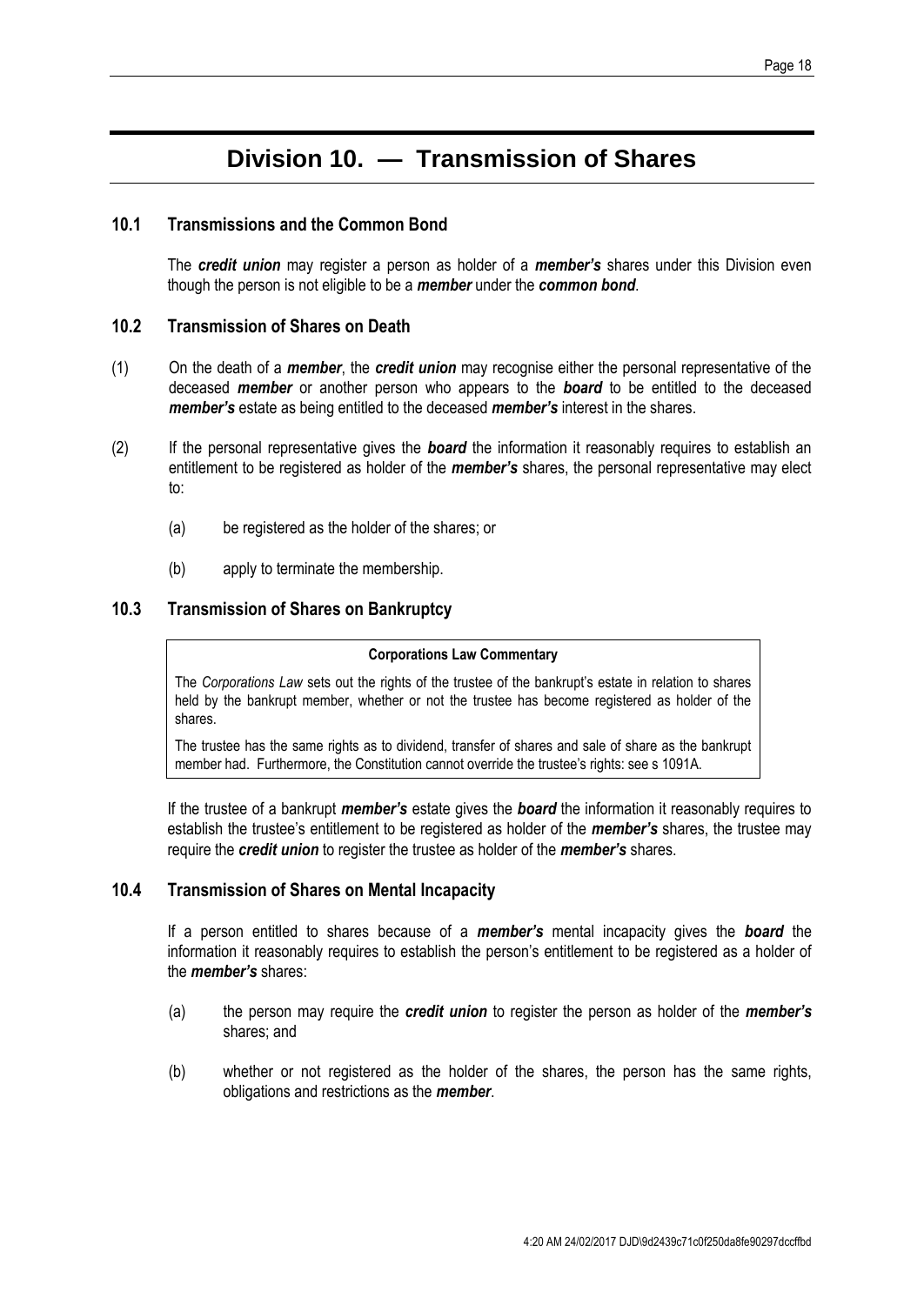#### Page 19

## **Division 11. — Holding Members' Meetings**

#### **Corporations Law Commentary**

#### **Holding a members' meeting**

A members' meeting must be held at a reasonable time and place: see s 249R.

A members' meeting can be held using any technology (such as video conferencing), provided that it gives the members as a whole a reasonable opportunity to participate in the meeting: see s 249S.

#### **Notice of members' meeting**

At least 21 days notice must be given of a members' meeting. A meeting can be called on shorter notice with the consent of the requisite number of members, but not to remove a director or auditor: see 249H.

Written notice must be given individually to each member and director.

In the case of joint members, notice is given to the first named member in the register of members. See Subrule [3.3\(3\).](#page-10-1)

Notice must be given personally or by post (section 249J). See Subrule [1.5\(4\)](#page-6-0) as to service by post or by fax.

The auditor must also receive the notice convening a general meeting and other communication members are entitled to receive: see s 249K.

#### **Content of notice**

A notice convening a members' meeting must

- set out the place, date and time of the meeting and the technology to be used to conduct the meeting if it is to be held in 2 or more places;
- **state the general nature of the meeting's business;**
- state the terms of any special resolution and the fact that it is proposed as a special resolution;
- **EXEC** in relation to proxies:
	- that the member has a right to appoint a proxy;
	- whether or not the proxy needs to be a member of the credit union; and
	- that a member entitled to cast 2 or more votes may appoint 2 proxies and may specify the proportion or number of votes each proxy is appointed to exercise: see s 249L.

#### **Auditor's right to attend**

The Auditor has a right to attend any general meeting and to speak: see s 249V.

#### **Members' right to give notice of a resolution**

Members with at least 5% of the votes that may be cast at a general meeting or at least 100 members may give a credit union notice of a resolution that they propose to move at a general meeting: see s 249N.

This resolution is to be considered at the next general meeting that occurs more than 2 months after the notice is given: see s 249O.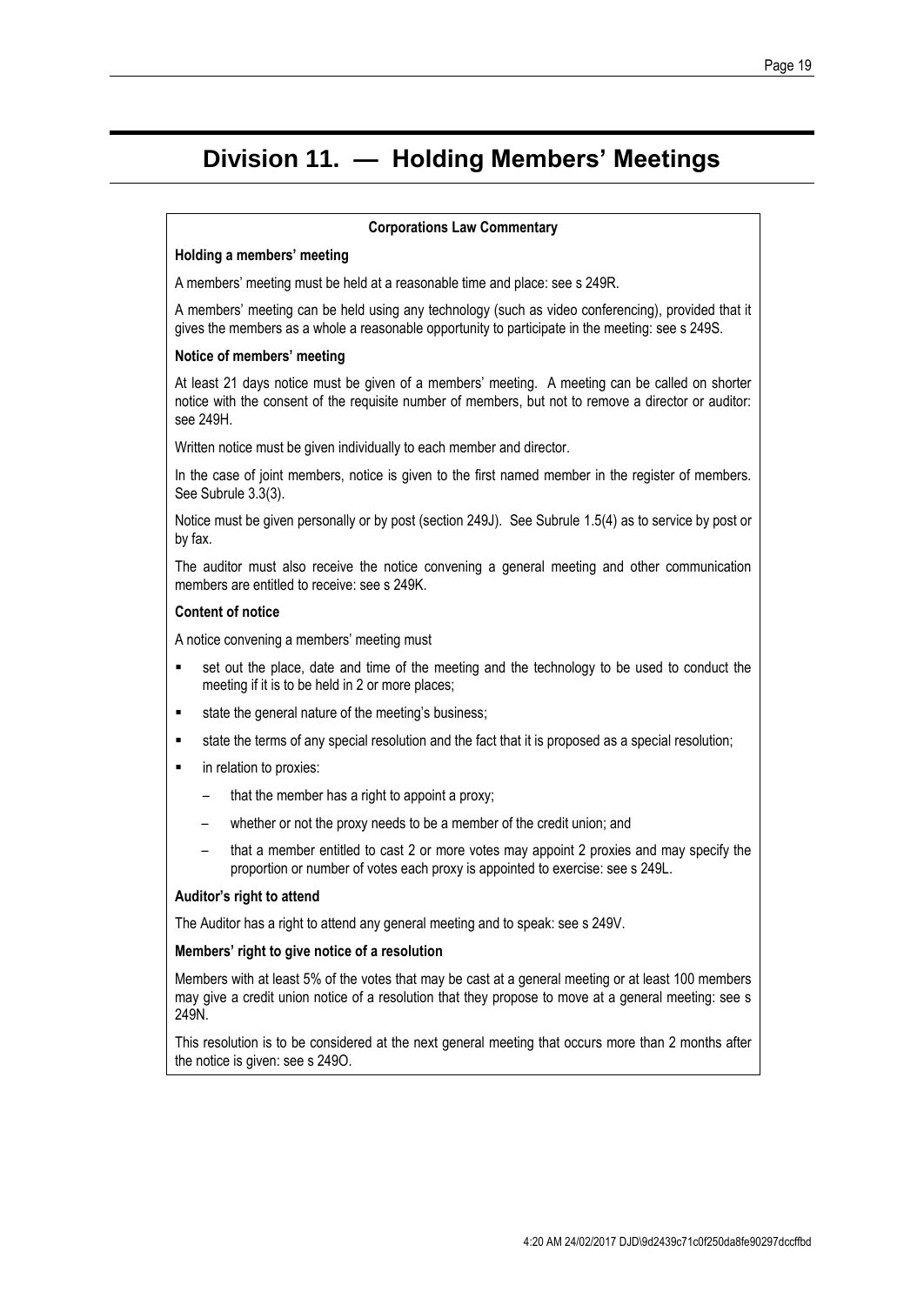#### **Members' request for statement to be distributed**

A credit union must distribute a statement about a resolution, or other matter to be considered at a general meeting, as requested by a certain number of members: see s 249P.

#### **The AGM**

A company must hold an AGM within 5 months after the end of its financial year: see s 250N.

The business of an AGM may include the following, even if not referred to in the notice of meeting:

- **EXECONS** consideration of the annual financial report, directors' report and auditor's report;
- election of directors;
- **•** appointment of auditor;
- **Fixing of the auditor's remuneration: see s 250R.**

The chair of the AGM must:

- allow members a reasonable opportunity to ask questions about, and to comment on, the management of the credit union: see s 250S; and
- allow members a reasonable opportunity to ask the auditor or the auditor's representative, when present, questions relevant to the conduct of the audit and the preparation and content of the auditor's report: see 250T.

#### **11.1 Calling Meetings of Members**

#### **Corporations Law Commentary**

#### **Members' right to call a general meeting**

A general meeting must be held if 100, or members with at least 5% of the votes ask for it. The board has to call a general meeting within 21 days after the request and the meeting itself must be held within 2 months: see ss 249D and 249F. In any case, members who hold at least 5% of the votes can call and arrange to hold a meeting themselves: see s 249F.

The *board* may call a *members'* meeting.

#### **11.2 Adjourning Meetings of Members**

- (1) The chair of a *members'* meeting at which a quorum is present:
	- (a) may adjourn the meeting with the consent of the meeting by ordinary resolution; and
	- (b) must adjourn the meeting if directed by ordinary resolution.
- (2) The *credit union* must give notice of an adjourned *members'* meeting if the adjournment is for 1 month or more.
- (3) The only business that an adjourned *members'* meeting may deal with is business unfinished at the *members'* meeting that was adjourned.

#### **11.3 Proceedings at Members' Meetings**

- (1) The quorum for a *members'* meeting is:
	- (a) 15 *members* present in person; or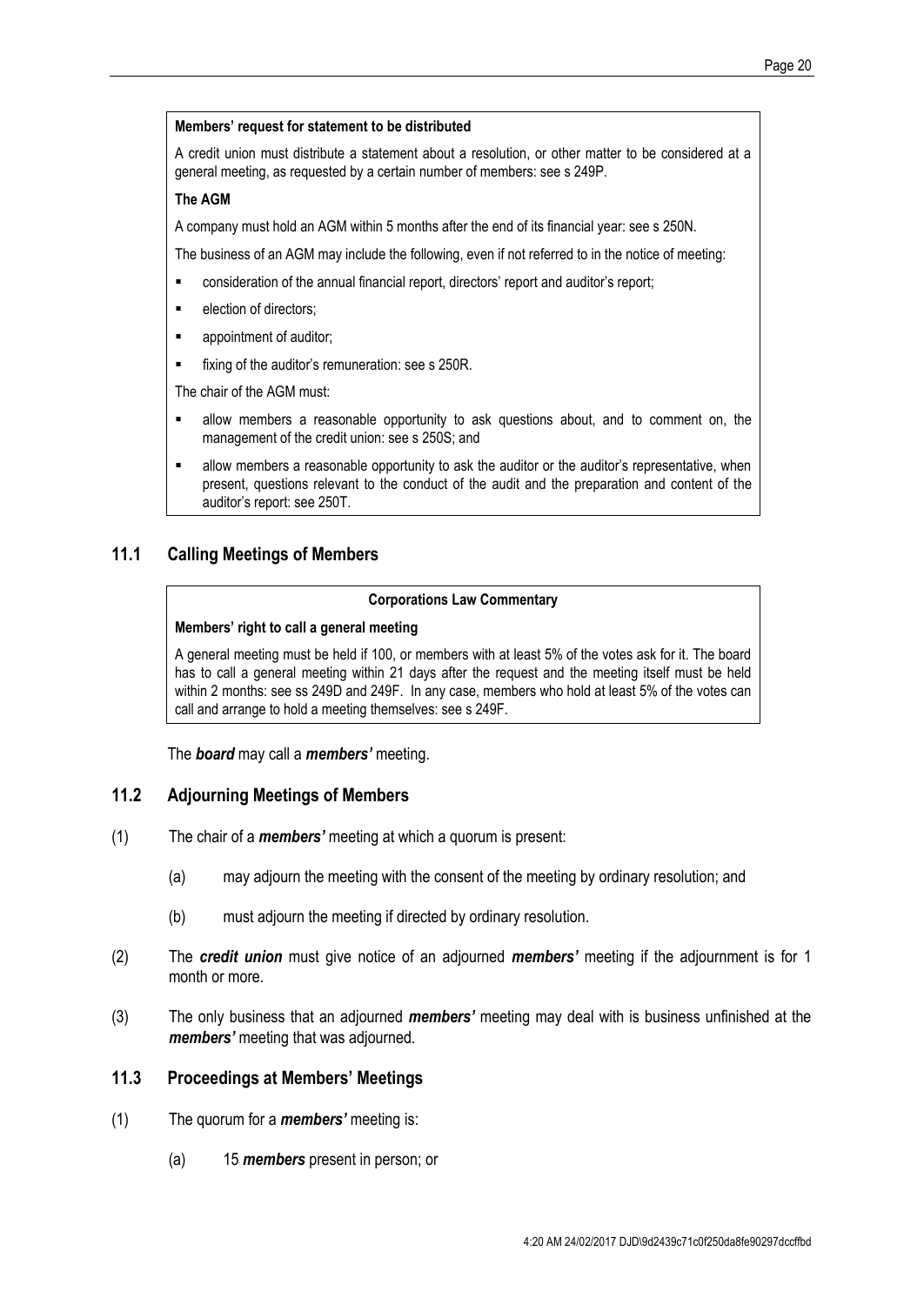- (b) if less than 50 *members* are eligible to attend and vote at a *member's* meeting 50% of the *members* eligible to attend and vote at the *member's* meeting,
- **Note:** Paragraph (b) may apply in relation to meetings of classes of members, where the only members eligible to attend the meeting are members of the relevant class.
- (2) If a quorum is not present within 30 minutes after the time for the *members'* meeting set out in the notice of meeting, the meeting is adjourned to the date, time and place the *board* specifies. If the **board** does not specify 1 or more of those things, the meeting is adjourned to:
	- $(a)$  if the date is not specified the same day in the next week;
	- $(b)$  if the time is not specified the same time; and
	- $(c)$  if the place is not specified the same place.

If no quorum is present at the resumed meeting within 30 minutes after the time for the meeting, the meeting is dissolved.

- (3) The chair of *members'* meetings is:
	- (a) the chair of meetings of the *board*; or
	- (b) if the chair of meetings of the *board* is not present or declines to act for the meeting (or part of it) — the deputy chair of meetings of the *board*.

If the chair or deputy chair of meetings of the *board* is not available within 30 minutes of the appointed start of the meeting, or declines to act, the *members* must elect an individual present to chair the meeting.

(4) The Standing Orders in Appendix 4 apply to the conduct of debate at *members'* meetings.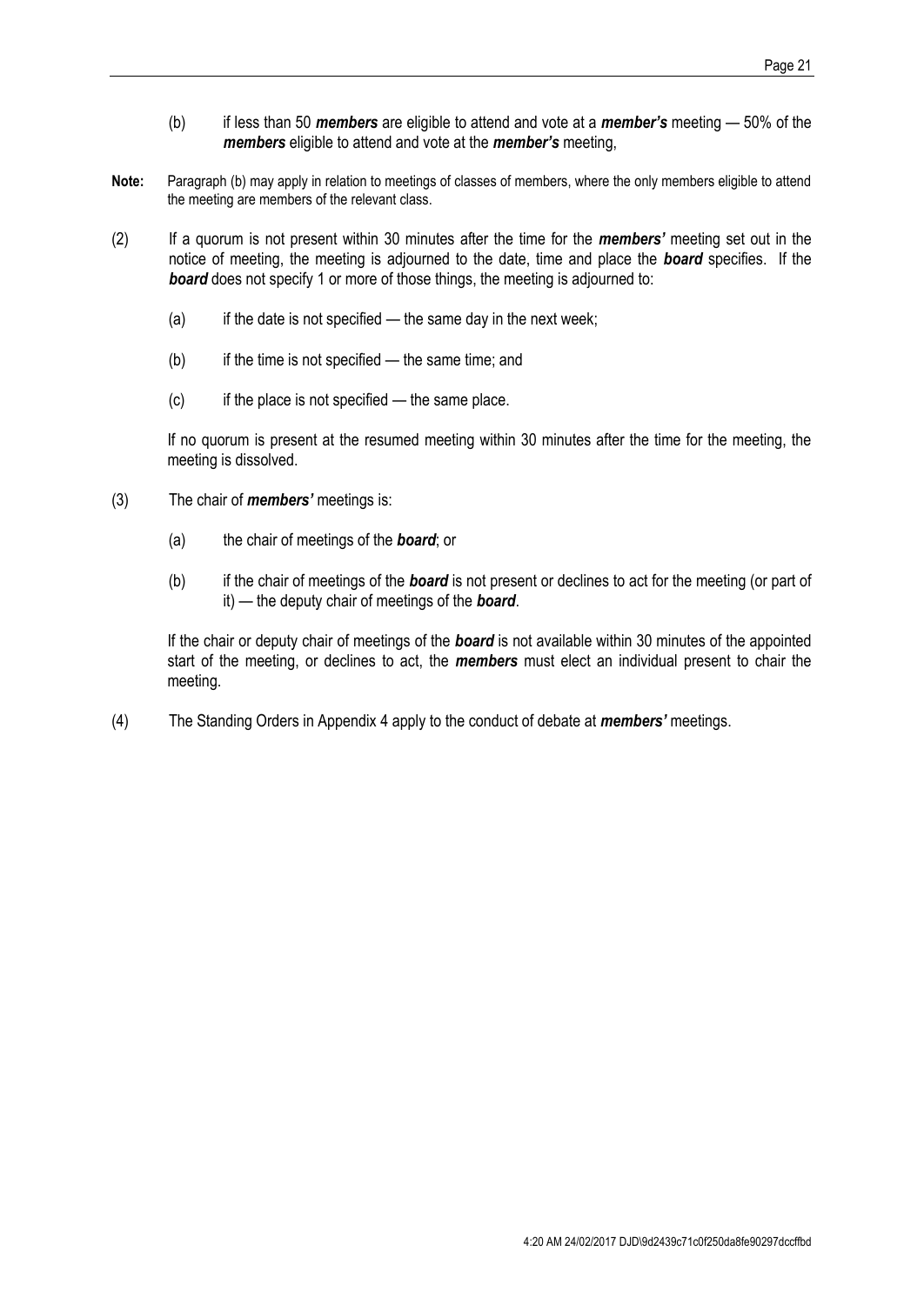## **Division 12. — Voting at Members' Meetings**

#### **12.1 Voting**

- (1) A resolution put to the vote at a *members'* meeting must be decided on a show of hands unless a poll is demanded.
- (2) A member has one vote despite the fact that the member may be a member in another capacity.
- (3) Before a *member's* meeting votes on a resolution, the chair must inform the meeting:
	- (a) how many proxy documents the *credit union* has received that validly appoint a person present at the meeting as proxy;
	- (b) how many of these proxy documents direct the proxies how to vote on the resolution; and
	- (c) how the proxies are directed to vote on the resolution.
- (4) The *members'* meeting passes an ordinary resolution only if more than half the total number of votes cast on the resolution are in favour of it.
- (5) The chair does not have a casting vote in addition to his or her deliberative vote.

#### **12.2 Voting on a Show of Hands**

On a show of hands, the chair's declaration is conclusive evidence of the result, so long as the declaration reflects the show of hands. Neither the chair nor the minutes need to state the number or proportion of the votes recorded in favour or against the resolution. The minutes only need to record that the resolution was passed or not passed.

#### **12.3 Voting on a Poll**

#### **Corporations Law Commentary**

Section 250L allows the following to demand a poll:

- 5 members entitled to vote on the resolution;
- members with at least 5% of the votes to be cast on the resolution; or
- the chair.

A proxy may join a demand for a poll: see s 249Y(1)

Section 250K states that a poll may be demanded on any question and that the demand may be withdrawn.

- (1) A poll cannot be demanded on any resolution concerning the election of a person to chair the *members'* meeting.
- (2) A poll on the question of an adjournment must be taken immediately. The chair may direct when and the manner in which any other poll must be taken.
- (3) The *members'* meeting may conduct other business even though a poll is demanded on a resolution.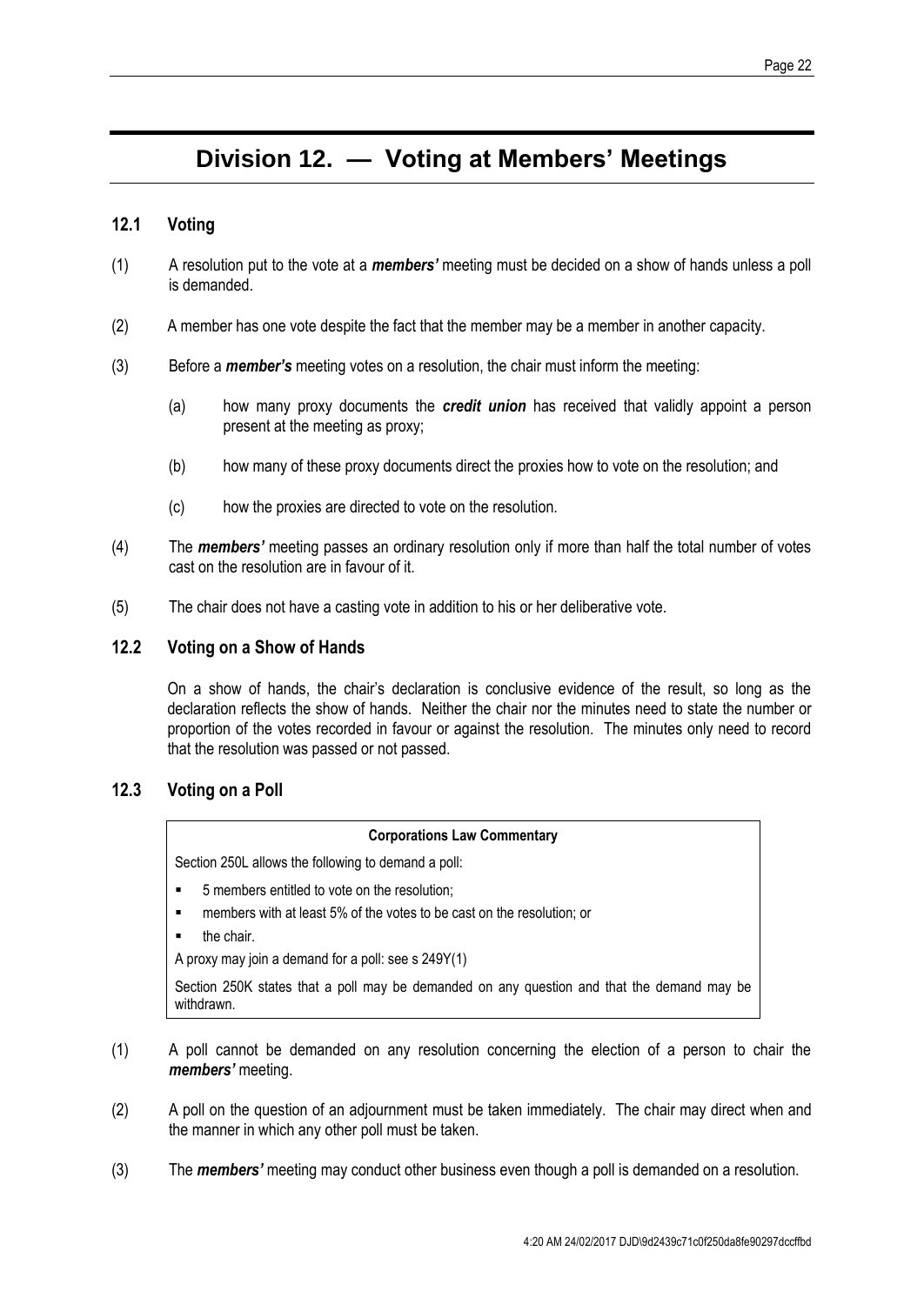#### **12.4 Body Corporate Representatives**

#### **Corporations Law Commentary**

Section 250D says that a body corporate member may appoint a representative to exercise the member's powers at a general meeting. The appointment can be a standing appointment. The appointment can set out restrictions on the representative's powers. A member can appoint more than 1 representative but only 1 can exercise the member's powers at any one time.

- (1) A *member* that appoints a body corporate representative must give the *credit union*:
	- (a) if the *member* appointed the representative by board resolution a certified copy of the board resolution appointing the representative; and
	- (b) otherwise a copy of the instrument appointing the representative,

as practicable after appointing the representative, and in any event before any *member's* meeting at which the representative may exercise the *member's* rights.

(2) In addition to the rights and powers a *member's* representative may exercise under the *Corporations Law*, the representative may exercise the *member's* right to vote in a ballot to appoint *directors* by election.

#### **12.5 Proxies**

#### **Corporations Law Commentary**

Sections 249X to 250C set out members' powers to appoint proxies and the rights and obligations of proxies.

- (1) The *board* may determine the form of proxy document from time-to-time.
- (2) An appointment of a proxy is not invalid merely because it does not contain all the information required for a valid proxy appointment, so long as it contains:
	- (a) the *member's* name; and
	- (b) the proxy's name or the name of the office that the proxy holds.
- (3) A proxy does not have a right to vote on a show of hands.
- (4) If a *member* appoints the chair as the *member's* proxy and directs the chair to vote either in favour of or against the resolution, the chair must demand a poll on the resolution.
- (5) Unless the *credit union* receives written notice of the matter before the meeting at which a proxy votes starts or resumes, the proxy's vote at that meeting will be valid if, before the proxy votes:
	- (a) the appointing *member* dies; or
	- (b) the *member* is mentally incapacitated;
	- (c) the *member* revokes the proxy's appointment;
	- (d) the *member* revokes the authority under which the proxy was appointed by a third party; or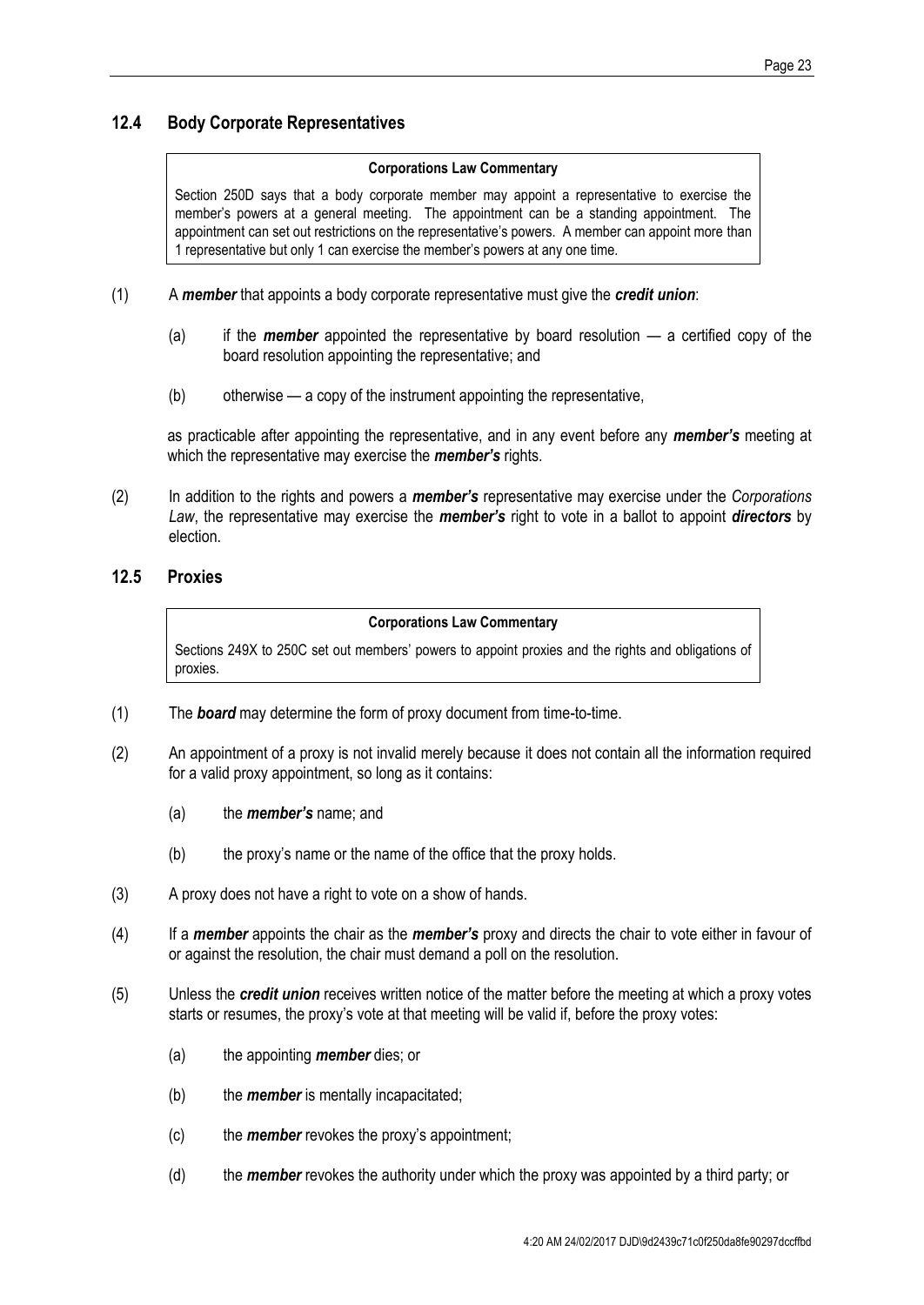(e) the *member* transfers the share in respect of which the *member* or a third party appointed the proxy.

#### **12.6 Objections**

An objection to the qualification of a voter:

- (a) may only be made at the *members'* meeting or adjourned *members'* meeting at which the vote objected to is cast; and
- (b) must be ruled upon by the chair whose decision is final.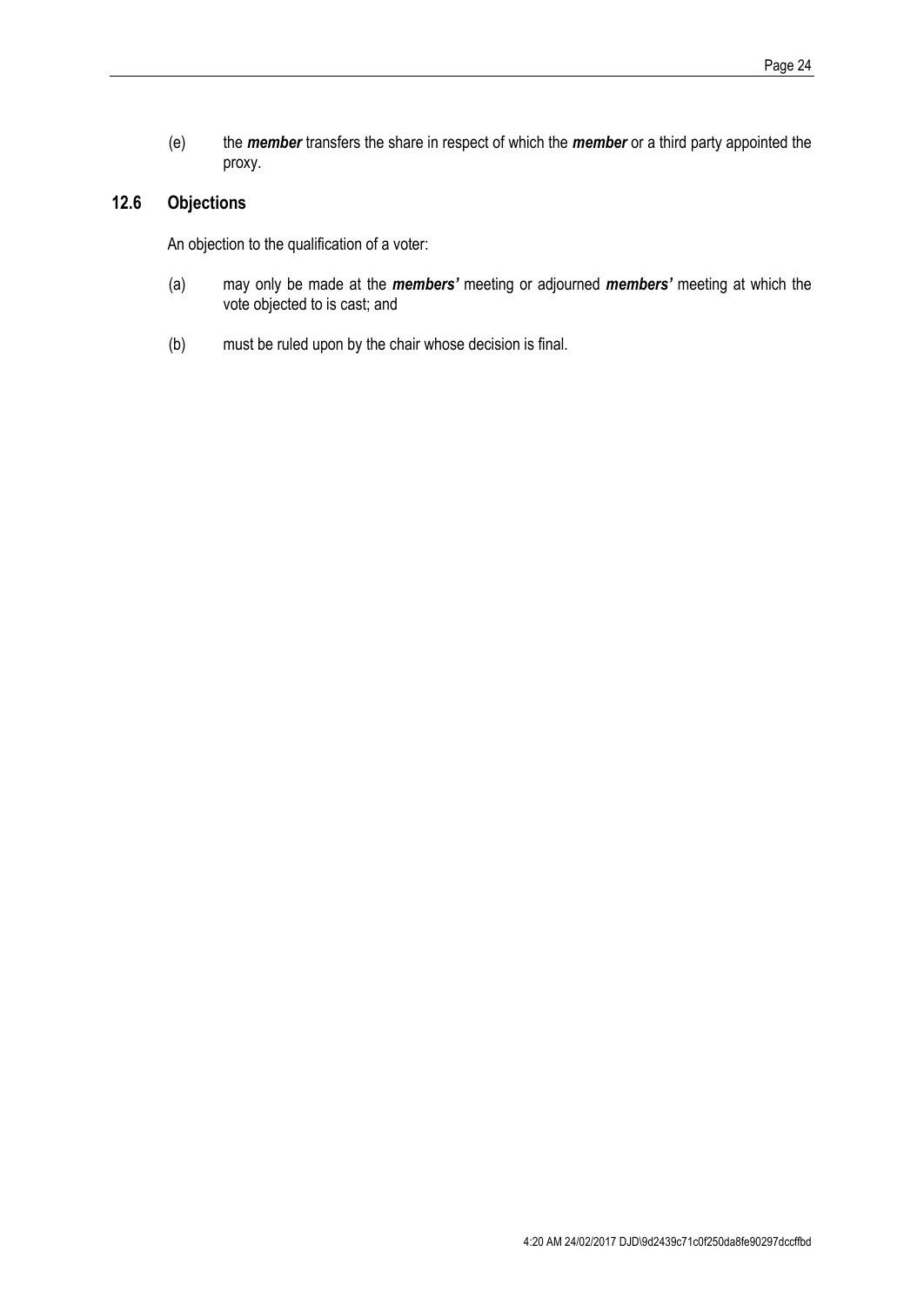#### Page 25

## **Division 13. — Directors — Appointment & Vacation of Office**

#### **13.1 Number of Directors**

<span id="page-28-0"></span>The *credit union* must have not more than 10 *directors*.

#### **Corporations Law Commentary**

Section 201A(2) provides that credit unions must have at least 3 directors (not counting alternate directors) and that at least 2 must ordinarily reside in Australia.

#### <span id="page-28-1"></span>**13.2 Eligibility to be a Director**

An individual is eligible to be a *director* if the person:

- (a) is a *member*; and
- (b) has not had a personal representative or trustee appointed to administer the person's estate or property because of their mental incapacity.

#### **Corporations Law Commentary**

Section 201B(1) provides that only individuals (not bodies corporate) who are at least 18 may be directors.

Section 201B(2) provides that a person who has been disqualified from managing corporations under Part 2D.6 may only be appointed a director if the appointment is made with ASIC's permission under s 206F or the Court's leave under s 206G.

#### Banking Act Commentary

Under s 19 of the Banking Act it is a offence for a person to be a director of the credit union if the person is a disqualified person within the meaning of s 20 of that Act.

#### **13.3 Appointment by Members — Election**

The *members* may appoint a person to be a *director* by election held under the provisions of [Appendix 5.](#page-46-0)

#### **13.4 Appointment by Board — Casual Vacancies**

- (1) The *board* may appoint a person to be a *director*:
	- (a) if a *director's* office becomes vacant other than because the *director's* term of office has ended; or
	- (b) if, for any other reason, the number of *directors* is less than the maximum under Rule [13.1.](#page-28-0)

The *board* may only appoint a person who is eligible to be a *director* under Rule [13.2.](#page-28-1)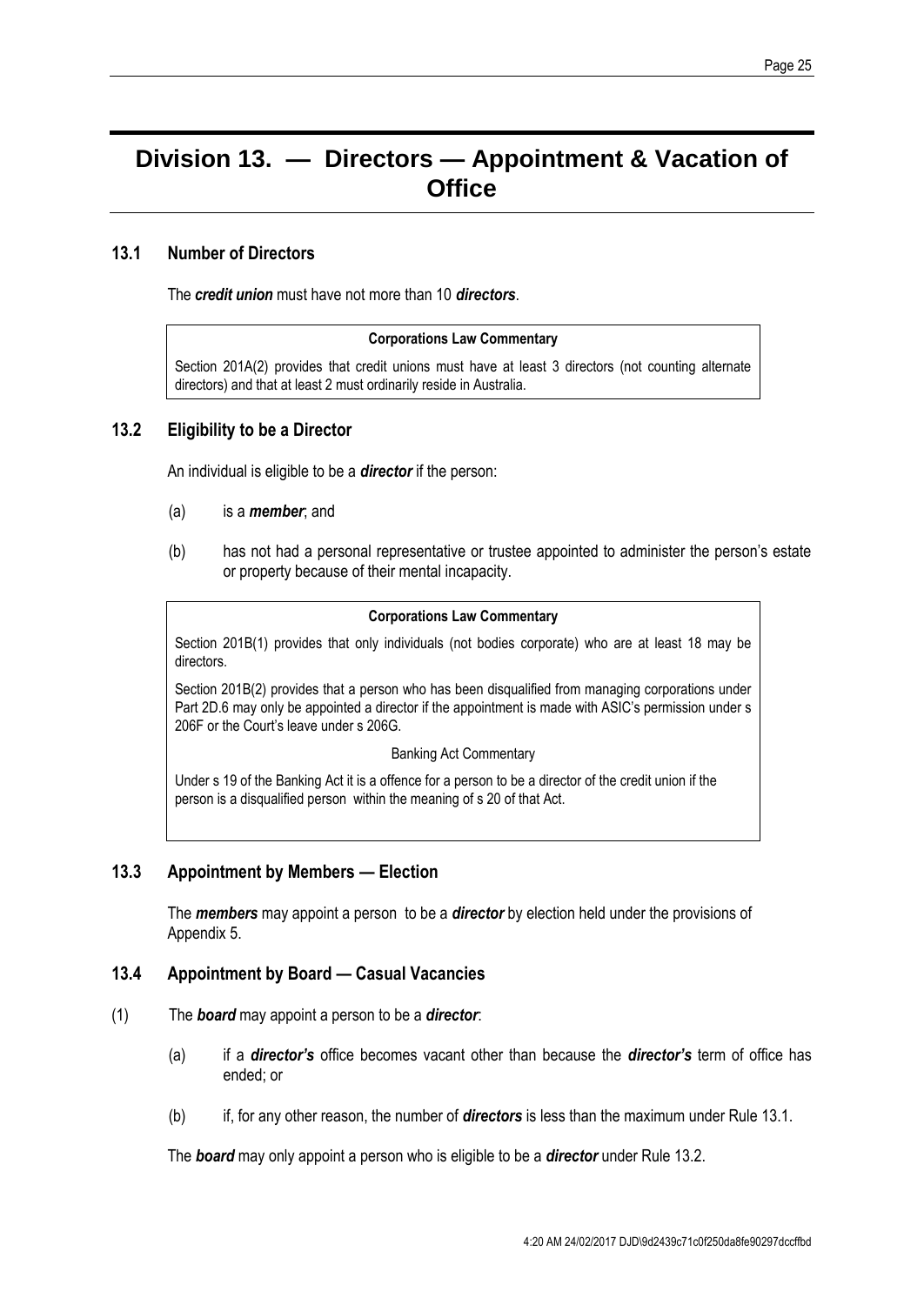- (2) The term of office for a *director* appointed to fill a vacancy in paragraph (1)(a) ends:
	- (a) if the *general meeting* approves the appointment before the end of the next AGM after the *director's* appointment — at the end of the term of office of the *director* whose office has become vacant; and
	- (b) otherwise at the end of the next AGM after the *director's* appointment.
- (3) The term of office for a *director* appointed to fill a vacancy in paragraph (1)(b) ends at the end of the next AGM after the *director's* appointment.

#### <span id="page-29-0"></span>**13.5 Term of Office**

- (1) Subject to the *Corporations Law* and the rotation provisions in this Rule, a *director's* term of office:
	- (a) starts at the end of the AGM at which the *director's* election is announced; and
	- (b) ends at the end of the third AGM after the AGM at which the *director's* election is announced.
- (2) If the number of *directors* that *members* appoint is more than a third of the maximum number of *directors* on the *board* in Rule [13.1:](#page-28-0)
	- (a) the term of office for the third of the *board* that receives the most votes at the election, ends at the end of the third AGM after the AGM at which the *directors'* election is announced; and
	- (b) the term of office for the remainder ends at the end of earlier AGMs where less than a third of the *board* is due to retire at those earlier AGMs.

**Directors** with less votes retire at earlier AGMs than those with more votes.

- (3) For purposes of Subrule (2):
	- (a) if the number of *directors* on the *board* is not divisible by 3 round fractions up to the nearest whole number in determining how many *directors* there are in a third or in two thirds of the *board*; and
	- (b) if 2 or more *directors* have the same number of votes the order of retirement amongst them is determined by lot.

#### <span id="page-29-1"></span>**13.6 Automatic Vacation of Office**

The office of a *director* automatically becomes vacant if the *director*:

- (a) dies;
- (b) ceases to be eligible to be a *director* under Rule [13.2;](#page-28-1)
- (c) is absent from 3 consecutive ordinary meetings of the *board* without leave; or
- (d) is 3 months in arrears in relation to money due to the *credit union* and has failed to make arrangements for payment satisfactory to the *credit union*.

Neither the *board* nor the *general meeting* may waive the operation of this Rule.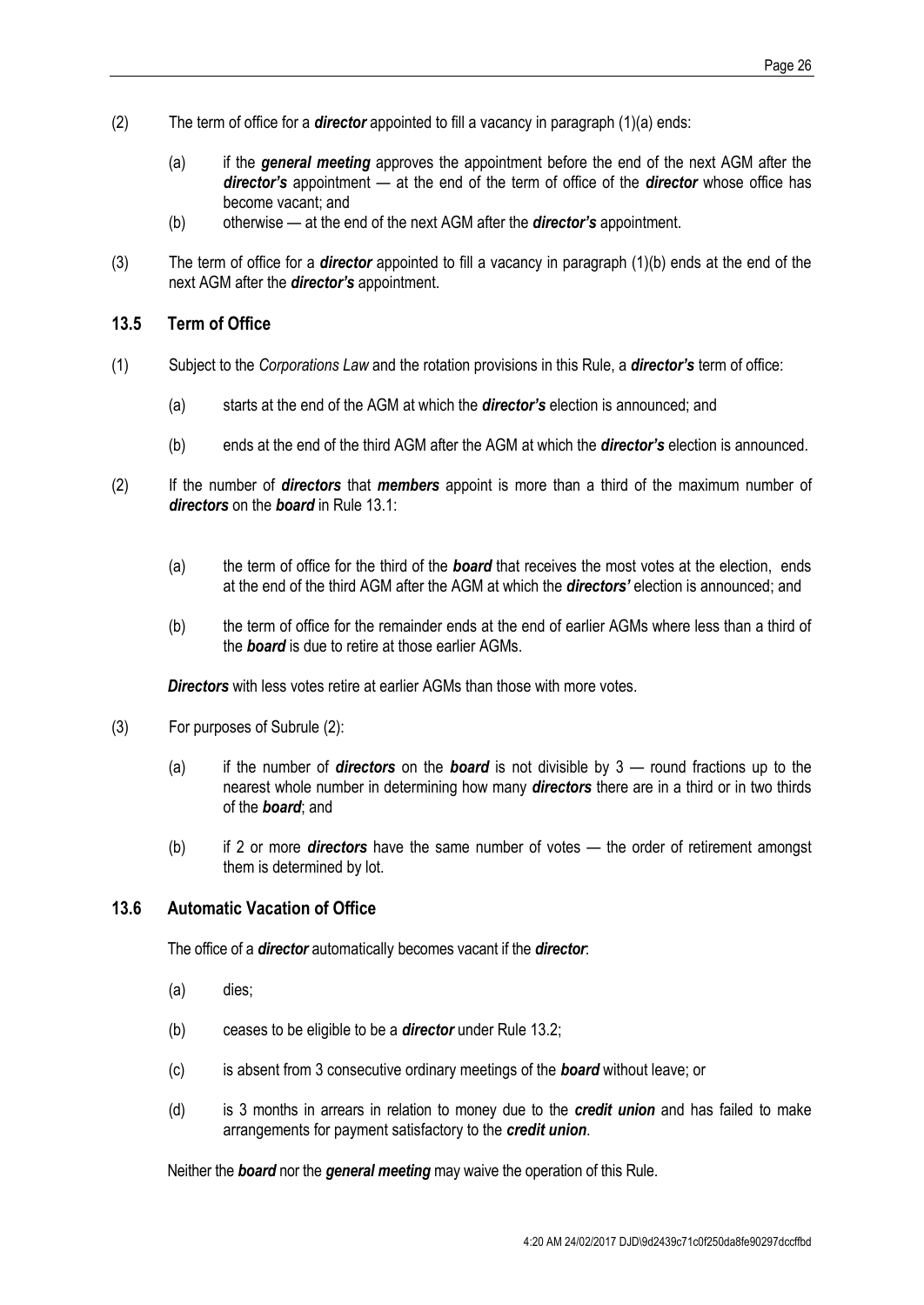#### **Corporations Law Commentary**

Section 203D provides for that the general meeting of a credit union may remove a director by ordinary resolution.

#### <span id="page-30-0"></span>**13.7 Resignation**

- (1) A *director* may resign by giving the *credit union* notice of the *director's* resignation.
- (2) The *director's* office becomes vacant:
	- (a) if the notice of resignation specifies a date of resignation on the date of resignation; or
	- (b) otherwise on the date the *credit union* receives the notice of resignation.

#### **13.8 Alternate Directors**

(1) In this Rule, unless the context requires otherwise:

*alternate* means a person that a *director* appoints as his or her alternate *director* under Subrule (2), but only in the person's capacity as the alternate *director*.

*appointor* means the *director* who appoints an *alternate* under Subrule (2)

- (2) A person is eligible to be an *alternate* for a *director* if the person:
	- (a) is eligible to be a *director* under Rule [13.2;](#page-28-1)
	- (b) is not a *director*; and
	- (c) is not an *alternate* for another *director*.
- (3) A *director* (but not an *alternate*) may give the *credit union* a notice appointing a person eligible under Subrule (2) to be his or her *alternate*. The notice must set out:
	- (a) the name of the person to be appointed as *alternate*;
	- (b) the term of the *alternate's* appointment (or that the appointment is for an indefinite term);
	- (c) whether or not the *appointor* requires the *credit union* to give notices of *board* meetings to the *alternate*;
	- (d) whether or not the *alternate* can sign circulating resolutions instead of the *appointor*.

The notice of appointment only takes effect if the *board* approves the *alternate's* appointment.

- (4) The *alternate* is not the *appointor's* agent, but a *director* of the *credit union*. The *alternate* has all the duties, powers and rights of the *appointor* as a *director*. Except to the extent that this Rule provides otherwise, all references to *directors* in this Constitution include references to the *alternate*.
- (5) The *credit union* only has to give notice of *board* meetings to the *alternate* if the *appointor* has given the *credit union* a notice requiring it to do so.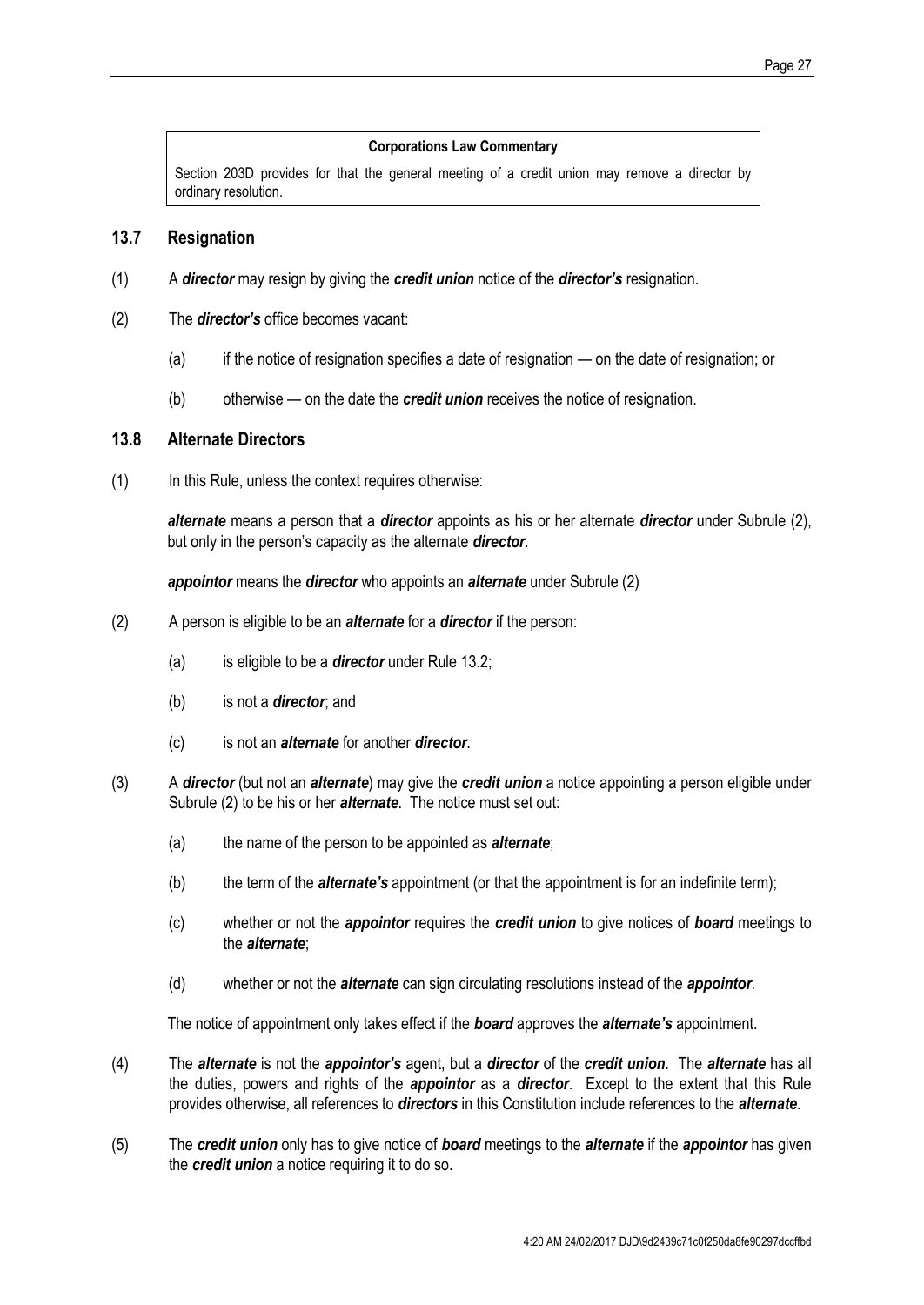- **Note:** See Rule [15.1](#page-33-0) in relation to notice of *board* meetings.
- (6) The *alternate* may only be present at meetings of *directors* at which the *appointor* is absent. The *alternate*:
	- (a) may be present and may vote on a matter even though the *appointor* has a *material personal interest* in the matter; and
	- (b) does not breach his or her duties to the *credit union* by reason of any matter considered or voted on at a meeting at which the *alternate* was absent because the *appointor* was present.
- **Note:** See Rule [15.2](#page-33-1) in relation to quorum at a *board* meeting. See Rule [15.4](#page-33-2) in relation to voting on resolutions at *board* meetings. See Rule [16.2](#page-35-0) in relation to *directors* not being present or voting on matters in relation to which they have a *material personal interest*.
- (7) The reference to 'all *directors*' in Rule [15.5](#page-34-0) refers to:
	- (a) if the *appointor* notifies the *credit union* that the *alternate* can sign circulating resolutions instead of the *appointor* — the *alternate* and other *directors* but not the *appointor*;
	- (b) otherwise the *appointor* and other *directors* but not the *alternate*.
- (8) The *credit union* must not provide remuneration to the *alternate* (in his or her capacity as *alternate*) except out of remuneration that it has allocated to the *appointor*. The *alternate* has no right to remuneration against the *credit union*. This does not affect any right to remuneration that the *alternate* may have against the *appointor*.
- **Note:** See Rule [17.1](#page-37-0) in relation to remuneration of *directors*.
- (9) The *alternate's* office automatically becomes vacant if:
	- (a) the *appointor* revokes the *alternate's* appointment; or
	- (b) the *appointor's* office as a *director* becomes vacant (except where the *appointor's* term as a director ends at the end of an AGM under Rule [13.5](#page-29-0) and the *members* re-elect the *appointor* as a *director* at that AGM).

The *alternate's* office may also become vacant in the circumstances set out in Rule [13.6](#page-29-1) and Rule [13.7.](#page-30-0)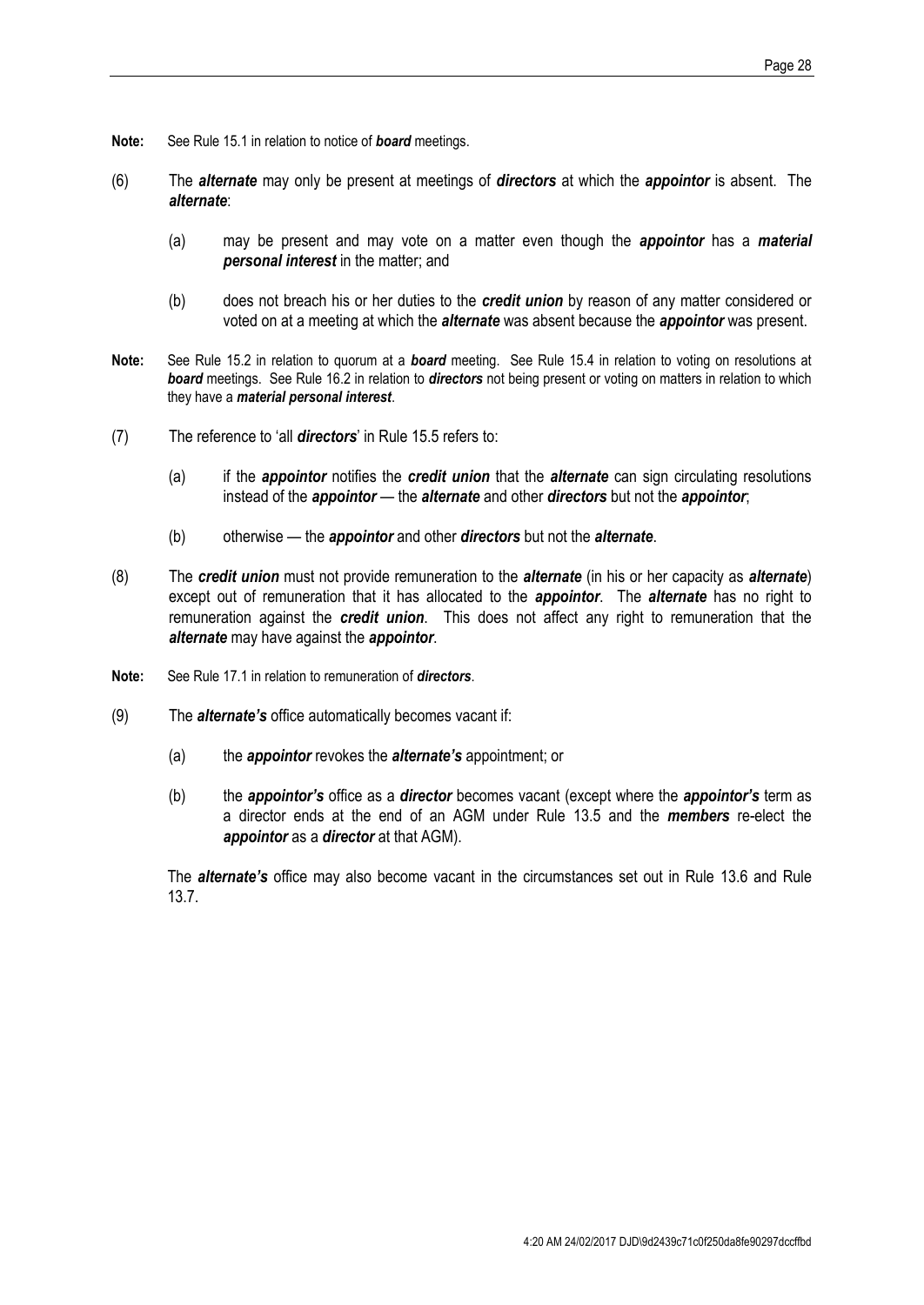## **Division 14. — Directors' Powers**

#### **14.1 Powers and Duties of the Board**

#### The *board*:

- (a) manages the *credit union's* business; and
- (b) may exercise all the powers of the *credit union* except any powers that the *Corporations Law*  or this Constitution expressly allocates to the *general meeting*.

#### **14.2 Negotiable Instruments**

The *board* may authorise a person or persons to sign, draw, accept, endorse or otherwise execute negotiable instruments for the *credit union*. The *board* may authorise the application of signatures to negotiable instruments by machine or other facsimile method.

#### **14.3 Delegation**

(1) The *board* may delegate any of its powers to any committee or any other person or persons, subject to Rule [3.2](#page-9-1) . The *board* may permit the delegate to sub-delegate any powers delegated to them.

#### **Corporations Law Commentary**

The delegate must exercise the powers delegated in accordance with any directions of the board. A power so exercised is taken to have been exercised by the board: see s 198D.

- (2) The *board* must establish policies for the guidance of delegates in the exercise of any powers so delegated.
- (3) Without limiting its powers, the *board* may appoint a person to be the *credit union's* attorney for purposes, with powers (being the *board's* powers), for the period and on terms the *board* determines. In particular, the power of attorney may:
	- (a) include terms protecting persons dealing with the attorney, as the *board* determines; and
	- (b) authorise the attorney to delegate any or all of the attorney's powers.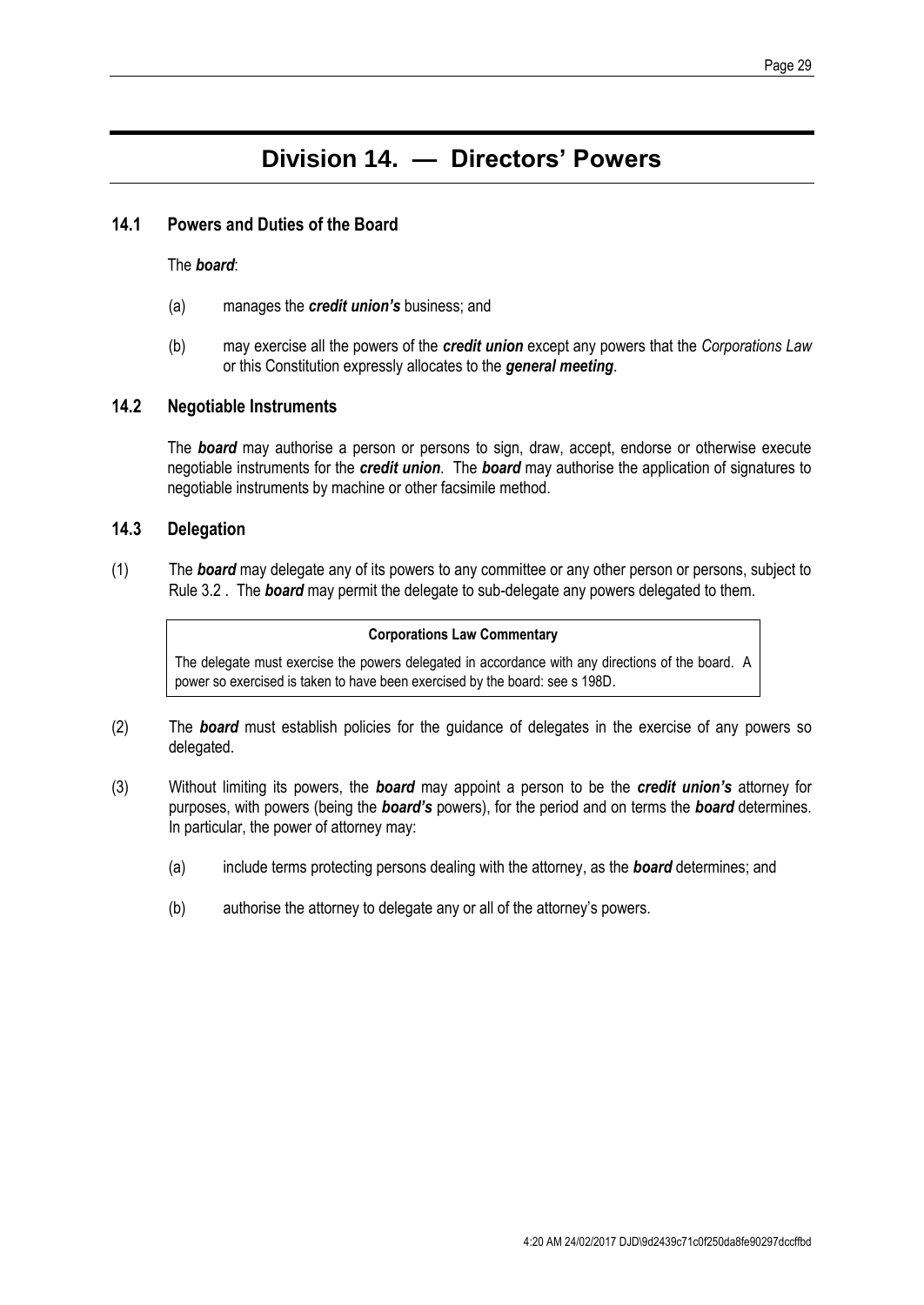## **Division 15. — Directors' Meetings**

#### **Corporations Law Commentary**

Section 248D says that a meeting may be called and held using any technology consented to by all directors. The consent may be a standing one. A director can withdraw consent within a reasonable period before the meeting.

#### <span id="page-33-0"></span>**15.1 Calling and Conduct of Board Meetings**

- (1) A *director* or the secretary (upon the authority of a *director*) may call a *board* meeting by giving reasonable notice to every other *director.*
- (2) The *board* may meet, adjourn and otherwise regulate its meetings as it thinks fit.

#### <span id="page-33-1"></span>**15.2 Quorum of Board**

- (1) The quorum for a *board* meeting is one half the maximum number of *directors* under Rule 13.1 or such other number as the *board* determines and the quorum must be present at all times during the meeting.
- (2) If, at any time, the number of *directors* is less than the quorum:
	- (a) the *board* may meet only for the purpose of filling any casual vacancies or for calling a general meeting of *members*; and
	- (b) the *board* may conduct business by circulating resolution under Rule [15.5.](#page-34-0)

#### **15.3 Chair of Board**

- (1) The *board* may appoint a *director* to chair its meetings. The *board* may determine the period for which the *director* is to be the chair. The *board* may remove the chair from the position of chair at any time.
- (2) The *board* must elect a *director* present to chair a meeting (or part of it) if:
	- (a) a *director* has not already been appointed to chair the meeting; or
	- (b) a previously appointed chair is not available, or declines to act, for the meeting (or part of it).

#### <span id="page-33-2"></span>**15.4 Passing of Directors' Resolutions**

- (1) A resolution of the *board* must be passed by a majority of the votes cast by *directors* entitled to vote on the resolution.
- (2) The chair has a casting vote in addition to his or her deliberative vote.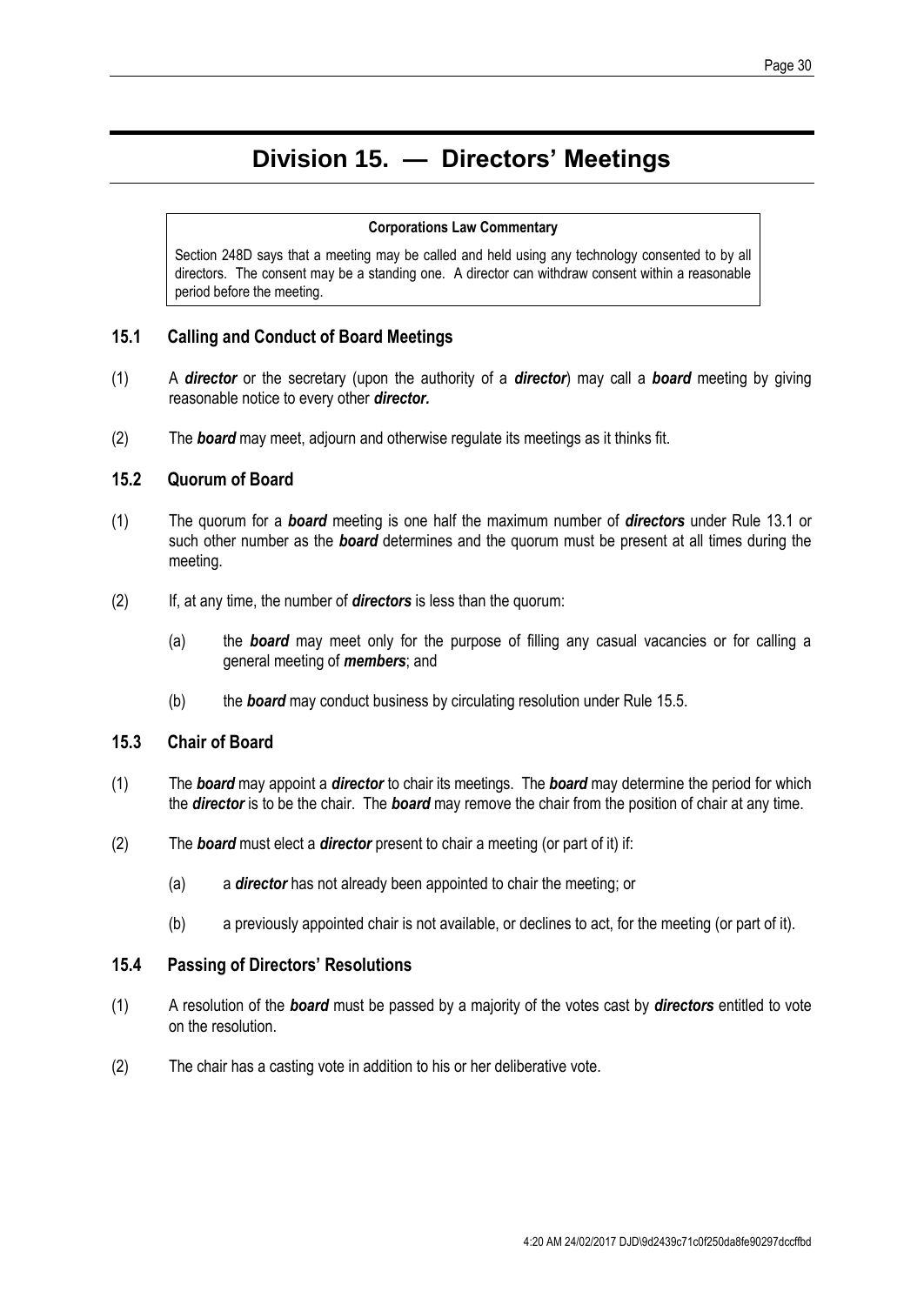#### <span id="page-34-0"></span>**15.5 Circulating Resolutions**

- (1) The *board* may pass a resolution without a *board* meeting if all of the *directors* entitled to vote on the resolution sign a document containing a statement that they are in favour of the resolution set out in the document.
- (2) Separate copies of a document may be used for signing by different *directors* if the wording of the resolution and statement is identical in each copy.
- (3) The resolution is passed when the last *director* signs.

#### **15.6 Committees of Directors**

- (1) The *board* may establish one or more committees consisting of such number of *directors* as the *board*  thinks fit.
- (2) The members of a committee may appoint one of their number as chair of their meetings.
- (3) Subject to any restrictions that the *board* imposes, a committee may meet, adjourn and otherwise regulate its meetings as it thinks fit.
- (4) Questions arising at a meeting of a committee are to be determined by a majority of votes of those present and voting.
- (5) The chair does not have a casting vote in addition to his or her deliberative vote.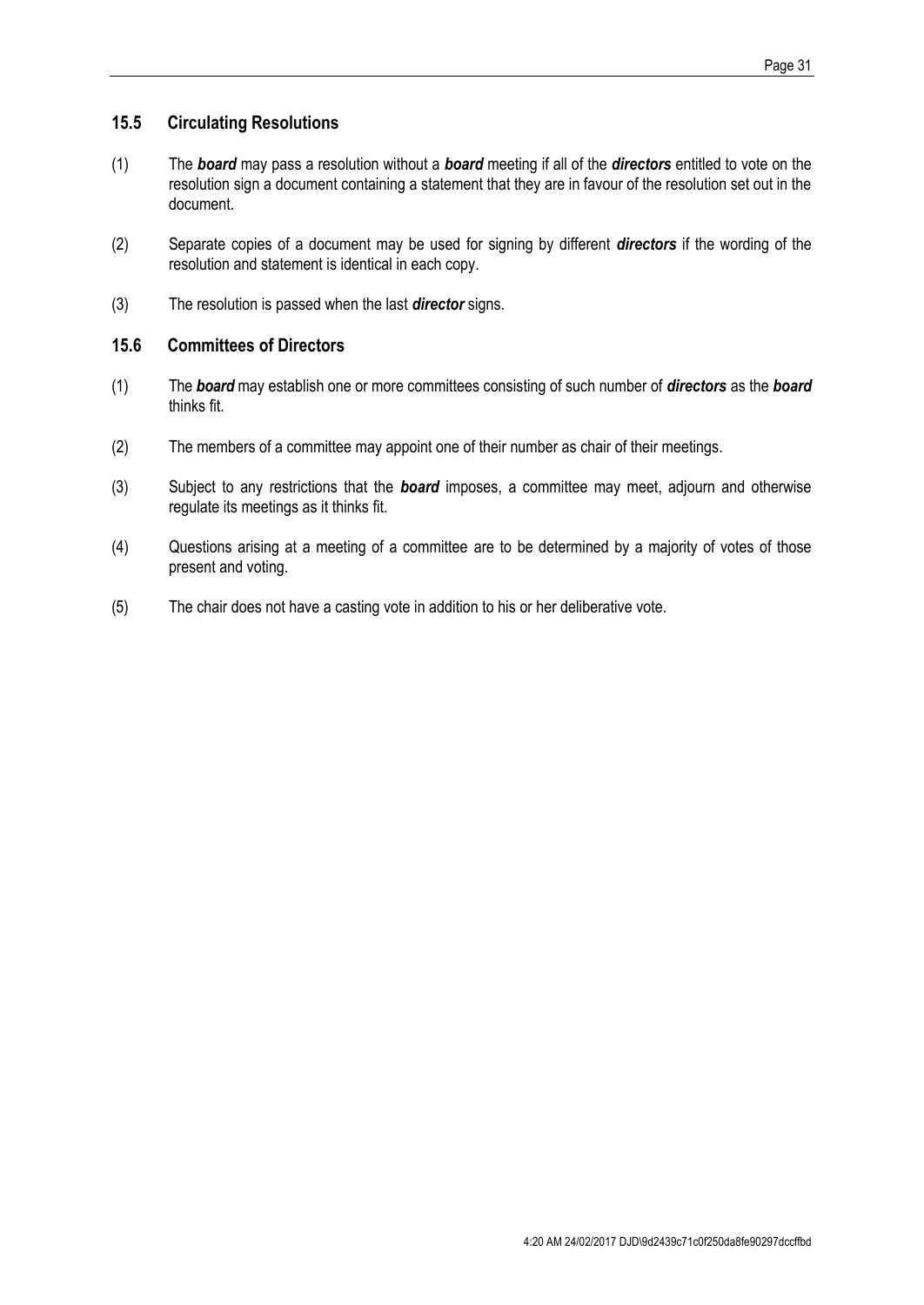## **Division 16. — Conflicts of Interest**

#### **Corporations Law Commentary**

Part 2D.1 and Chapter 2E deal with conflicts of interest and financial benefits to related parties.

#### **16.1 Director Not in Breach if Acts in Matters Relating to Director's Interests**

- (1) This Rule applies if:
	- (a) a *director* has an interest or duty in relation to a matter that is not a *material personal interest*; or
	- (b) if a *director* with a *material personal interest* in relation to the *credit union's* affairs:
		- (i) complies with the requirements of the *Corporations Law* in relation to disclosure of the nature and extent of the interest and its relation to the *credit unions* affairs before acting in a matter that relates to the interest; and
		- (ii) may be present and vote on the matter under the *Corporations Law*.
- (2) The *director* is not in breach of his or her duties to the *credit union* merely because he or she acts in matters that relate to the *director's* interest.
- (3) The *director* may vote on matters that relate to the *director's* interest.
- (4) In relation to any transactions that relate to the *director's* interest:
	- (a) the transactions may proceed;
	- (b) the *credit union* cannot avoid the transactions merely because of the *director's* interest; and
	- (c) the *director* may retain benefits under the transactions despite the *director's* interest.

#### <span id="page-35-0"></span>**16.2 Director Not in Breach if Does Not Act in Matters Relating to Director's Interests**

- (1) This Rule applies if a *director* with a *material personal interest* in relation to a matter:
	- (a) complies with the requirements of the *Corporations Law* in relation to disclosure of the nature and extent of the interest and its relation to the *credit unions* affairs; but
	- (b) must not be present and vote on the matter under the *Corporations Law*.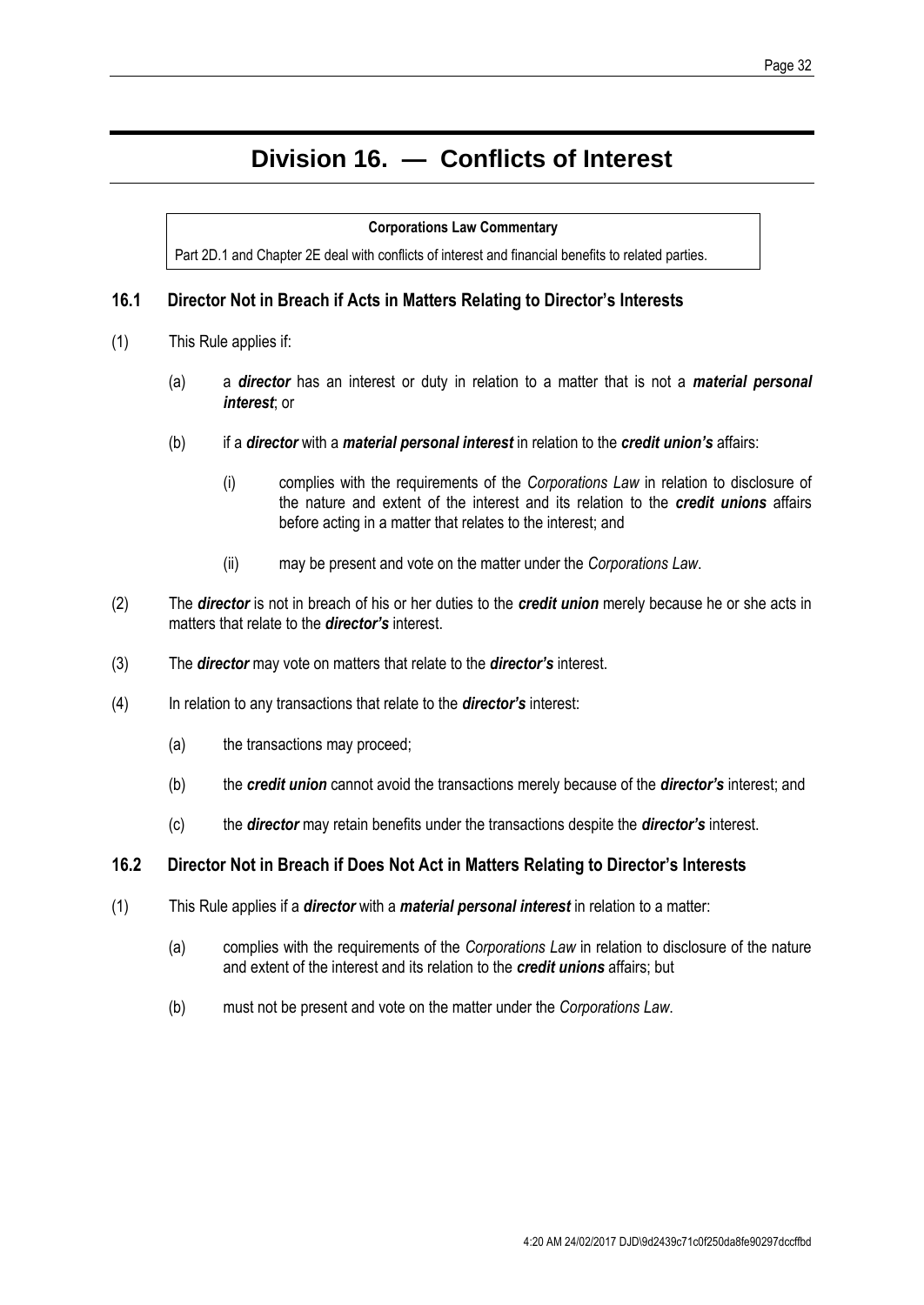#### **Corporations Law Commentary**

Section 195 provides that a director of a credit union who has a material personal interest in the matter that a board meeting is considering must not:

- be present while the matter is being considered at the board meeting; or
- vote on the matter,

unless:

- $\blacksquare$  the other directors approve the director being present: see s 195(2);
- ASIC approves the director being present: see s 195(3); or
- the interest does not have to be disclosed: see s 191.
- (2) The *director* is not in breach of duty to the *credit union* merely because he or she does not act in relation to the matter.
- (3) The *board* may vote on matters that relate to the *director's* interest in the *director's* absence.
- (4) In relation to any transactions that relate to the *director's* interest:
	- (a) the transactions may proceed;
	- (b) the *credit union* cannot avoid the transactions merely because of the *director's* interest; and
	- (c) the *director* may retain benefits under the transactions despite the *director's* interest.

#### **16.3 Execution of Instruments**

A *director* may participate in the execution of an instrument for the *credit union*, regardless of any interest or duty that the *director* may have:

- (a) whether or not the *director* has complied with the requirements of the *Corporations Law* in relation to disclosure of the nature and extent of the interest and its relation to the *credit unions* affairs; and
- (b) whether or not the *director* may be present and vote in relation to the execution of the instrument under the *Corporations Law*.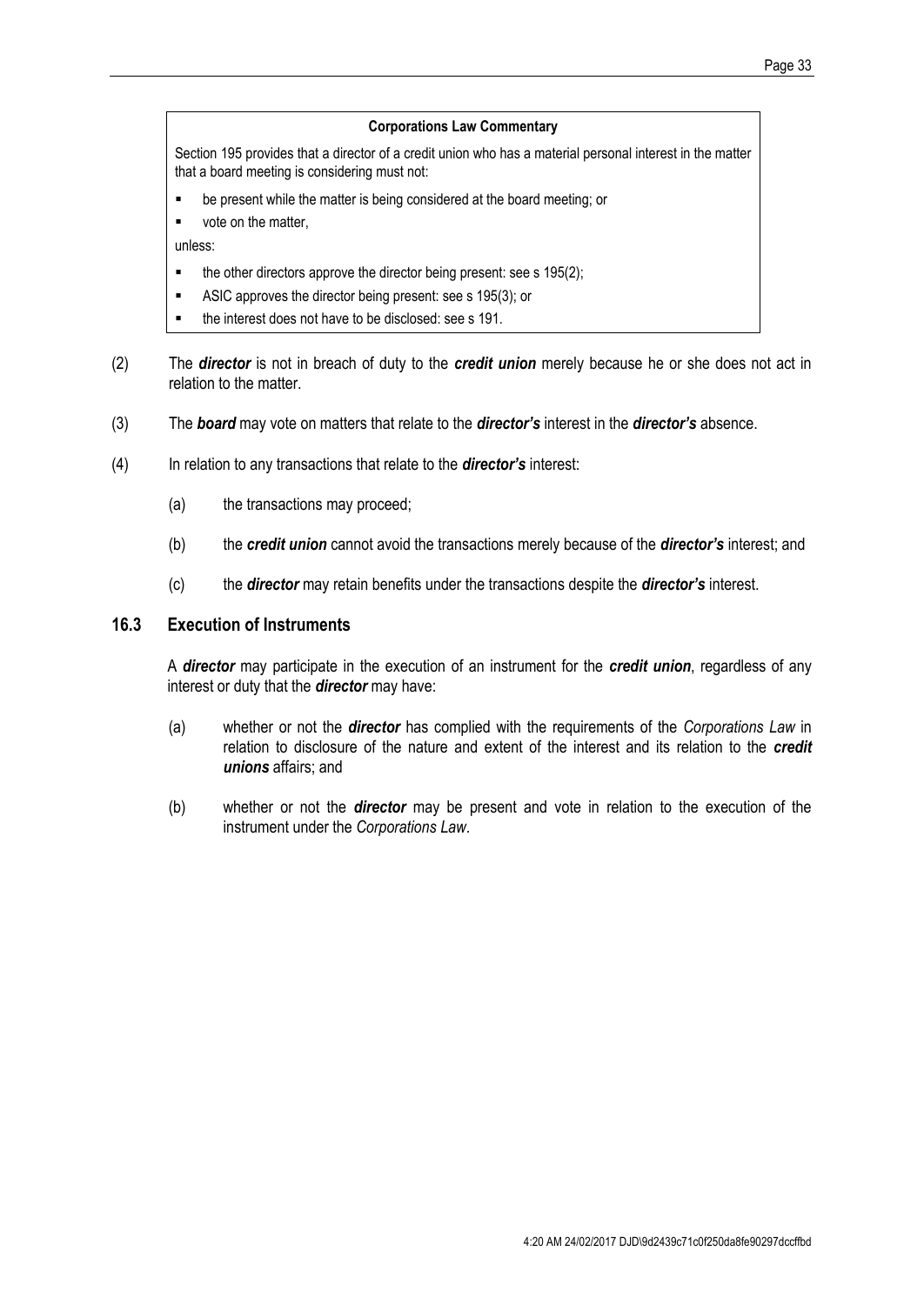## **Division 17. — Remuneration, Indemnity and Insurance**

#### <span id="page-37-0"></span>**17.1 Remuneration of Directors**

- (1) In any financial year of the *credit union*, the *directors* remuneration may not exceed the aggregate amount that the *general meeting* determines for that year.
- (2) The *board* may determine the allocation of the aggregate amount of remuneration among the *directors*. If the *board* does not determine the allocation, the aggregate amount of remuneration must be allocated equally among the *directors*.
- (3) The *directors'* remuneration accrues daily from the day that the *general meeting* approves the remuneration to the day that the *general meeting* next determines the *directors'* remuneration.

#### **17.2 Travelling Expenses and Insurance**

In addition to any remuneration to which a *director* may be entitled, the *credit union* may also pay:

- (a) the *director's* travelling and other expenses that they properly incur:
	- (i) in attending *board* meetings or any meetings of committees of *directors*; and
	- (ii) in attending any *members'* meetings; and
	- (iii) otherwise in connection with the *credit union's* business; and
- (b) subject to the *Corporations Law*, insurance premiums for a contract that insures the *director*  against liabilities that the *director* incurs as an officer of the *credit union*.

#### **17.3 Indemnities for Officers and Former Officers**

#### **Corporations Law Commentary**

Section 199A restricts the credit union from giving an indemnity to persons who are, or have been, officers or auditors against certain liabilities they incur while acting in that position. Those liabilities include:

- **EXEDENT** liability incurred to the credit union or a related body corporate;
- liability for pecuniary penalty orders under s 1317G or compensation orders under s 1317H;
- **EXECUTE:** liabilities arising out of conduct involving a lack of good faith;
- liability for costs or expenses that the officer incurs:
	- in defending proceedings where the person is found liable (on the grounds described above);
	- in defending criminal proceedings where the person is found guilty;
	- in defending proceedings brought by ASIC or a liquidator for a court order if the grounds for the court order are established;
	- in connection with proceedings for relief under the *Corporations Law* where the court denies relief.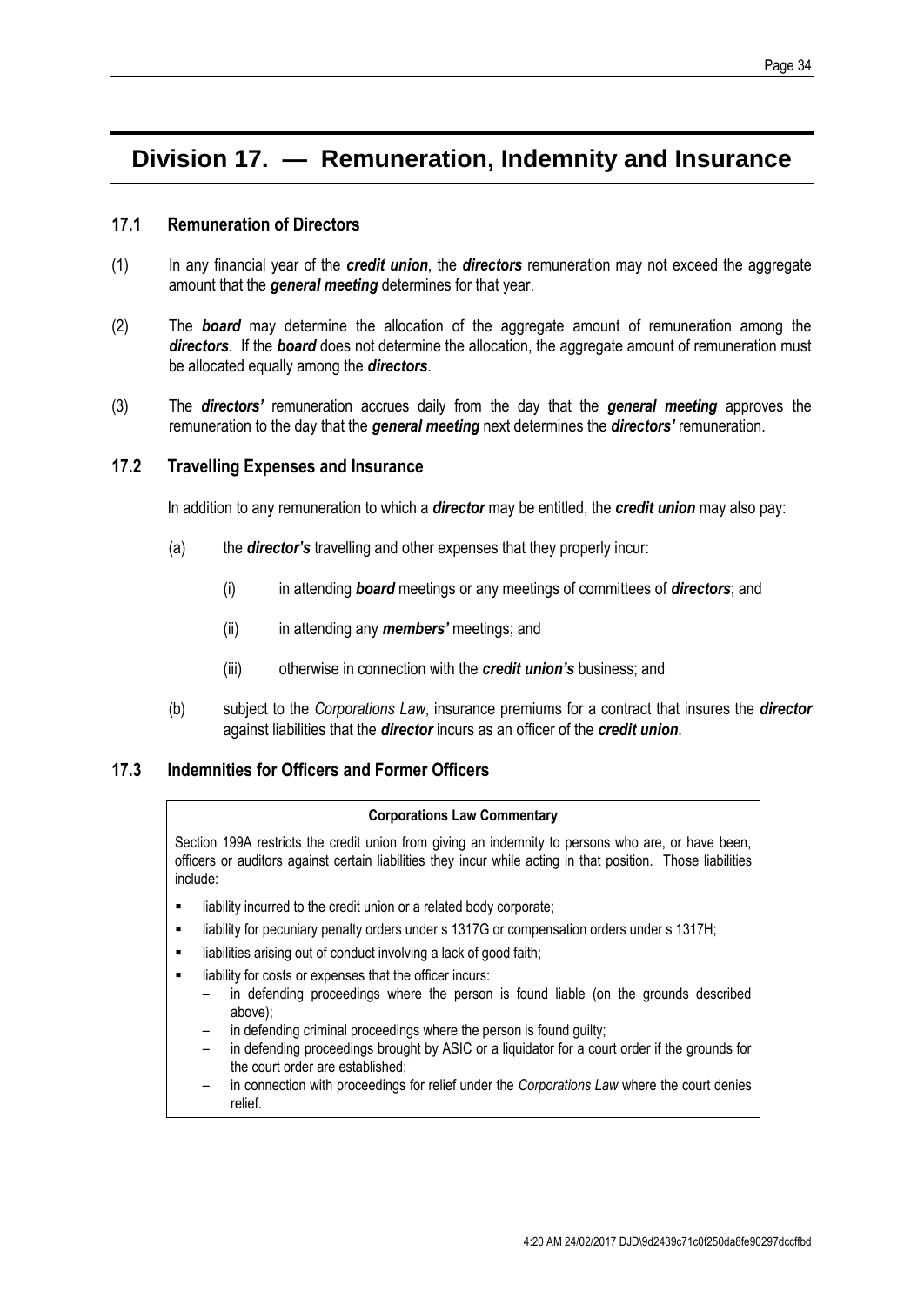Section 199B restricts the credit union from providing insurance for liability arising out of conduct involving a wilful breach of duty or a contravention of their duty not to misuse their position or information.

- (1) In this Rule *indemnified person* means an officer or agent, or former officer or agent, of the *credit union.*
- <span id="page-38-0"></span>(2) To the extent that the *Corporations Law* permits:
	- (a) the *credit union* must indemnify an *indemnified person* against any liability that the *indemnified person* incurs in conducting the *credit union's* business or exercising the *credit union's* powers as an officer or agent of the *credit union*; and
	- (b) the *credit union* may indemnify, agree to indemnify or enter into (and pay premiums on) a contract of insurance in relation to an *indemnified person* or any other person.
- (3) The indemnity in paragraph [\(2\)\(](#page-38-0)a) applies in relation to an *indemnified person* for all incidents occurring during the period that person is an officer or agent of the *credit union*, even though a claim is made against the *indemnified person* after they have ceased to be an officer or agent of the *credit union*.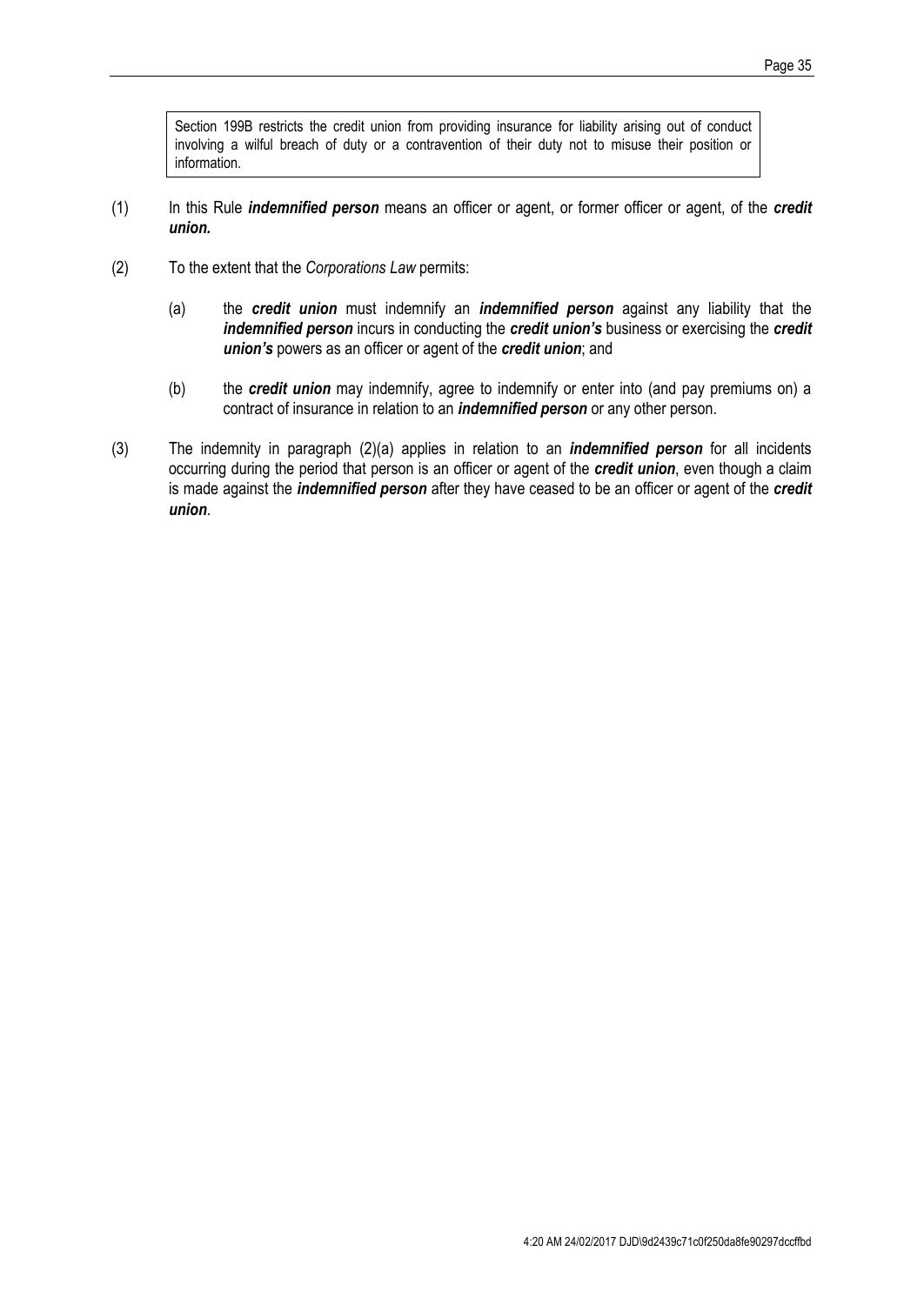## **Division 18. — Administration**

#### **18.1 Seal**

- (1) The *board* is to provide for the safe custody of the seal.
- (2) The seal is to be used only by the authority of the *directors*.
- (3) The *board* may authorise:
	- (a) 2 *directors*; or
	- (b) a *director* and a *secretary*,

to witness the affixing of the seal on a document of a class specified in the resolution.

#### **18.2 Secretary**

#### **Corporations Law Commentary**

Under s 204A(2), a credit union must have at least 1 secretary and at least 1 secretary must reside in Australia.

Section 204B(1) provides that only individuals (not bodies corporate) who are at least 18 may be secretaries.

Section 204B(2) provides that a person who has been disqualified from managing corporations under Part 2D.6 may only be appointed a secretary if the appointment is made with ASIC's permission under s 206F or the Court's leave under s 206G.

Subject to Rule [18.3,](#page-39-0) the *board* may determine a *secretary's* terms of appointment, powers, duties and remuneration. At any time, the *board* may vary or revoke a determination, or an appointment, whatever the terms of the appointment.

#### <span id="page-39-0"></span>**18.3 Resignation of Secretary**

- (1) A *secretary* may resign by giving the *credit union* notice of the *secretary's* resignation.
- (2) The *secretary's* office becomes vacant:
	- (a) if the notice of resignation specifies a date of resignation on the date of resignation; or
	- (b) otherwise on the date the *credit union* receives the notice of resignation.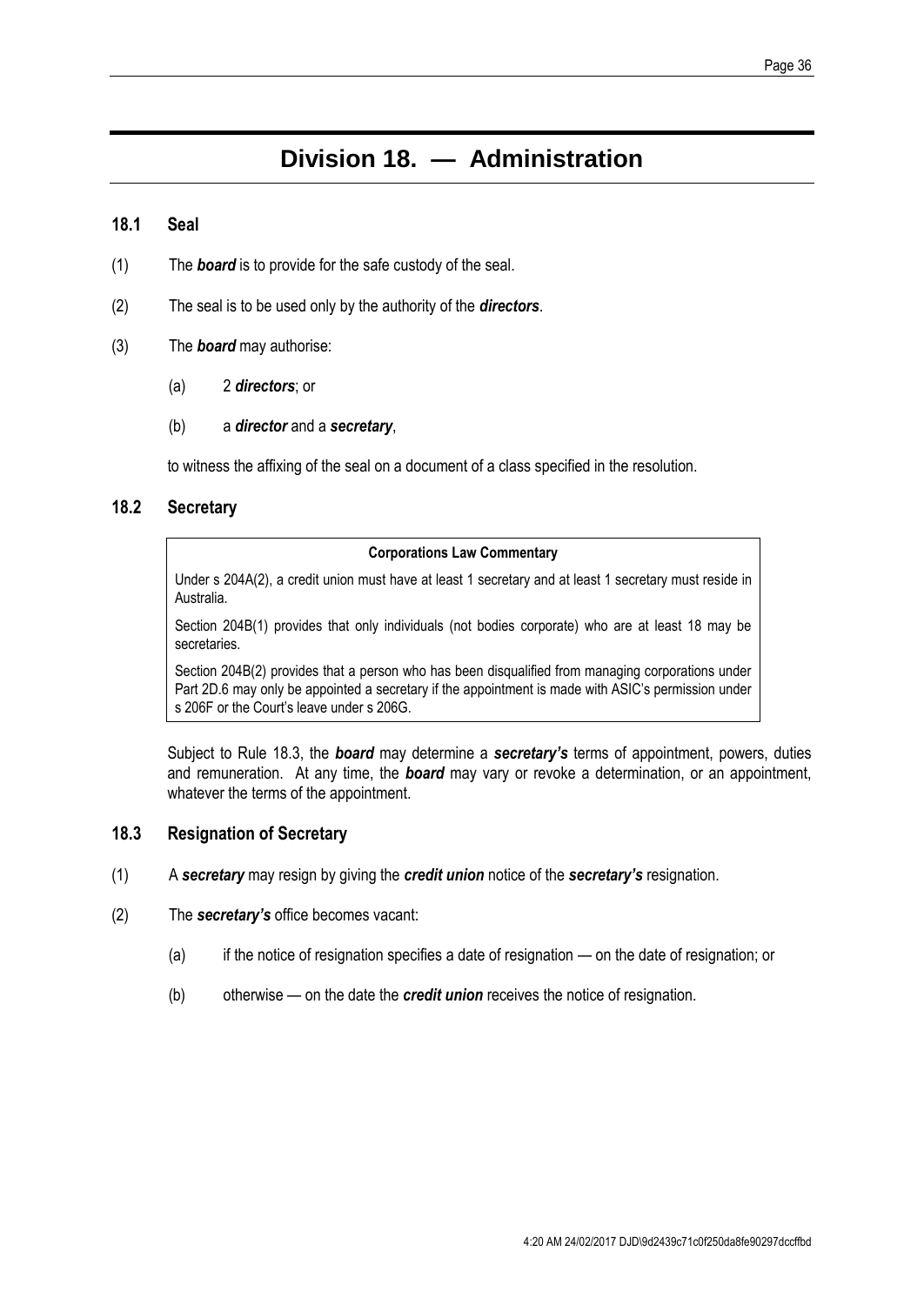# **Appendix 1 — Objects**

<span id="page-40-0"></span>The *credit union* has the following objects:

- (a) to raise funds by subscription, *deposit* or otherwise, as authorised by the *Corporations Law* and *Banking Act* 1959 (Cth);
- (b) to apply the funds in providing *financial accommodation* to *members*, subject to the *Corporations Law* and *Banking Act* 1959 (Cth);
- (c) to encourage savings amongst *members*;
- (d) to promote co-operative enterprise;
- (e) to provide programs and services to *members* to assist them to meet their financial, economic and social needs;
- (f) to promote, encourage and bring about human and social development among individual *members* and within the larger community within which *members* work and reside; and
- (g) to further the interests of *members* and the communities within which they work and live through co-operation with:
	- (i) other credit unions and co-operatives; and
	- (ii) associations of credit unions and co-operatives,

locally and internationally.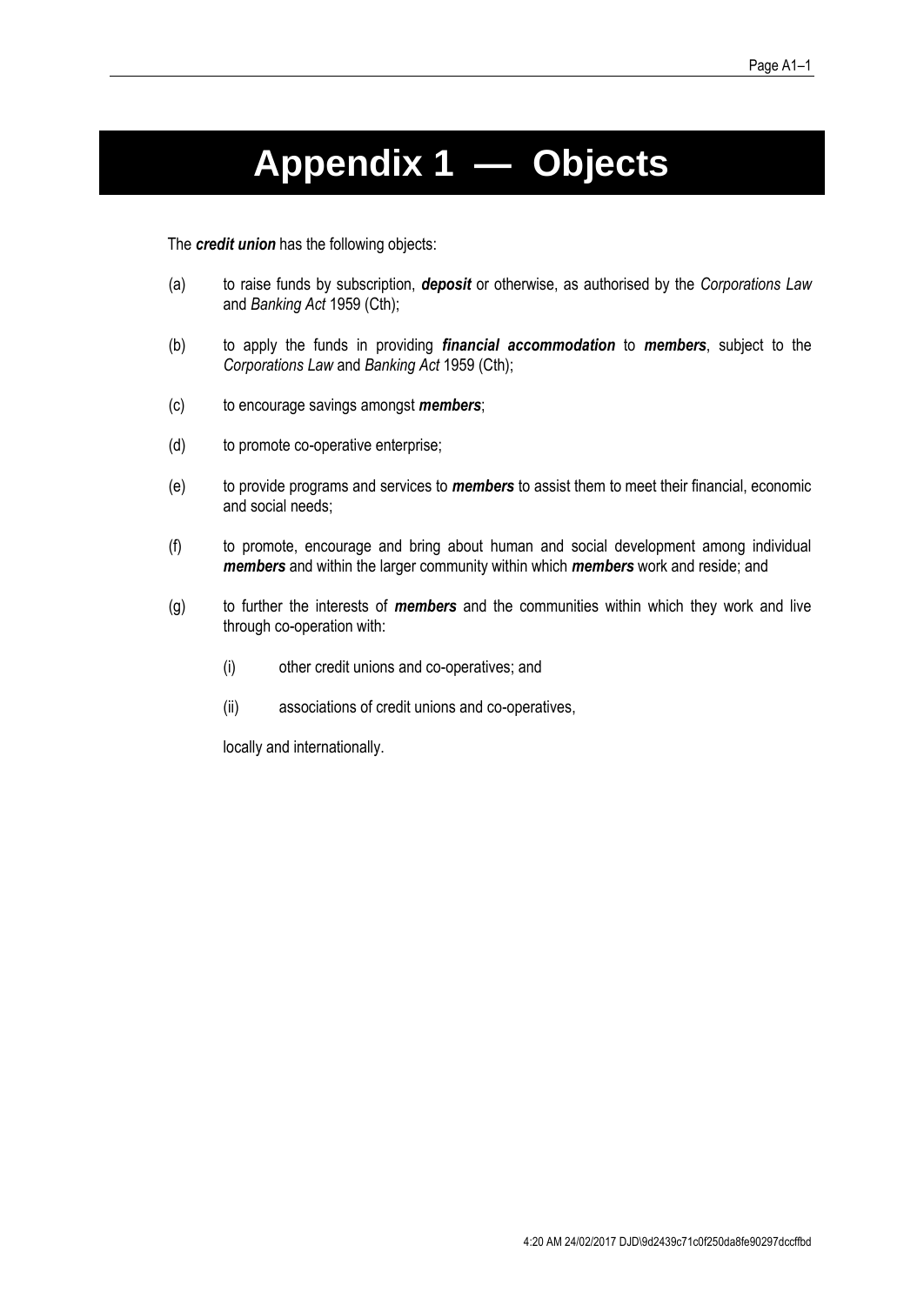# <span id="page-41-0"></span>**Appendix 2 — Common Bond**

#### **A2–1 Common Bond — Natural Person**

An individual is eligible to be a *member* under any one of the following categories:

| Category     |                                       | <b>Description</b>                                                                                                                                                                  |
|--------------|---------------------------------------|-------------------------------------------------------------------------------------------------------------------------------------------------------------------------------------|
| 1            | <b>Employment</b>                     | the person is an employee or retired employee of Woolworths (Aust) Ltd and<br>any related body corporate                                                                            |
| $\mathbf{2}$ | Family                                | the person is a spouse, child, parent, brother or sister of a person admitted<br>as a <i>member</i> under 1 above                                                                   |
| 3            | Depositors and<br><b>Borrowers</b>    | the person was a depositor with, held an account with or received financial<br>accommodation from the credit union without being a member as at 1 July<br>1999                      |
| 4            | Approved<br><b>Persons</b>            | the person has an affinity with the <b>credit union</b> and is approved by the<br>board                                                                                             |
| 5            | Continuing<br><b>Members</b>          | the person is a <i>member</i> but has ceased to be eligible to be a <i>member</i> in<br>accordance with the above categories                                                        |
| 6            | <b>Transferring</b><br><b>Members</b> | the person was a member of another <b>ADI</b> that transferred its business and<br>members to the credit union under the Financial Sector (Transfers of<br>Business) Act 1999 (Cth) |

#### **A2–2 Common Bond — Body Corporate**

A body corporate is eligible to be a *member* under any of the following categories:

| <b>Category</b> |                                       | <b>Description</b>                                                                                                                                                                  |  |
|-----------------|---------------------------------------|-------------------------------------------------------------------------------------------------------------------------------------------------------------------------------------|--|
|                 | <b>Trustee</b>                        | the body corporate is trustee of a trust of which a <b>member</b> is a beneficiary                                                                                                  |  |
| 2               | <b>Employer</b>                       | the body corporate is the employer of a <i>member</i>                                                                                                                               |  |
| 3               | Depositors and<br><b>Borrowers</b>    | the body corporate was a depositor with, held an account with or received<br>financial accommodation from the credit union without being a member as<br>at 1 July 1999              |  |
| 4               | <b>Approved Body</b><br>Corporate     | the body corporate has an affinity with the <b>credit union</b> and is approved by<br>the board                                                                                     |  |
| 5               | Continuing<br><b>Members</b>          | the body corporate is a <b>member</b> but has ceased to be eligible to be a<br><b>member</b> in accordance with the above categories                                                |  |
| 6               | <b>Transferring</b><br><b>Members</b> | the person was a member of another <b>ADI</b> that transferred its business and<br>members to the credit union under the Financial Sector (Transfers of<br>Business) Act 1999 (Cth) |  |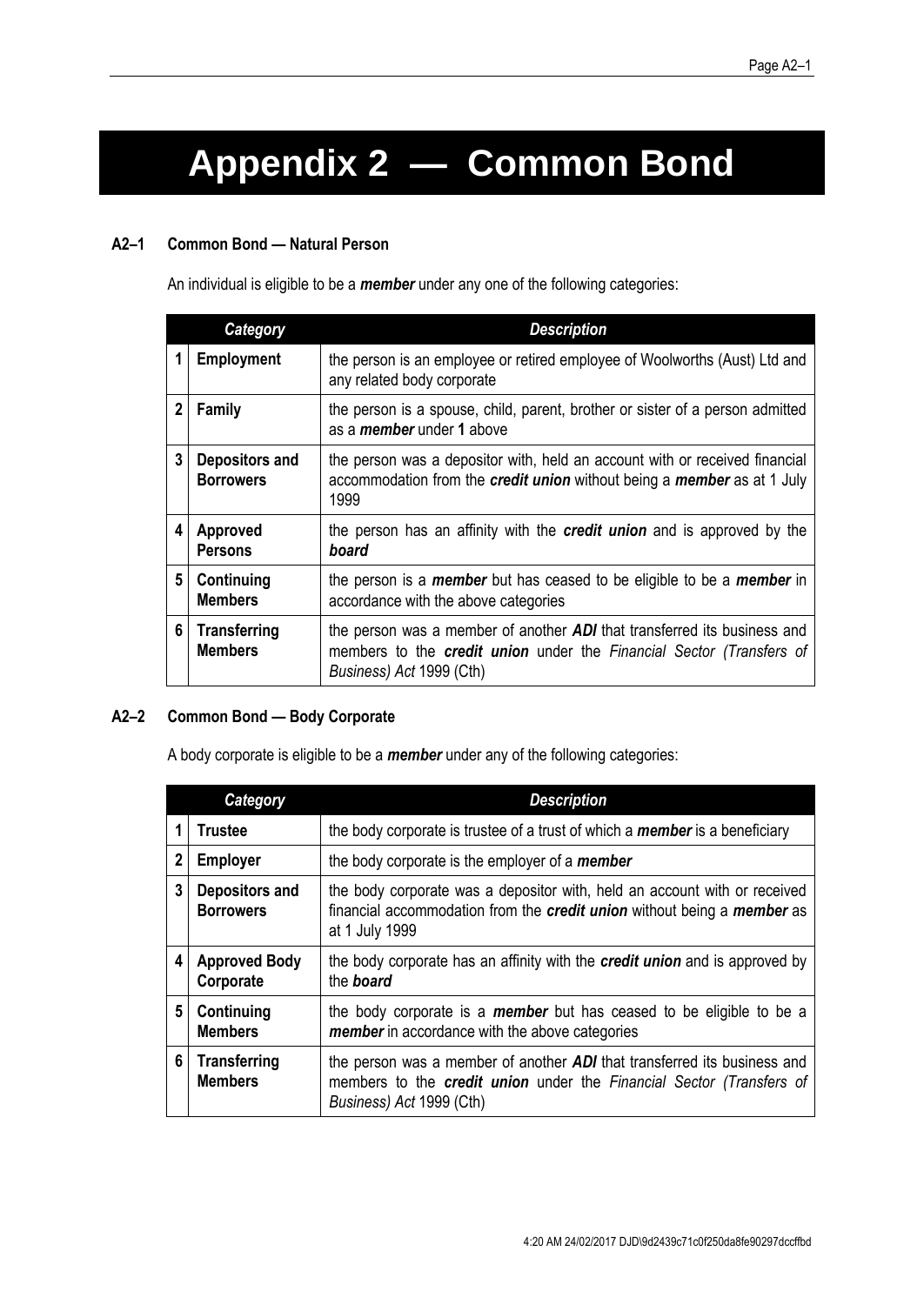# <span id="page-42-0"></span>**Appendix 3 — Shares**

## **Division 1 — Member Shares**

#### **A3–1 Subscription Price**

The *subscription price* for a *member share* is \$10

#### **A3–2 Rights, Obligations and Restrictions Attaching to Member Shares**

- (1) The following rights attach to each *member share*:
	- (a) the right to vote on the terms set out in clause  $A3-3$ ;
	- (b) the right to participate in the distribution of profits or assets on a winding-up on the terms set out in clause [A3](#page-43-0)–5; and
	- (c) the right to redeem the *member shares* on the terms set out in clause [A3](#page-43-1)–6.
- (2) The obligation to pay any unpaid *subscription price* on the terms set out in clause [A3](#page-44-0) attaches to each *member share*.
- (3) The restriction on transfer of *member shares* in clause [A3](#page-44-1) attaches to each *member share*.
- (4) The *credit union* may issue more *member shares* at any time. The issue of more *member shares* does not vary the rights attached to *member shares* that the *credit union* has already issued.
- **Note:** For the holder of a *member share's* entitlement to make *deposits* with, and receive *financial accommodation*  from, the *credit union*, see Rule [2.2](#page-8-0) and Subrule [3.1\(3\).](#page-9-2)

#### <span id="page-42-1"></span>**A3–3 Voting Rights**

- (1) Holders of *member shares* may participate and vote:
	- (a) at a *members'* meeting;
	- (b) at a meeting of the class of holders of *member shares*; and
	- (c) in a ballot to appoint *directors* by election.
- (2) At a *members'* meeting or a meeting of the class of holders of *member shares*:
	- (a) on a show of hands each holder of *member shares* other than a minor has 1 vote; and
	- (b) on a poll each holder of *member shares* other than a minor has 1 vote for each *member share* that they hold.

A *member* who is a minor has no vote.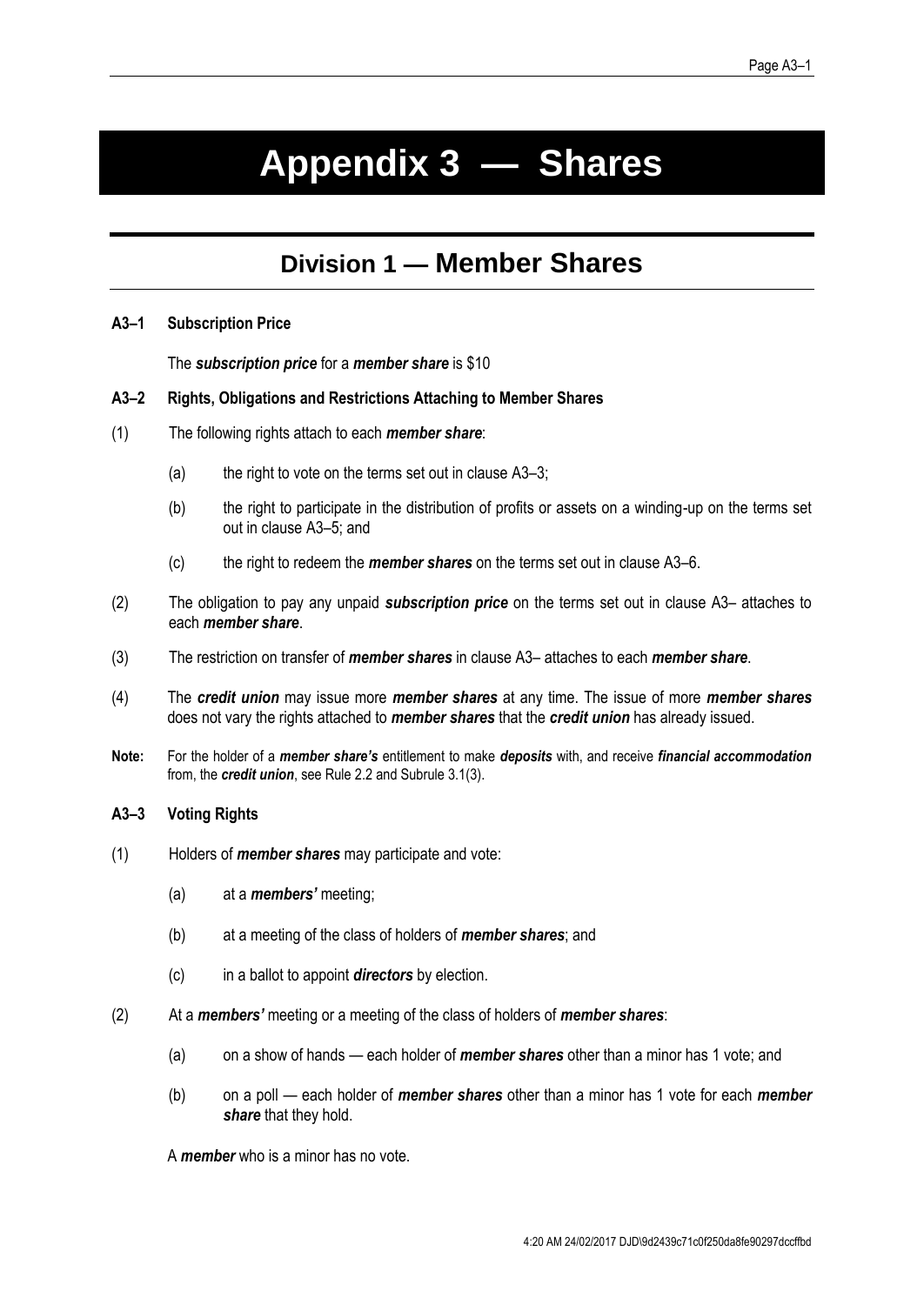#### <span id="page-43-0"></span>**A3–4 Distribution on Winding-Up**

- (1) On a winding-up of the *credit union* the holder of a *member share* is entitled:
	- (a) to payment of the *subscription price* for the *member share* when the *member* subscribed for the *member share*; and
	- (b) if any assets remain after the payments in paragraph (a) to any surplus assets of the *credit union*.
- (2) Each *member share* carries a right to participate in surplus assets equally with every other *member share*.
- (3) The *credit union* may offset against the amount payable under this clause:
	- (c) any amount unpaid on the *member share*; and
	- (d) any other amount payable by the *member* to the *credit union*.
- (4) The entitlements of holders of *member shares* to payment on winding-up are subject to any preferred entitlements to payment on winding-up that holders of any other class of shares may have.

#### <span id="page-43-1"></span>**A3–5 Redemption of Member Shares**

- (1) The *credit union* may redeem a *member share* only if the following conditions are satisfied:
	- (a) either:
		- (i) the *member* has given the *credit union* notice requesting termination of the *member's* membership of the *credit union* under Rule [4.2;](#page-11-0)
		- (ii) the *board* has resolved to terminate the *member's* membership of the *credit union* under Rule [4.3;](#page-11-1) or
		- (iii) the *board* has determined that the *member's deposit* accounts with the *credit union* are dormant under Rule [4.4;](#page-12-0)
	- (b) the *credit union* can redeem the *member share* out of:
		- (i) the profits of the *credit union*; or
		- (ii) the proceeds of a new issue of shares made for the purpose of the redemption.
- (2) On redemption, the *credit union* must pay the *member* an amount equal to the *subscription price* for the *member share* when the *member* subscribed for the *member share* less any amount unpaid on the *member share*.
- (3) On redemption, the *member shares* are cancelled.
- (4) This Rule does not affect the terms on which *member shares* may be cancelled under a reduction of capital or a share buy-back under *Corporations Law* Part 2J.1.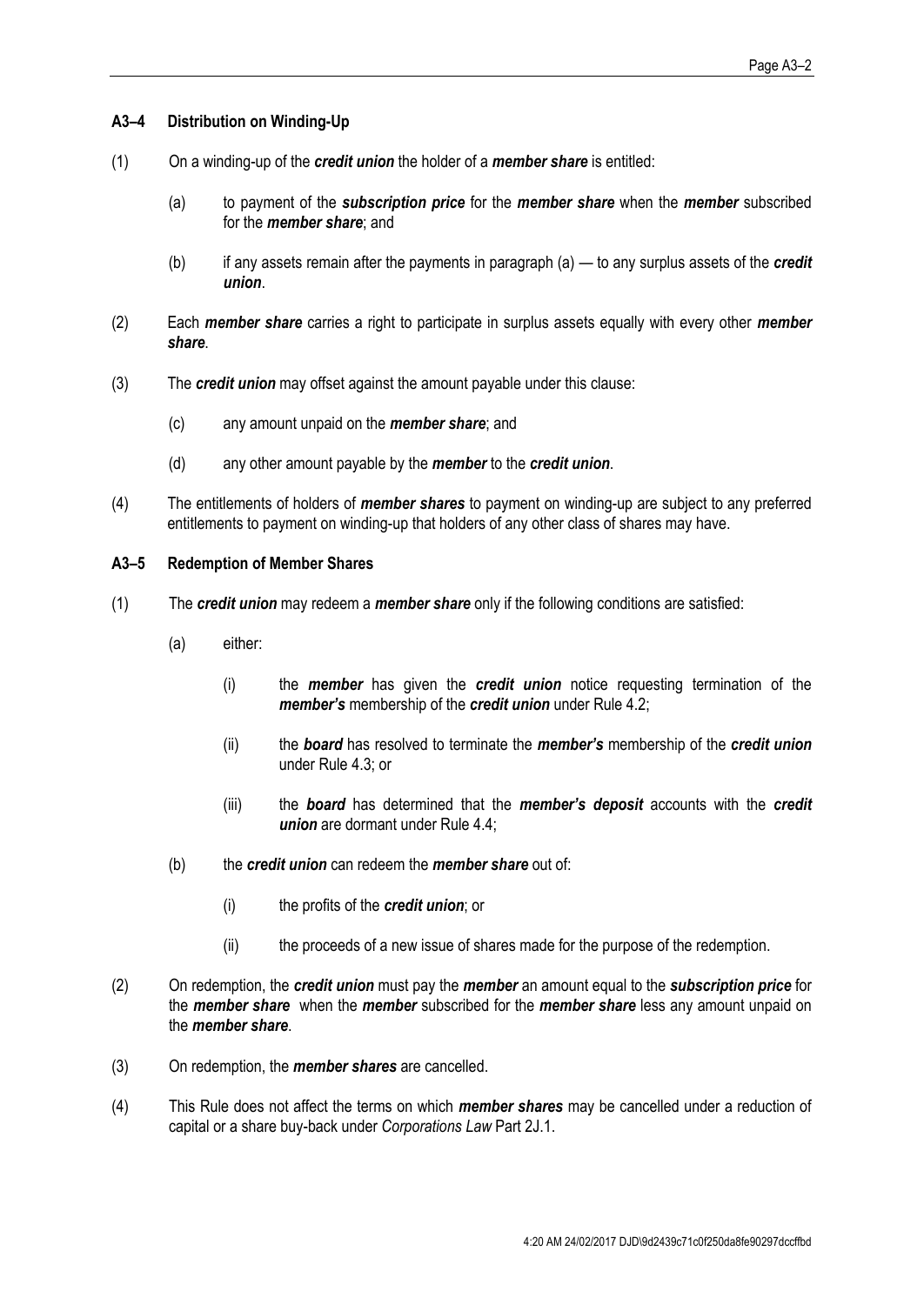#### <span id="page-44-0"></span>**A3–6 Payment for Member Shares by Minors**

- (1) This clause applies to a *member* who was a minor when he or she became a *member*.
- (2) While a *member* remains a minor, except when the *credit union* is being wound up, the *credit union* must not:
	- (a) call for payment of the unpaid amount in respect of the minor's *member share*;
	- (b) credit any dividend to the unpaid amount in respect of the minor's *member share*; or
	- (c) otherwise set off against the unpaid amount any amounts owing by the *credit union* to the minor.
- (3) After reaching the age of 18, the *member* must pay the remaining 80% of the *subscription price* for the *member share* applicable as at the time he or she became a *member*. Any time after the *member*  reaches the age of 18, the *board* may:
	- (a) call for payment of all or part of the unpaid amount in respect of the *member share*;
	- (b) credit any dividend to the unpaid amount in respect of the *member share*; or
	- (c) debit any of the *member's* deposit accounts with the *member's* consent.
- (4) After reaching the age of 18, the *member* may not exercise any of the rights attaching to his or her *member share* until the *member* pays the amount of the unpaid *subscription price*.
- **Note:** In relation to calls, see Rule [6.1,](#page-14-1) Rule [6.2](#page-14-2) and Rul[e 6.3.](#page-15-4)

#### <span id="page-44-1"></span>**A3–7 Transfer of Member Shares**

- (1) Subject to Subclaus[e \(2\),](#page-44-2) a *member* may not transfer their *member share*.
- <span id="page-44-2"></span>(2) A trustee for an unincorporated association may transfer the *member share* that they hold as trustee for the unincorporated association to another person who is to act as trustee for the unincorporated association.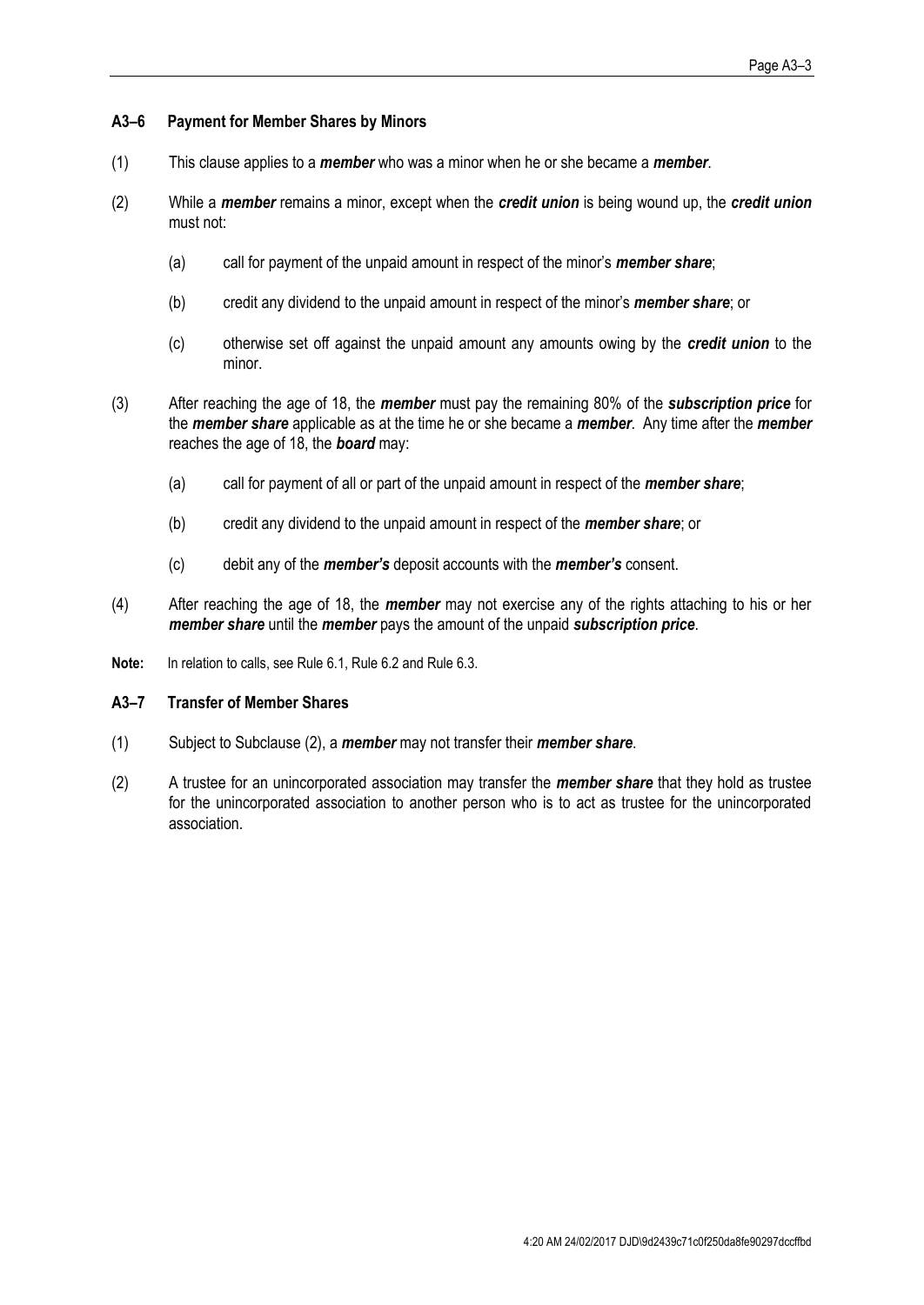# **Appendix 4 — Standing Orders**

#### **A4–1 Time Limits for Speakers**

- (1) The mover of a motion may speak for no more than 5 minutes.
- (2) Subsequent speakers may speak for no more than 5 minutes.
- (3) The mover of the motion may reply for no more than 5 minutes.
- (4) The meeting is free to extend the time a speaker may speak.

#### **A4–2 Amendment**

- (1) On an amendment being proposed to an original motion, no second amendment may be considered until the first amendment has been dealt with.
- (2) An amendment, when carried, displaces the original motion and becomes the motion to which any further amendment may be moved.
- (3) If the amendment is not carried, then further amendments to the original motion may be considered.

#### **A4–3 Speakers**

- (1) The mover of an original motion has a right of reply.
- (2) The mover of an amendment does not have a right of reply.
- (3) Otherwise, a *member* may speak only once on the same question except to raise a point of order or, with the consent of the chair of the meeting, to give an explanation.

#### **A4–4 Motions to be in Writing**

Every motion and every amendment to a motion must be submitted in writing as and when the chair of the meeting requests.

#### **A4–5 Closure of Debate**

- (1) Debate on a motion or an amendment may be brought to a close by a resolution 'that the question be now put'.
- (2) The motion 'that the question be now put' must be put to the meeting without debate.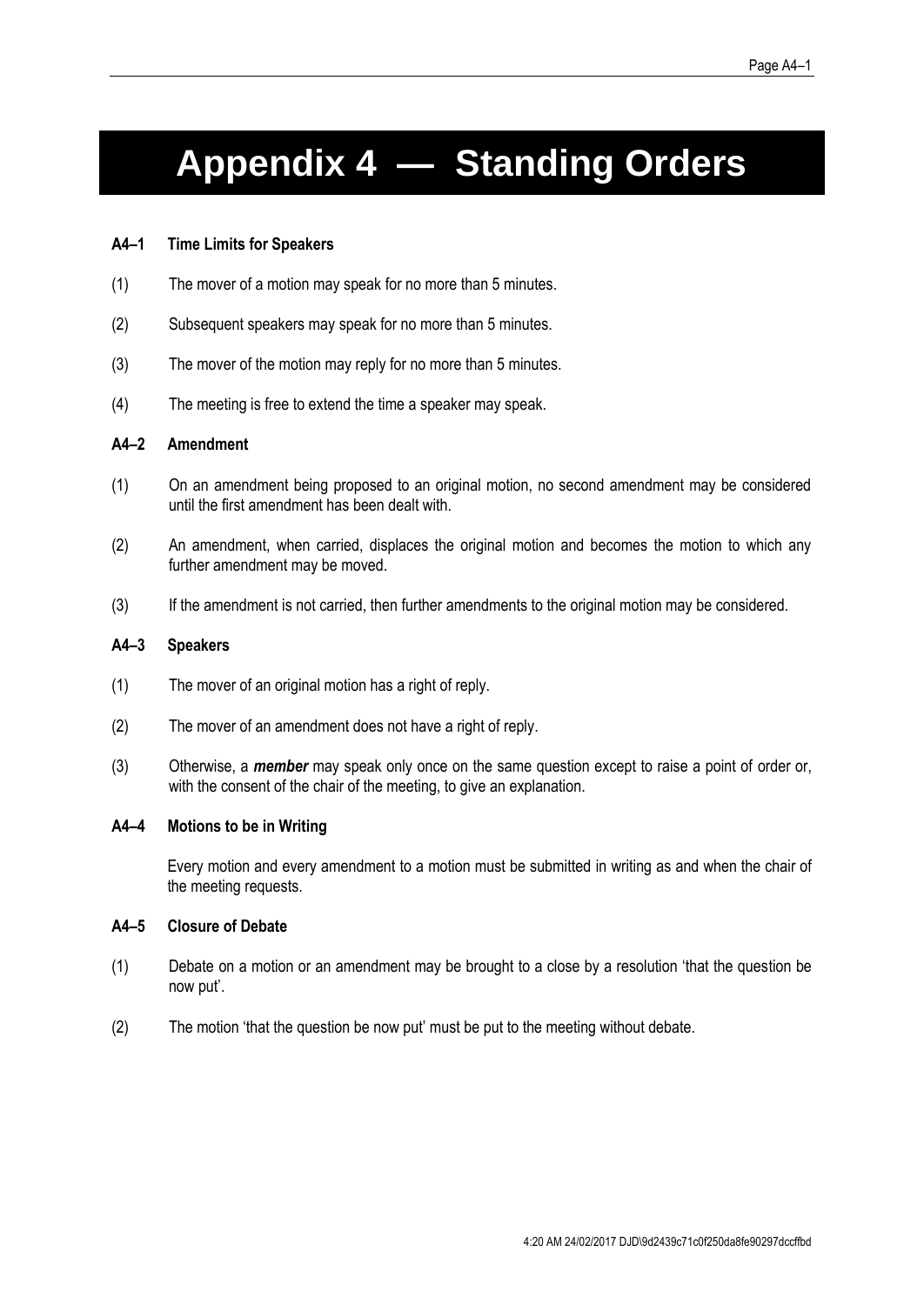# <span id="page-46-0"></span>**Appendix 5 — Election of Directors**

## **Postal Ballot**

#### **A5-1 Election**

- (1) An election of *directors* is held by secret ballot to which the provisions of this Appendix apply.
- (2) The following table sets out the timetable for election of *directors* by *members*:

| <b>Steps in Election Procedure</b>                                                                                  | Time               |
|---------------------------------------------------------------------------------------------------------------------|--------------------|
| Call for nominations (see clause A5-2(1))                                                                           | 56 days before AGM |
| Nominations close (see clause A5-2(2))                                                                              | 35 days before AGM |
| Returning officer must send ballot papers to <i>members</i> (see<br>clause A5-7(1)) together with notice of the AGM | 21 days before AGM |
| Announcement of directors (see clause Error! Reference<br>source not found.(3))                                     | AGM                |

#### <span id="page-46-1"></span>**A5-2 Nominations**

- (1) The *board* must give *members* a notice calling for *members* to nominate *candidates* not less than 56 days before the AGM. The *board* may give this notice, in addition to any of the methods allowed in Subrule 1.5, by advertisement:
	- (a) at the *credit union's* offices; or
	- (b) in newspapers.
- (2) Nominations close 35 days before the AGM.
- (3) 2 *members* together have the right to nominate a *candidate*. To nominate a *candidate*, the 2 *members* must give the *credit union* a notice of nomination before nominations close. The notice of nomination must:
	- (a) declare that the *candidate* is eligible to be a *director* under Rule [13.2;](#page-28-1)
	- (b) state the *candidate's* age; and
	- (c) be signed by the nominating *members* and the *candidate*.

#### **A5-3 Proceeding with Election**

(1) If the number of *candidates* is equal to or less than the number of positions to be filled: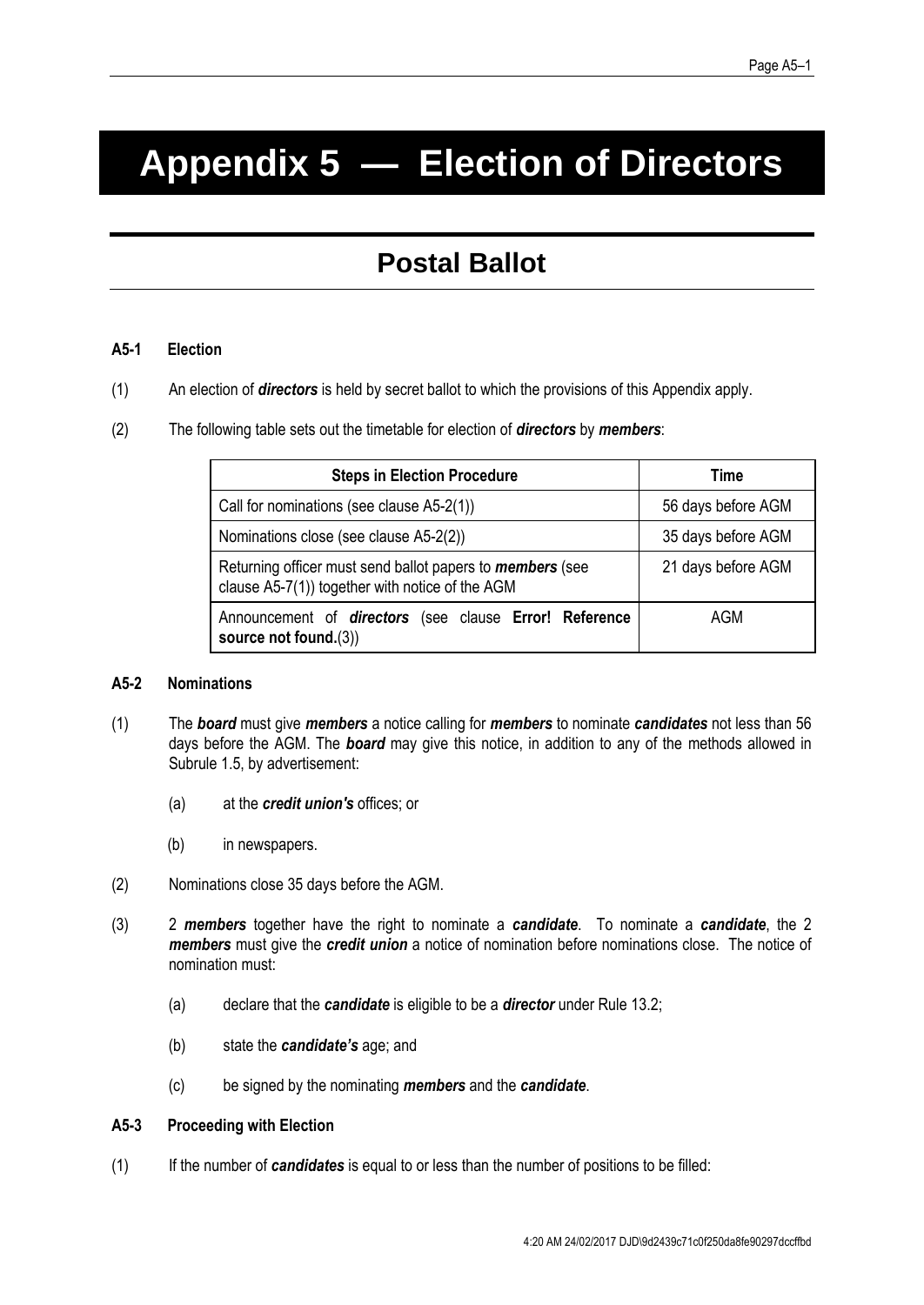- (a) the *general meeting* may appoint each *candidate* as a *director* by passing a separate resolution at the AGM;
- (b) the election process otherwise set out in this Appendix is discontinued; and
- (c) the *credit union* must give each *member* a notice that:
	- (i) states that the election process has been discontinued;
	- (ii) sets out the name of each *candidate*; and
	- (iii) states that the *general meeting* will vote on the appointment of each *candidate* as a *director* by a separate ordinary resolution at the AGM.

#### **A5-4 Appointment of Returning Officers**

- (1) The *board* must appoint a returning officer, who may appoint assistant returning officers, none of whom can be an officer of the *credit union* or a *candidate*.
- (2) The *secretary* must prepare and give the returning officer a roll of *members*.

#### **A5-5 Appointment of Scrutineer**

- (1) A *candidate* may appoint a scrutineer.
- (2) The duties and responsibilities of scrutineers are:
	- (a) to observe the sorting, counting and recording of ballot papers;
	- (b) to ensure that the votes of unrejected ballot papers are correctly credited to the appropriate *candidates*; and
	- (c) to raise any query with the returning officer regarding any of the ballot papers.

#### **A5-6 Ballot Papers**

- (1) After the nominations have closed, the returning officer must prepare ballot papers for the election.
- (2) The order in which the *candidates* appear on the ballot paper is to be determined by the returning officer by lot.
- (3) The returning officer must ensure some authenticating mark appears on each ballot paper before sending them to the *members*.

#### <span id="page-47-0"></span>**A5-7 Postal Vote**

- (1) The returning officer must send to each *member* at least 21 days before the AGM:
	- (a) a ballot paper;
	- (b) an unsealed envelope, called the "Outer Envelope" addressed to the returning officer, the reverse side of which bears the following: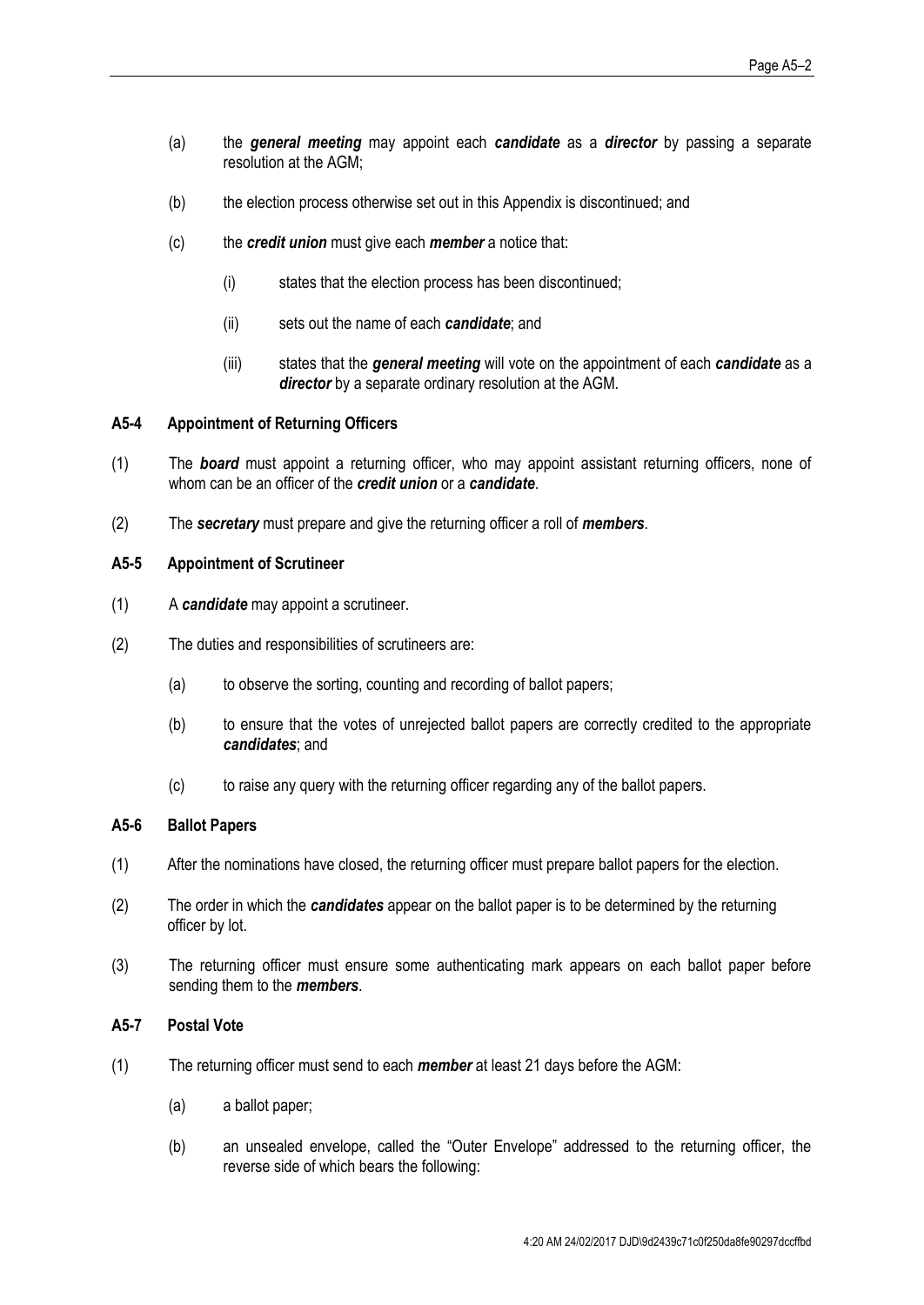

- (c) a smaller plain envelope, called the "Inner Envelope", in which the *member* must enclose its completed ballot papers.
- (2) The returning officer must send ballot papers by mail or prepaid post and addressed to each *member* at the address shown in the Register of Members for the purposes of giving notices.
- (3) A *member* exercising a right to vote must:
	- (a) first complete the ballot papers in accordance with this Constitution;
	- (b) secondly, place the ballot papers in the Inner Envelope; and
	- (c) thirdly, place the Inner Envelope in the Outer Envelope, complete the Outer Envelope and return it by post to the returning officer.
- (4) A *member* must ensure that the returning officer receives the *member's* ballot papers by 5.00pm on the day fixed for the closing of the ballot.
- (5) Any ballot paper that the returning officer receives after the ballot closes is informal.
- (6) A *member* who does not receive the *member's* ballot papers or who spoils them must give the returning officer a declaration to that effect. The returning officer must then send duplicate ballot papers to that *member*.

#### **A5-8 Closure of the Ballot**

The ballot closes 7 days before the AGM.

#### **A5-9 Procedures After Close of the Ballot**

- (1) As soon as practicable after the ballot closes, the returning officer must ensure that the ballots are dealt with as follows:
	- (a) for each set of ballot papers, mark the *member's* name off a roll of *members*;
	- (b) if a duplicate set of ballot papers has been sent to a *member* and the original Outer Envelope received — mark the original Outer Envelope "rejected";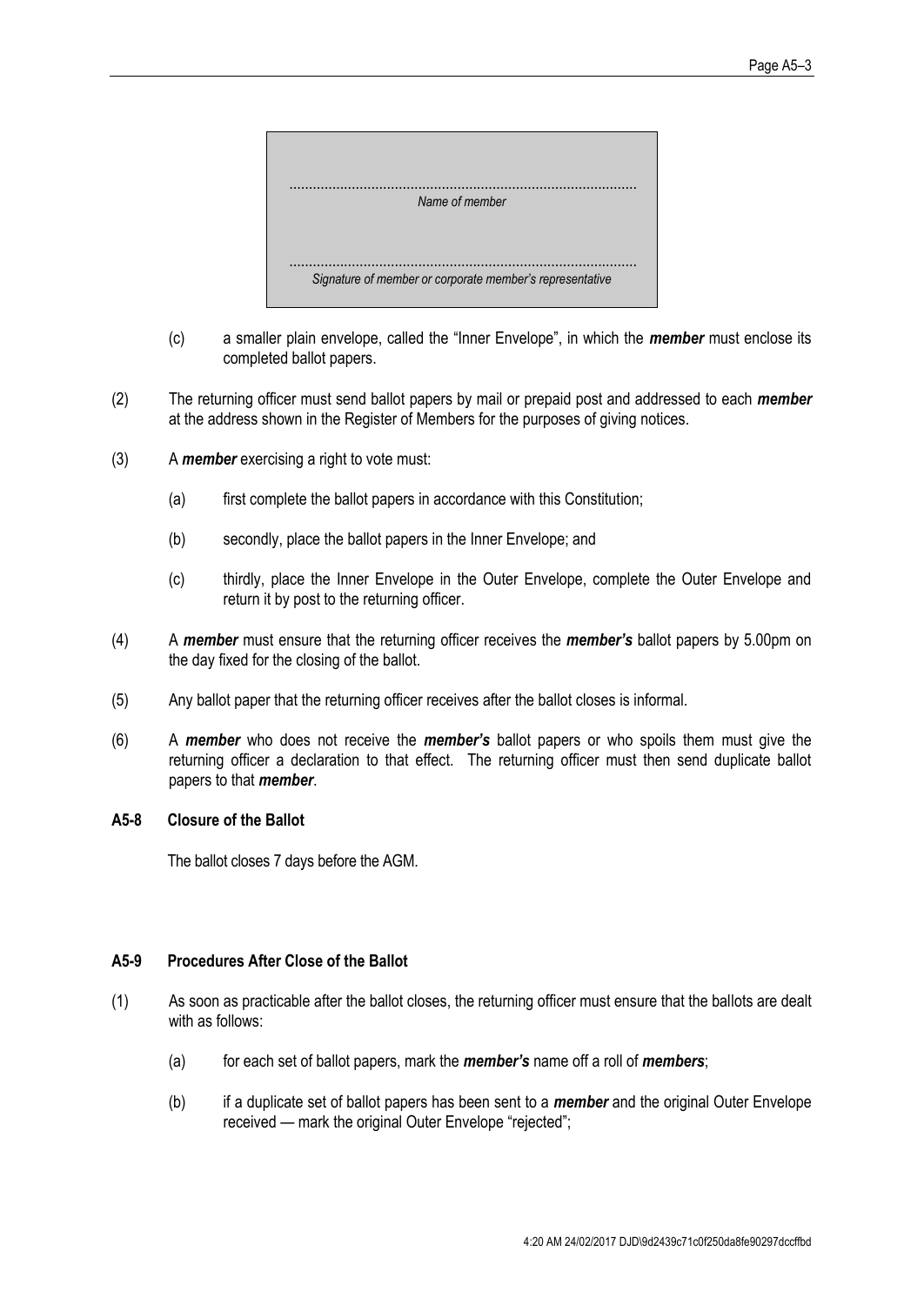- (c) if the *member* or the *member's* corporate representative has not has not signed the Outer Envelope, or there is insufficient detail to identify the *member* — mark the Outer Envelope "rejected";
- (d) extract the Inner Envelopes containing the ballot papers from all unrejected Outer Envelopes, separating the contents from the Outer Envelopes in such a way that no Inner Envelope can be identified with any particular *member*;
- (e) when all the Outer Envelopes have been so dealt with, open all the Inner Envelopes and take out the ballot papers;
- (f) supervise the scrutinising of the ballot papers and reject informal ballot papers;
- (g) count the votes;
- (h) sign a declaration of the ballot as to the:
	- (i) names of the *candidates* appointed as *directors*;
	- (ii) votes cast for each *candidate*; and
	- (iii) number of votes rejected as informal; and
- (i) deliver the declaration to the *secretary*.
- (2) A ballot paper is informal if:
	- (a) it is not authenticated by the returning officer;
	- (b) it has no vote indicated on it or it does not indicate the *member's* preference for a *candidate*; or
	- (c) it does not indicate the *member's* preference for a *candidate*
- <span id="page-49-0"></span>(3) The *secretary* must announce the results of the ballot at the next AGM.
- (4) If a *member* gives the *credit union* a written request, the *credit union* must make available to any *member* a copy of the returning officer's declaration of the ballot.
- (5) The returning officer must destroy the ballot papers three months after the declaration of the ballot.

#### **A5-10 Voting System**

- (1) The *candidates* with the highest number of votes in accordance with the number of vacancies are appointed as *directors*.
- (2) If 2 or more *candidates* have the same number of votes, the *candidate* appointed as a *director* is determined by lot.

#### **A5-11 Irregularity in the Conduct of an Election**

(1) The *candidates* that the returning officer declares to have been appointed are appointed unless the *secretary* receives an objection to the ballot within 7 days of the AGM.